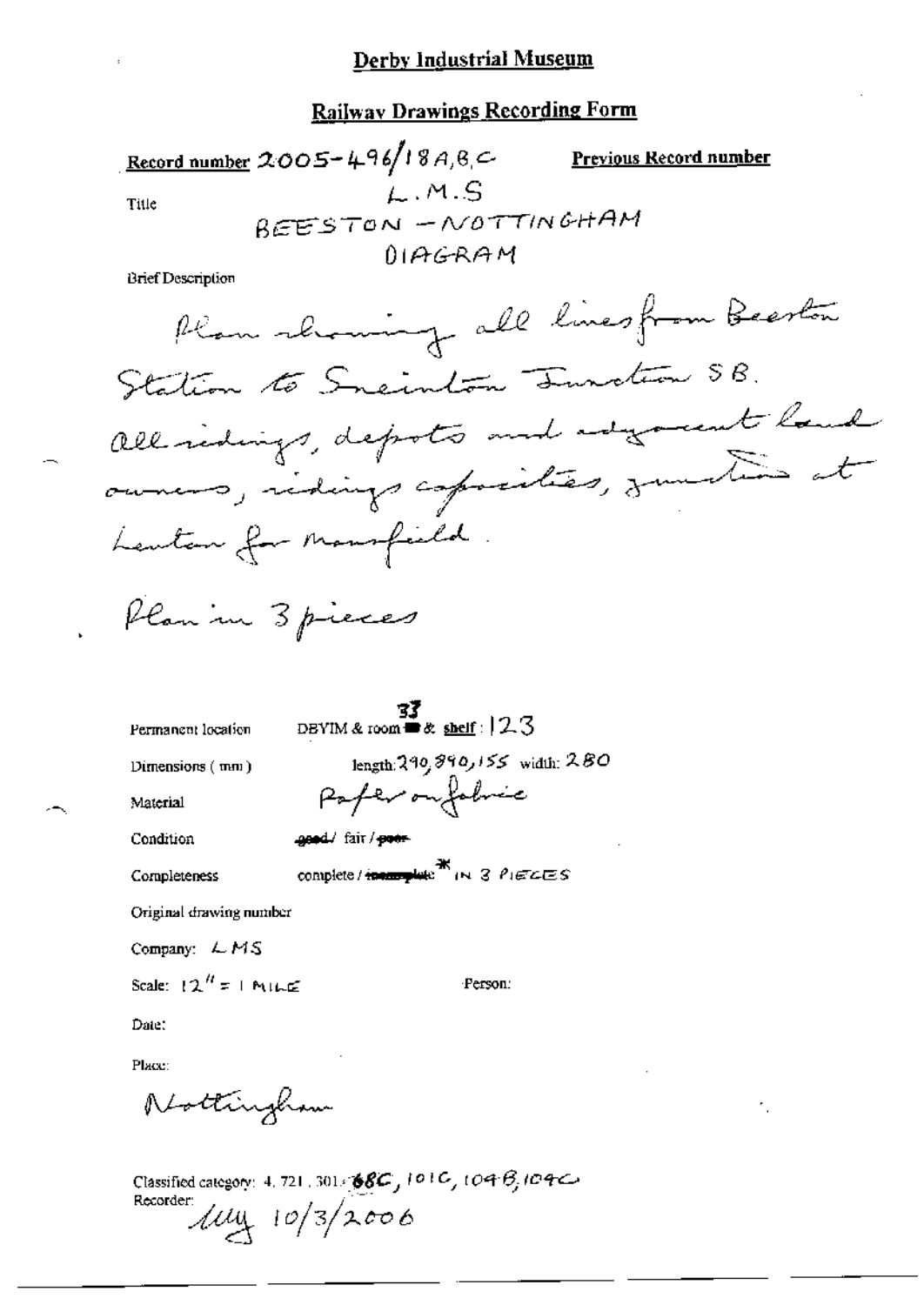## **Railway Drawings Recording Form**

Record number  $2005 - 496/24$ 

Previous Record number

Title

NOTTINGHAM Proposed Siding accomodation for Nottingham Corporations/

**Brief Description** 

Plan of tracks at South Lenton Junction showing new function for sidings at power station. Roads, bridges of footpath shown

Permanent location

**33**<br>DBYIM & room **#** & <u>shelf</u> :  $12.3$ 

length:  $\mathcal{G}\mathcal{C}\mathcal{D}$ 

Dimensions (mm)

width:  $335$ 

Material

Tracing folic good / fa<del>ir / poor -</del>

Condition

Completeness

complete / incomplete

Original drawing number

Company:

Scale:  $1'' \rightarrow 41.66$  FEE T

Person:

Date:

Place:

سيسلموه ا

Classified category: 4, 721, 301,  $68C$ Recorder;  $44.47$   $17 - 3 - 2006$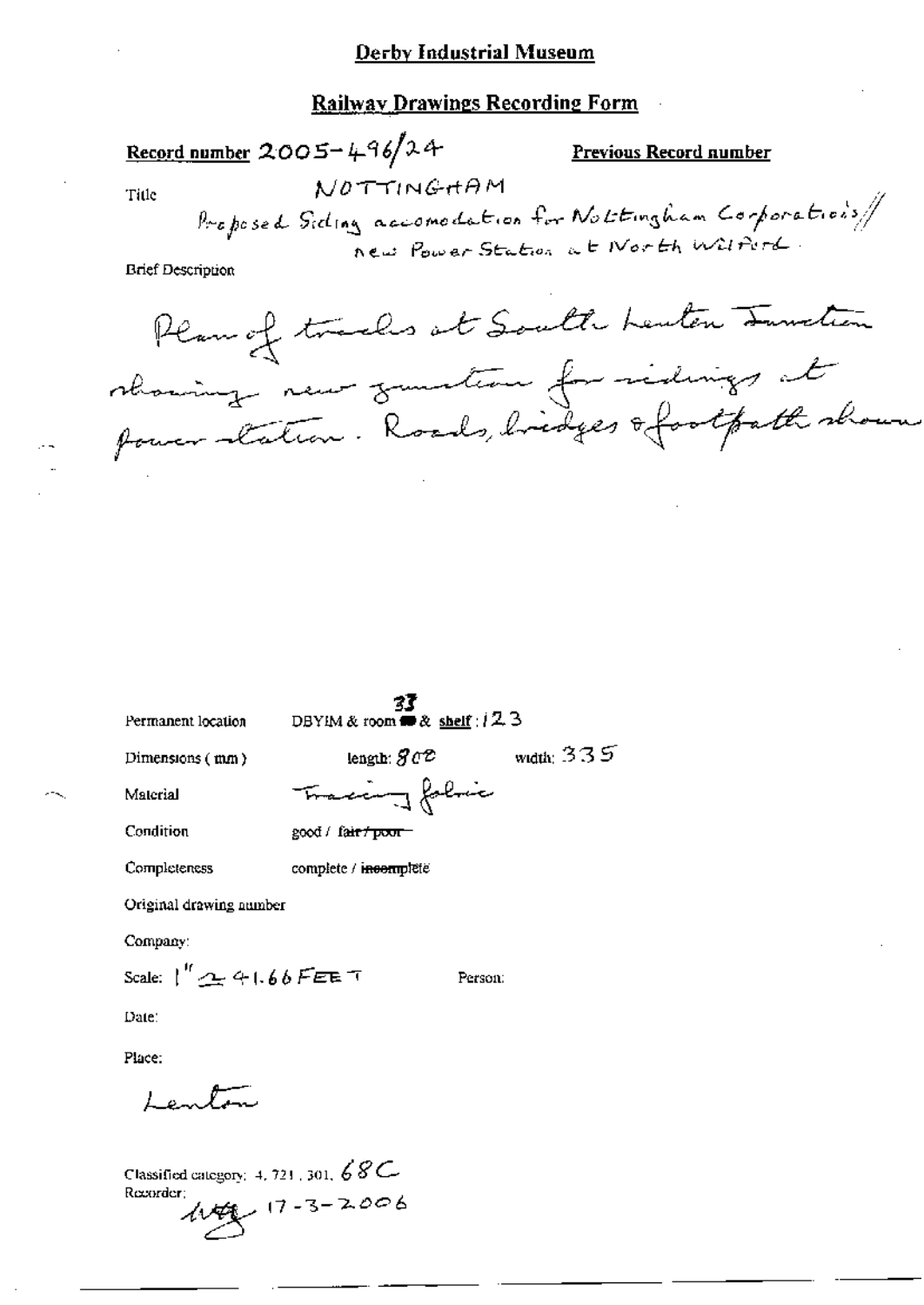#### **Railway Drawings Recording Form**

LMS TRENT

<u>Record number</u>  $2005 - 496/23$ 

Previous Record number

Title

Proposed "Passimeter" Booking Office System

**Brief Description** 

Plan of station showing foot access from Long Enton & Trent colleges, New Booking office of Booking Hell shown on sollit and of pletfin. Track lag at with all instins shown. Enlarged avaning of Booking office / Hell.

**33**<br>DBYIM & room  $\bullet$  & shelf:  $12.3$ 

Permanent location

Dimensions (mm)

width:  $355$ length:  $910$ 

Material

Traing latt

Condition

good / fair+poor ~~

Completeness complete / incomplete -

Original drawing number

Company: LHE

Scale:  $\int_0^H \Delta \cdot \Phi \cdot d\theta$  FEET Date:  $1'' \triangleq 20$  Feet

Person:

Place:

Trent

Classified category, 4, 721, 301,  $\sqrt{8}C$ , 69A, 69B Recorder:  $1144$   $(17/3)2006$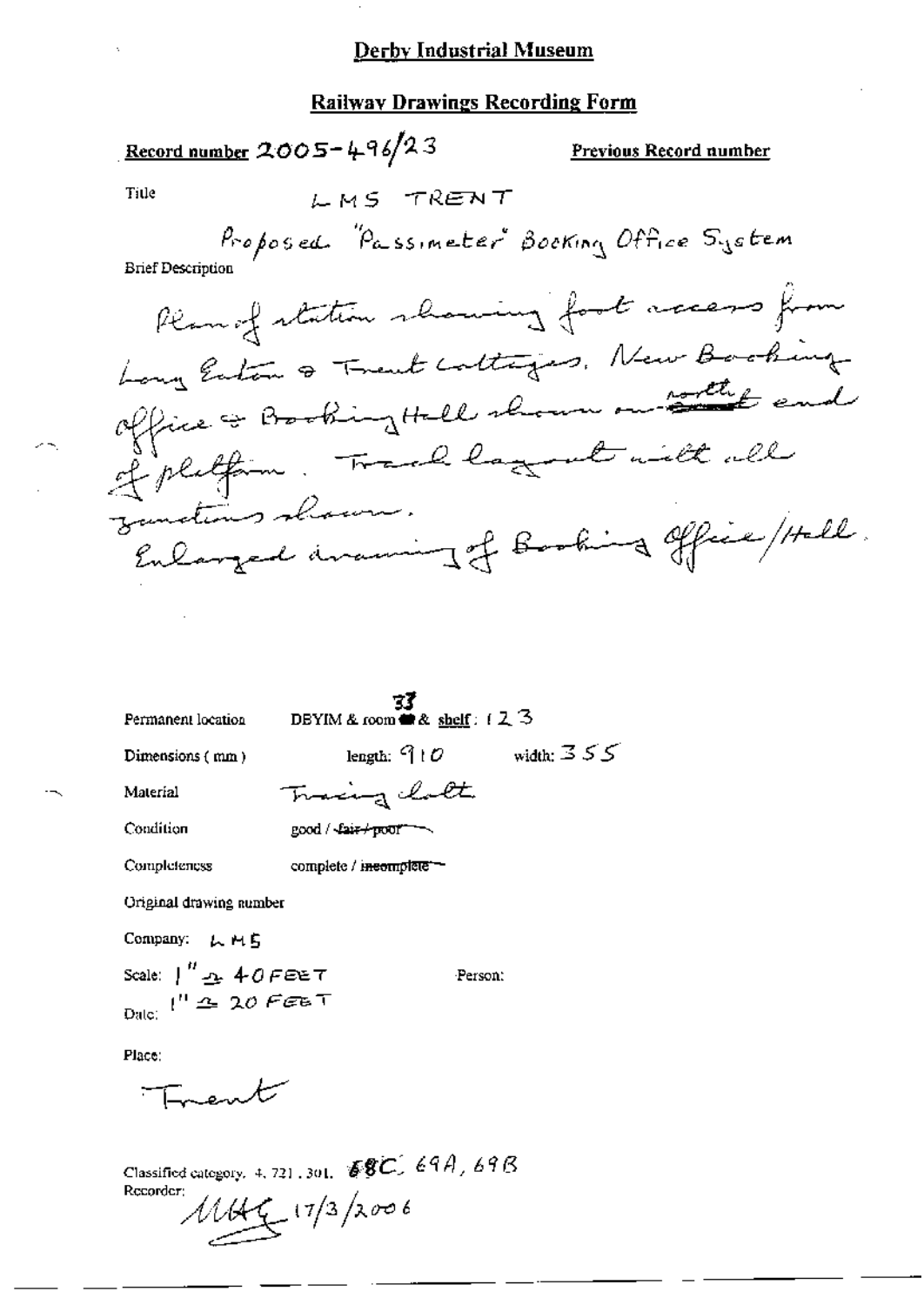# **Railway Drawings Recording Form**

Record number 1997-5/208

Previous Record number PIRP132 /239

Title

ومعامر

 $\mathcal{L}^{(1)}$  with

 $\text{Couabs of }\theta\text{-}$ Parish of Sawley

**Brief Description** 

| Plan showing triangle of land         |
|---------------------------------------|
| Letwin tracks cant of Sanday Junction |
| and comme belonging to the Hancock    |
|                                       |
| Strand<br>Kanal                       |
| darly that the track                  |
|                                       |

| Permanent location                                       | DBYIM & room 49 & shelf: $65$ |                   |
|----------------------------------------------------------|-------------------------------|-------------------|
| Dimensions (num)                                         | $_{\rm length:}$ g o $\circ$  | width: $50^\circ$ |
| Material                                                 | Refer on fabric               |                   |
| Condition                                                | good / fair + poor            |                   |
| Completeness                                             | complete / incomplete         |                   |
| Original drawing number $16 \times$ .                    | 688                           |                   |
| Company: MR                                              |                               |                   |
| Scale: $\sim$                                            | Person:                       |                   |
| Date: $\sim$                                             |                               |                   |
| Place:                                                   | Souley Junction               |                   |
| Recorder: $\mathcal{U} \rightarrow \mathcal{V}$ 31.10.97 |                               |                   |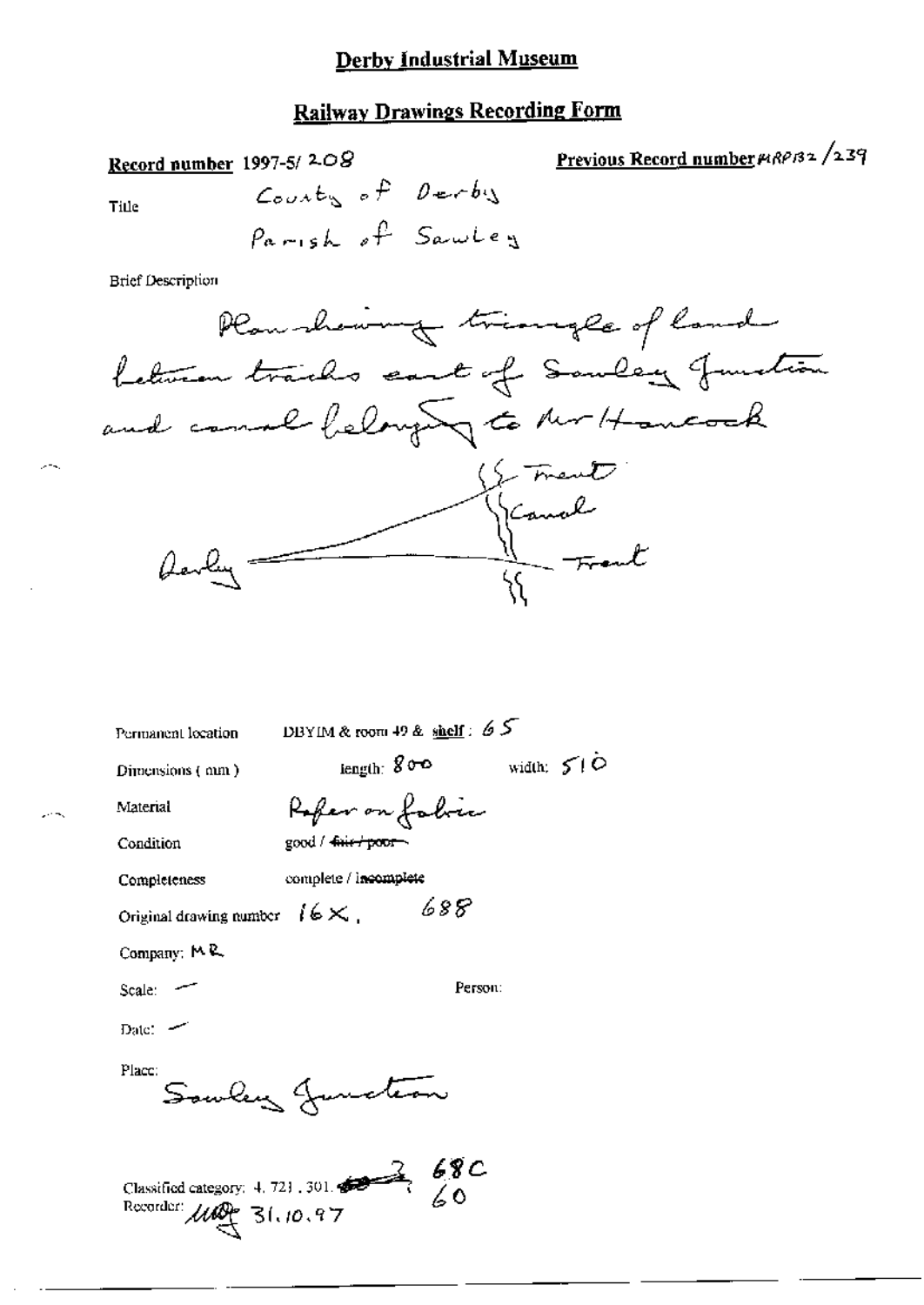|       | $\frac{\text{Record number}}{1971 - 384}$ 334.10 | <b>Previous Record number</b> $1170$ | CATTELL |
|-------|--------------------------------------------------|--------------------------------------|---------|
| Title | LOUNTY OF BERBY                                  |                                      |         |

**Brief Description** Remik of Souley. Foundity of Long Enton. Investigations: JCHopkins Each of Harrington. Prebend of Sawley. Rev Nigel Madam. CS&FMManun. Plan of Steet Stores triangle, Gashfords. Evenical Const.

| Permanent location                                       | 33<br>DBYIM & room 杉& <u>shelf</u> : <del>行今</del> ~ 5°60 <sub>1</sub> 2 |         |            |                          |
|----------------------------------------------------------|--------------------------------------------------------------------------|---------|------------|--------------------------|
| Dimensions (mm)                                          | leng.h. 31C                                                              |         | width: 535 |                          |
| Material                                                 | Kepin-                                                                   |         |            |                          |
| Condition                                                | good fair poor water drawinger, terms.                                   |         |            |                          |
| Completeness                                             | complete / i <del>ncomplate</del>                                        |         |            |                          |
| Original drawing number $\leq \pi \in \mathsf{ET}$ (3)   |                                                                          |         |            |                          |
| Company 131                                              |                                                                          |         |            |                          |
| Scale: $I'' = \lambda$ CHAINS                            |                                                                          | Person: |            |                          |
| Date:                                                    |                                                                          |         |            |                          |
| Place:                                                   |                                                                          |         |            |                          |
| Sheak Stores/<br>Trant Fer                               |                                                                          |         |            | $4(-\mu)^3 = -464 \mu^2$ |
| Glassified category: 4.721 301 60, 685, 69A<br>Recorder: | $1.1749 - 3/5/2$ st 2                                                    |         |            |                          |

 $\hat{p}$  ,  $\tau$ ,  $\hat{\nu}$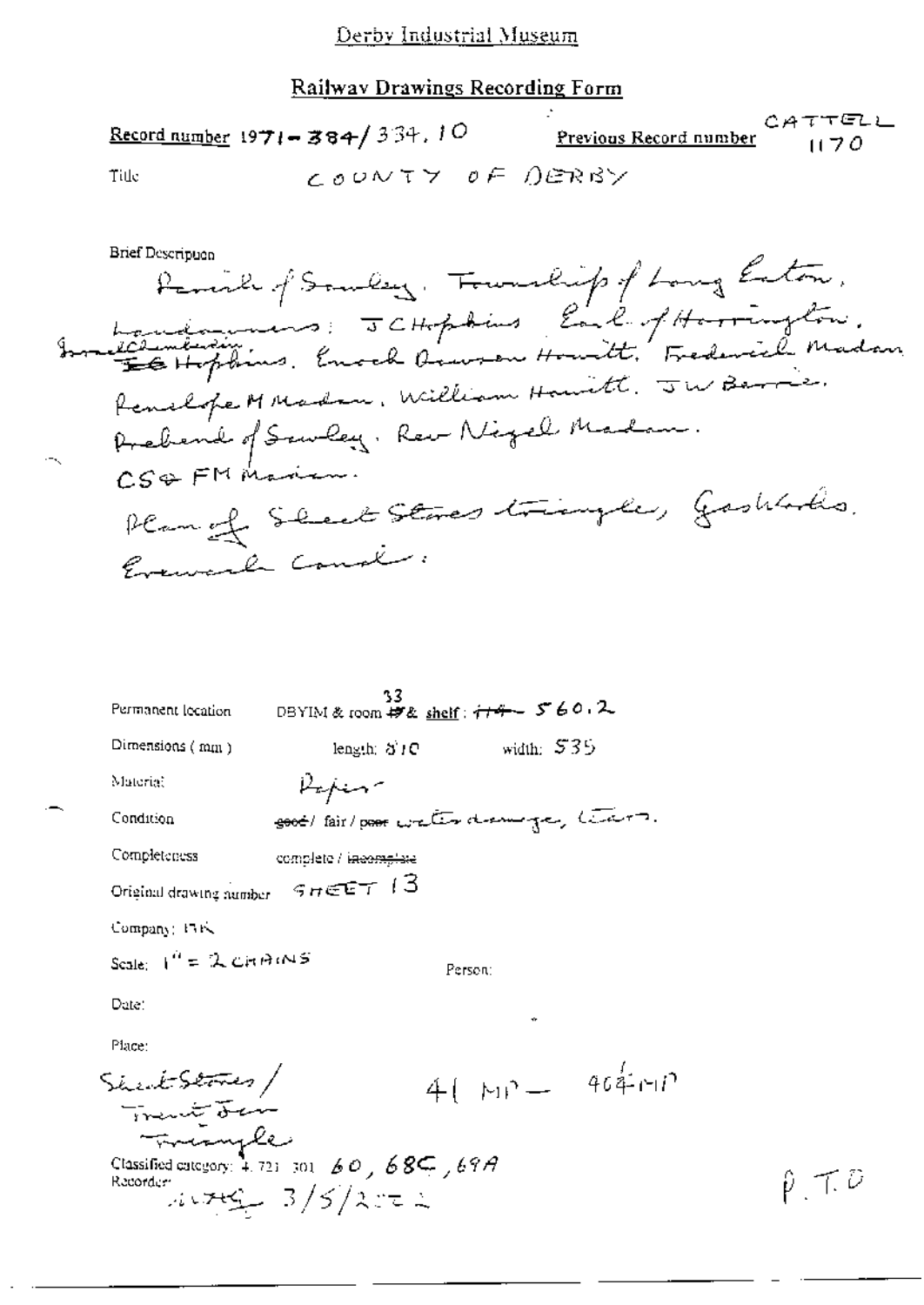CATTELL Record number  $1971 - 384 / 33 + 11$ Previous Record number  $1171$ COUNTY OF DERBY Title

| Permanent location      | DBYIM& room→名 <u>shelf</u> : <del>i+キ</del> <b>560.2</b> |                  |  |
|-------------------------|----------------------------------------------------------|------------------|--|
| Dimensions $(mn)$       | leagth: STO                                              | width: $535$     |  |
| Material                | Kopin                                                    |                  |  |
| Condition               | seed/ fair/poor water downinger, thans.                  |                  |  |
| Completeness            | complete / i <del>ncomplete</del>                        |                  |  |
| Original drawing number | $9HEE+14$                                                |                  |  |
| Company: 1748           |                                                          |                  |  |
| Scale: $1'' = 2$ chimns |                                                          | Person:          |  |
| Date.                   |                                                          |                  |  |
| Phice:                  |                                                          |                  |  |
| Trent Station           |                                                          | $3 \mu P - 14 M$ |  |
|                         |                                                          |                  |  |

 $-$ 

Classified category 4.721, 301, 678, 68C, 87C, 876<br>Recorder  $\frac{1}{2}$ ,  $\frac{1}{2}$ ,  $\frac{1}{2}$ ,  $\frac{1}{2}$ ,  $\frac{1}{2}$ ,  $\frac{1}{2}$ 

 $\rho$ ,  $\tau$ ,  $\sigma$ .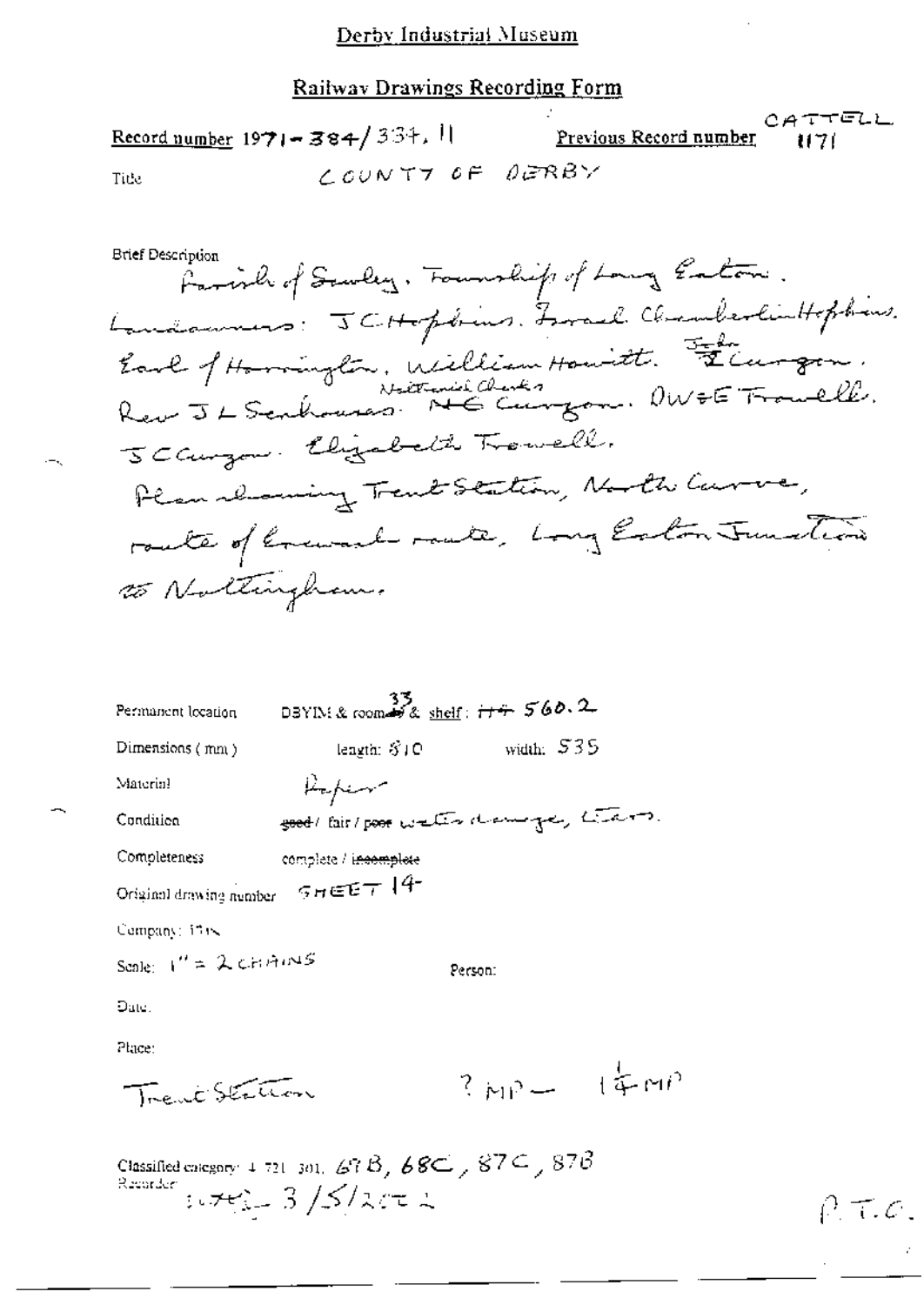#### Railway Drawings Recording Form

Previous Record number MAP132/1122 Record number 1997-5/1008 COUNTY OF OERBY Title URBAN DISTRICT OF LONGENTON FORMERLEY PARISH OF SAMLEY TOWNSHIP OF LONG EATON **Brief Description** Plannhouring trades, stations, huildings, roads, watercourses and at runbered fields in a near of -: Sheet Starts/Trent Junction - Trent Station -Granard lives & functions - Attentionagh  $\overline{1}$ -cn. Landounes: J.C. Hopkins. Earl of Harrington. Fromal Chamberlain Hopkins. Nathaniel Charles Curton Nottinghow Composition. Nottingham Rifle Voluntars. John Curzon: AO Forc: Rue IL Senhouses. OWOF Trouble. Eliz Trouble. JHowitt, Robert Hollrock Folim Smith, Bennett. Permanent location DBYIM & room 49 & shelf : 1 3 4length:  $2.080$  width:  $7/0$ Dimensions (mm) Se Fabric land print material. Material  $good /$  fair  $+$   $p\overline{o}$  or  $-$ Condition complete / incomplete **Completeness**  $SP254, 37$ Original drawing number Company:  $LMSR$ Scale:  $i^{\prime\prime}$   $\neq$   $\lambda$  corrons Person: Date: Place: Trent

Classified entegory: 4.721.301. 68C, 61B, 87B, 97C, 87A, 60, Recorder Letty 17/17/1999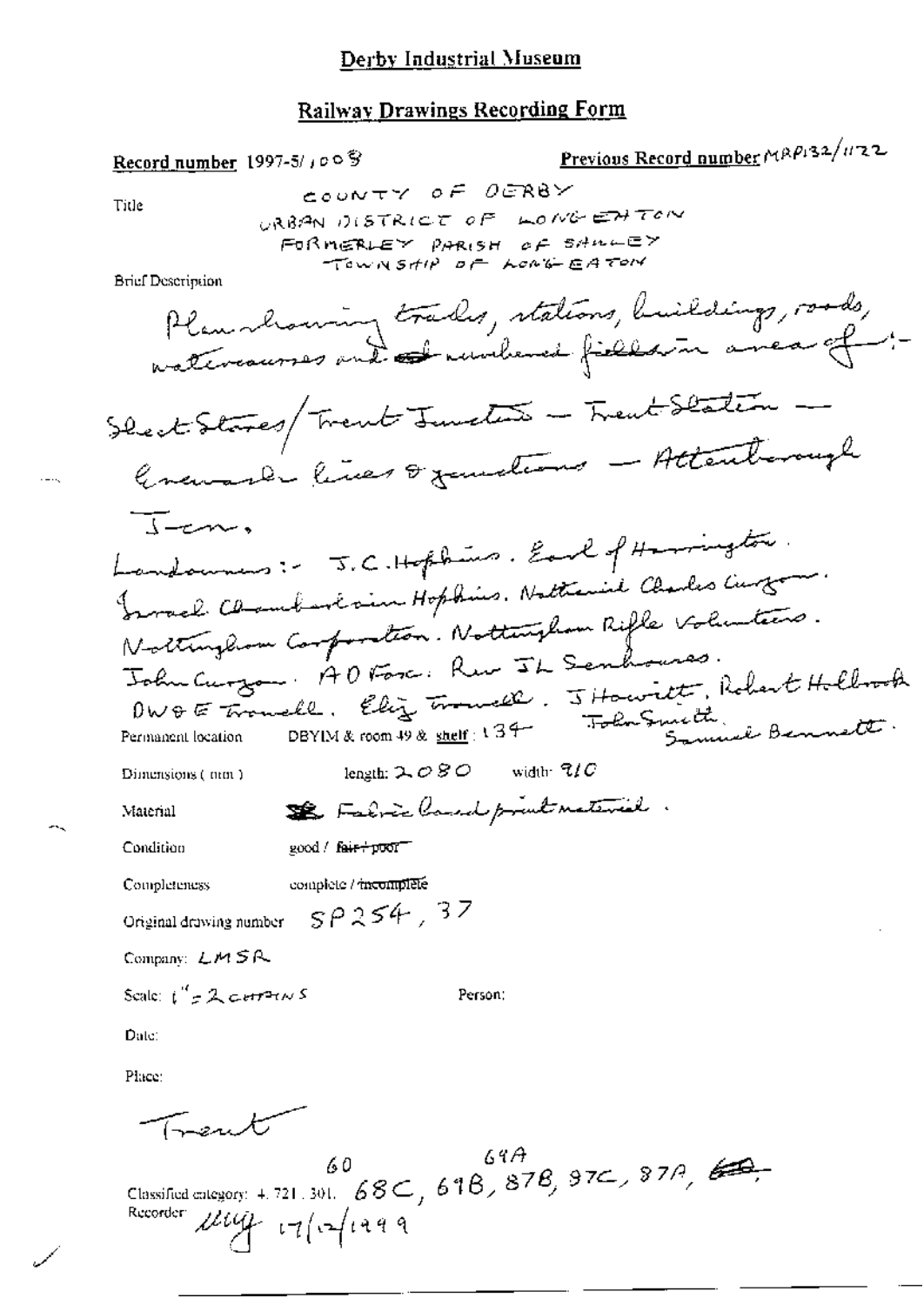## **Railway Drawings Recording Form**

### Record number 1997-5/110-0

# Previous Record number MRP132/951

 $-5$   $0<sup>o</sup>$   $0<sup>o</sup>$   $1$ 

Title

 $\mathbb{L}_\lambda$ 

**Brief Description** 

| County of Lennes, Parish of Lockington.<br>Country of Northingham, Parish of Attendancesh.<br>Hear of routes from all directions needy<br>at Trent Staten.<br>Land paradianes by MR charical final.<br>Rev Spencer Madden. William Parkinson.<br>William Howitt. R Boden. Lorothy W Fromell.<br>John Chamberlain Hoftens. Somerel Dees N.C. Curgon.<br>Eack of the mingling Inhumentation T Bounded.<br>JSmith, Tohn Holland, Samuel Bennett<br>Stenhouses Tranties.<br>DBYIM & reom $49$ & $\frac{\text{shelf}}{2}$ : 14-0<br>Permanent location<br>width: $470$<br>$\lceil \text{length} \rceil \cdot \lceil \cdot \rceil \leq \mathcal{G} \subset \mathbb{C}$<br>Dimensions ( mm )<br>Material<br>Tracing folver<br>good fair poor<br>Condition<br>complete / meomplete<br>Compieteness<br>Original drawing number $\left[\times$ (1) 2.6 $\right]$<br>Company, MR<br>Scale $\int_{0}^{t}$ = Schmas<br>Person:<br>Dar i<br>Place. | виа осмирное                         |  |
|--------------------------------------------------------------------------------------------------------------------------------------------------------------------------------------------------------------------------------------------------------------------------------------------------------------------------------------------------------------------------------------------------------------------------------------------------------------------------------------------------------------------------------------------------------------------------------------------------------------------------------------------------------------------------------------------------------------------------------------------------------------------------------------------------------------------------------------------------------------------------------------------------------------------------------------|--------------------------------------|--|
| bead rumbers, land every & landowners rotal                                                                                                                                                                                                                                                                                                                                                                                                                                                                                                                                                                                                                                                                                                                                                                                                                                                                                          | County of Devlay, favoral of Sawley. |  |
|                                                                                                                                                                                                                                                                                                                                                                                                                                                                                                                                                                                                                                                                                                                                                                                                                                                                                                                                      |                                      |  |
|                                                                                                                                                                                                                                                                                                                                                                                                                                                                                                                                                                                                                                                                                                                                                                                                                                                                                                                                      |                                      |  |
|                                                                                                                                                                                                                                                                                                                                                                                                                                                                                                                                                                                                                                                                                                                                                                                                                                                                                                                                      |                                      |  |
|                                                                                                                                                                                                                                                                                                                                                                                                                                                                                                                                                                                                                                                                                                                                                                                                                                                                                                                                      |                                      |  |
|                                                                                                                                                                                                                                                                                                                                                                                                                                                                                                                                                                                                                                                                                                                                                                                                                                                                                                                                      |                                      |  |
|                                                                                                                                                                                                                                                                                                                                                                                                                                                                                                                                                                                                                                                                                                                                                                                                                                                                                                                                      |                                      |  |
|                                                                                                                                                                                                                                                                                                                                                                                                                                                                                                                                                                                                                                                                                                                                                                                                                                                                                                                                      |                                      |  |
|                                                                                                                                                                                                                                                                                                                                                                                                                                                                                                                                                                                                                                                                                                                                                                                                                                                                                                                                      |                                      |  |
|                                                                                                                                                                                                                                                                                                                                                                                                                                                                                                                                                                                                                                                                                                                                                                                                                                                                                                                                      |                                      |  |
|                                                                                                                                                                                                                                                                                                                                                                                                                                                                                                                                                                                                                                                                                                                                                                                                                                                                                                                                      |                                      |  |
|                                                                                                                                                                                                                                                                                                                                                                                                                                                                                                                                                                                                                                                                                                                                                                                                                                                                                                                                      |                                      |  |
|                                                                                                                                                                                                                                                                                                                                                                                                                                                                                                                                                                                                                                                                                                                                                                                                                                                                                                                                      |                                      |  |
|                                                                                                                                                                                                                                                                                                                                                                                                                                                                                                                                                                                                                                                                                                                                                                                                                                                                                                                                      |                                      |  |
|                                                                                                                                                                                                                                                                                                                                                                                                                                                                                                                                                                                                                                                                                                                                                                                                                                                                                                                                      |                                      |  |
|                                                                                                                                                                                                                                                                                                                                                                                                                                                                                                                                                                                                                                                                                                                                                                                                                                                                                                                                      |                                      |  |
|                                                                                                                                                                                                                                                                                                                                                                                                                                                                                                                                                                                                                                                                                                                                                                                                                                                                                                                                      |                                      |  |
|                                                                                                                                                                                                                                                                                                                                                                                                                                                                                                                                                                                                                                                                                                                                                                                                                                                                                                                                      |                                      |  |
|                                                                                                                                                                                                                                                                                                                                                                                                                                                                                                                                                                                                                                                                                                                                                                                                                                                                                                                                      |                                      |  |
|                                                                                                                                                                                                                                                                                                                                                                                                                                                                                                                                                                                                                                                                                                                                                                                                                                                                                                                                      |                                      |  |
|                                                                                                                                                                                                                                                                                                                                                                                                                                                                                                                                                                                                                                                                                                                                                                                                                                                                                                                                      |                                      |  |
|                                                                                                                                                                                                                                                                                                                                                                                                                                                                                                                                                                                                                                                                                                                                                                                                                                                                                                                                      |                                      |  |
|                                                                                                                                                                                                                                                                                                                                                                                                                                                                                                                                                                                                                                                                                                                                                                                                                                                                                                                                      |                                      |  |
|                                                                                                                                                                                                                                                                                                                                                                                                                                                                                                                                                                                                                                                                                                                                                                                                                                                                                                                                      | سيلمد مستهته                         |  |

Classified category, 4, 721 301,  $60, 68$  C,  $68$  A,  $69$  B,  $57B$ ,  $57C$ ,  $219A$ 1114 14/2000 Recorder: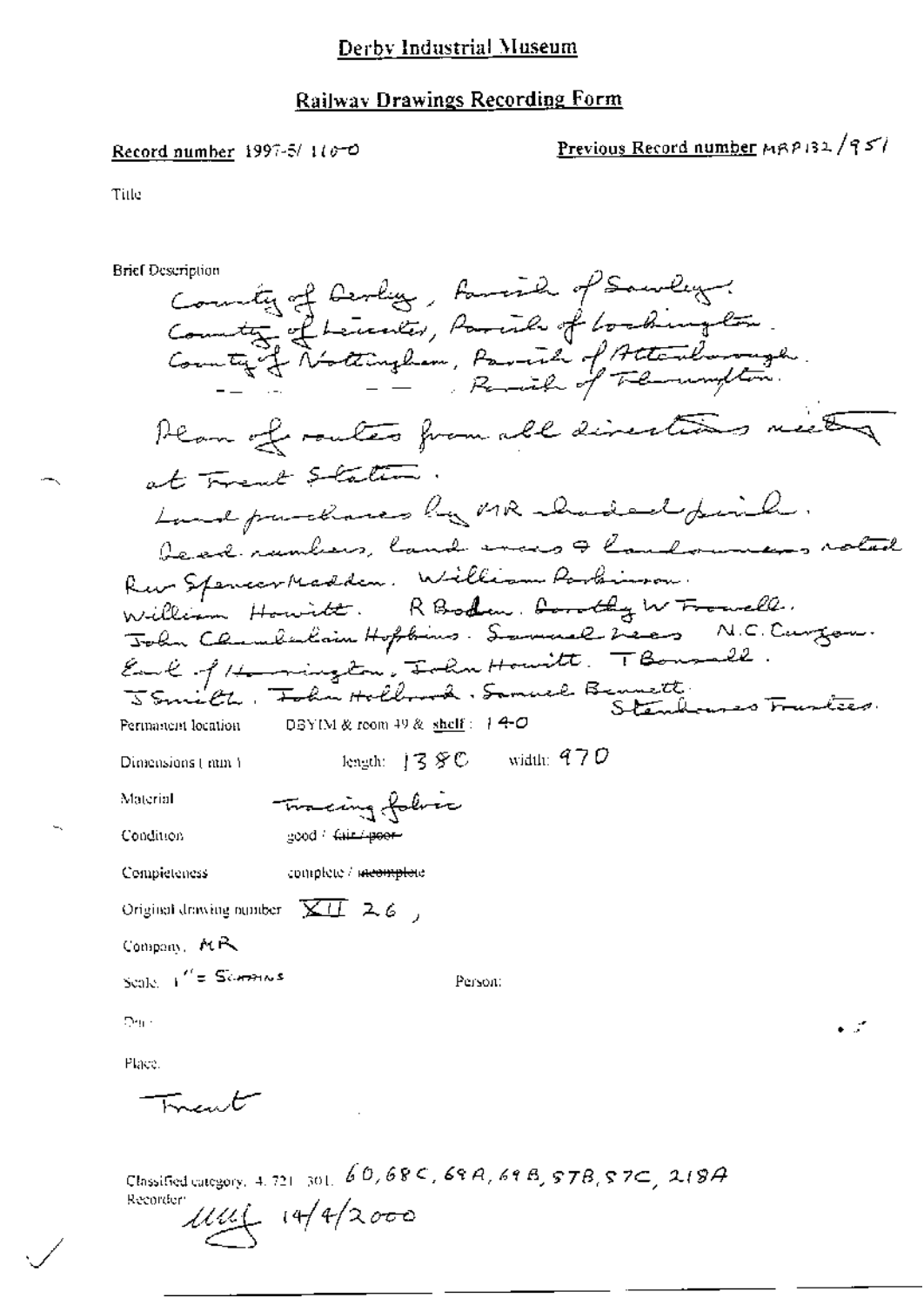|                                                                                                                                                                                                   | <u> Railway Drawings Recording Form (</u> |              |                                              |                 |
|---------------------------------------------------------------------------------------------------------------------------------------------------------------------------------------------------|-------------------------------------------|--------------|----------------------------------------------|-----------------|
| <b>Record number 1971 - 384/334, 12.</b>                                                                                                                                                          |                                           |              | <u>Previous Record number</u>                | CATTELL<br>1172 |
| Title                                                                                                                                                                                             | COUNTY OF DERBY                           |              | COUNTY OF NOTTINGHAM                         |                 |
| <b>Brief Description</b><br>Parish of Sawley.<br>Township of Long Eston.<br>Landowners: Jahn Howitt, John Holbrook.<br>Earl of Harrington. Somuel Bennett. John Curzon<br>IJ Glover<br>بمستطيبتين | Countryside with him Eveward passing      |              | Parish of Attenborough<br>Fournalipof Foton. |                 |
| Permanent location                                                                                                                                                                                | DBYIM & room #8 shelf: $H^{\#}$ 560.2     |              |                                              |                 |
| Dimensions (mm)                                                                                                                                                                                   | length: 5 (C)                             | width: $535$ |                                              |                 |
| Material                                                                                                                                                                                          | Vefer                                     |              |                                              |                 |
| Condition                                                                                                                                                                                         | good air poor water draminger, team.      |              |                                              |                 |
| Completeness                                                                                                                                                                                      | complete / incomplete                     |              |                                              |                 |
| Original drawing number $S$ or $\in$ $ET$ $15$                                                                                                                                                    |                                           |              |                                              |                 |
| Company: 17R                                                                                                                                                                                      |                                           |              |                                              |                 |
| Scale: $1^{n}$ = 2 crimings                                                                                                                                                                       |                                           | Person:      |                                              |                 |
| Date:                                                                                                                                                                                             |                                           |              |                                              |                 |
| Place:                                                                                                                                                                                            |                                           |              |                                              |                 |
|                                                                                                                                                                                                   |                                           | $4 - 919$    | 2.00                                         |                 |

Trent

Classified category:  $4.721.301.68$ Recorder:  $41769 - 3 / 5 / 2002$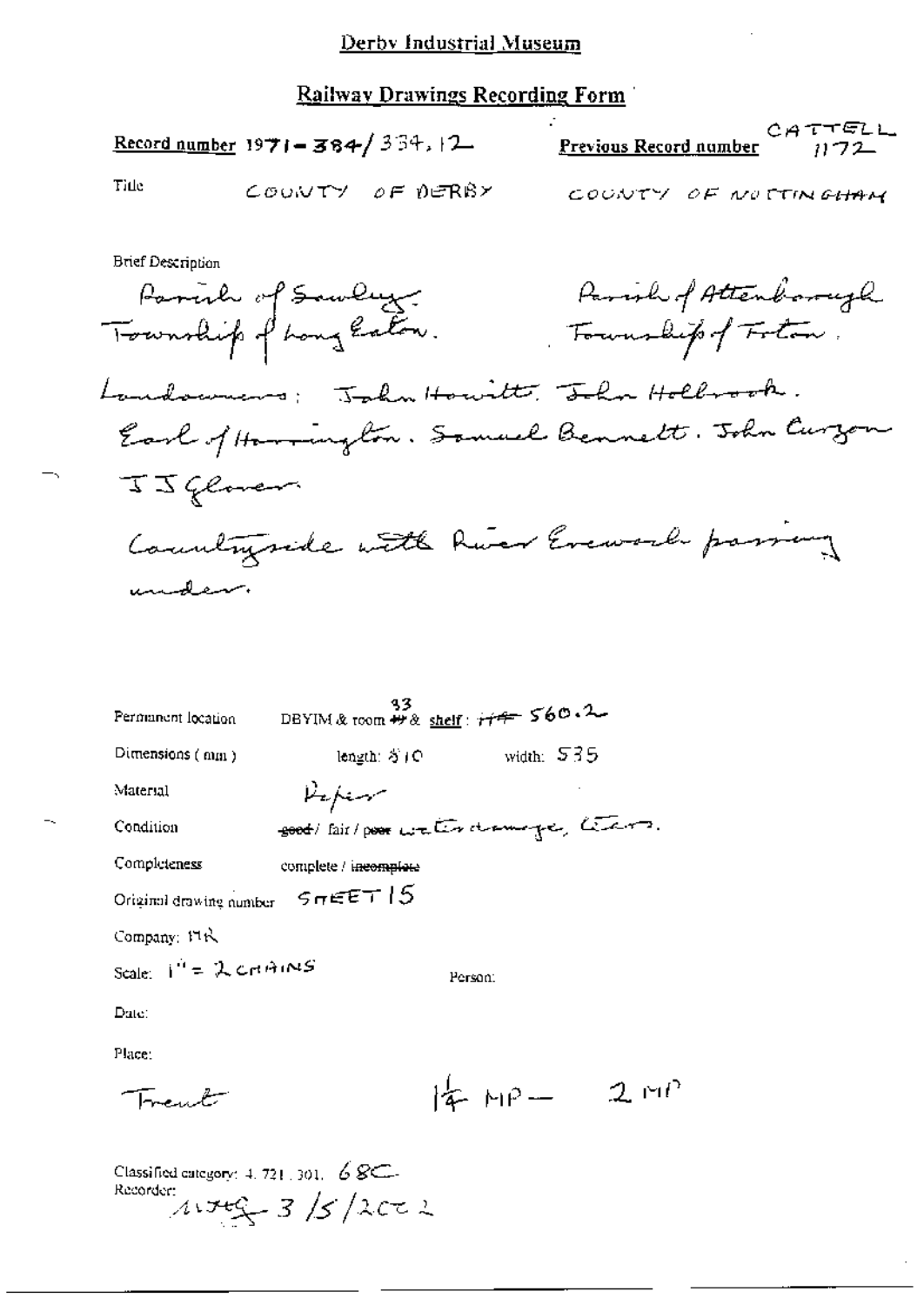### **Railway Drawings Recording Form**

#### Record number 1997-5/255,  $\ell$

Previous Record number ARP132 290

Title

**Brief Description** 

Plan of tracks, and other details<br>in rough draft, between Attenborough Station of Beaston Station.

Permanent location DBYIM & room 49 & shelf:  $68$ 

Dimensions (mm)

length:  $(230 \text{ width} 375)$ Tracing poper on fabric

Material Condition

Completeness

good / fair / poor

complete / incomplete

Original drawing number

Company:  $M \rightarrow$ 

Scale:  $l'' = 208.33$  FEET

Person:

Date:  $\frac{1}{\Delta n}$  1890

Place:

Attenhonough

Classified category: 4, 721, 301,  $\epsilon B$  C-Recorder:  $\text{lll} \times 2.42.97$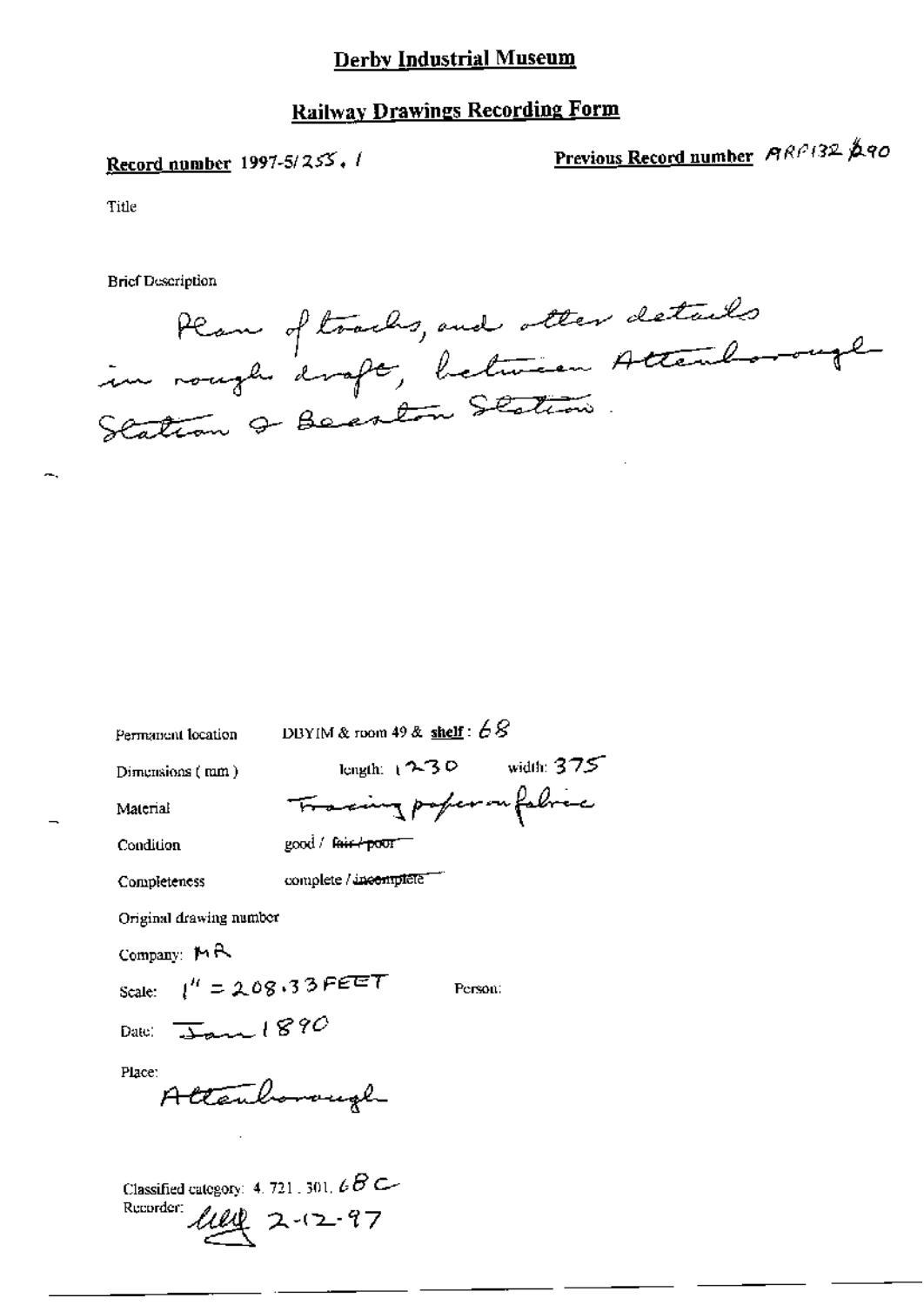#### **Railway Drawings Recording Form**

in red, upside in black.

Previous Record number  $MRP/32/2.90$ Record number 1997-5/ 2 55. 2 MIDLAND RAILWAY Title ATTENBOROUGH TO BEESTON **Brief Description** Plan of tracks, stations, roads, crossings. and Signals on the boundarie only shown

DBYIM & room 49 & shelf:  $68$ Permanent location length:  $150$  width: 4-10 Dimensions (mm) Tracing falmic Material good / fair / poor Condition complete / incomplete.... Completeness Original drawing number Company: MR Scale:  $1^{k}$  = 208.33 FEET Person: Date:  $183 \text{ mm}$  1890 Place: Attenhonough Classified category 4, 721, 301,  $\mathscr{C} \mathscr{F} \subset$ Recorder:  $11466$  2.12.97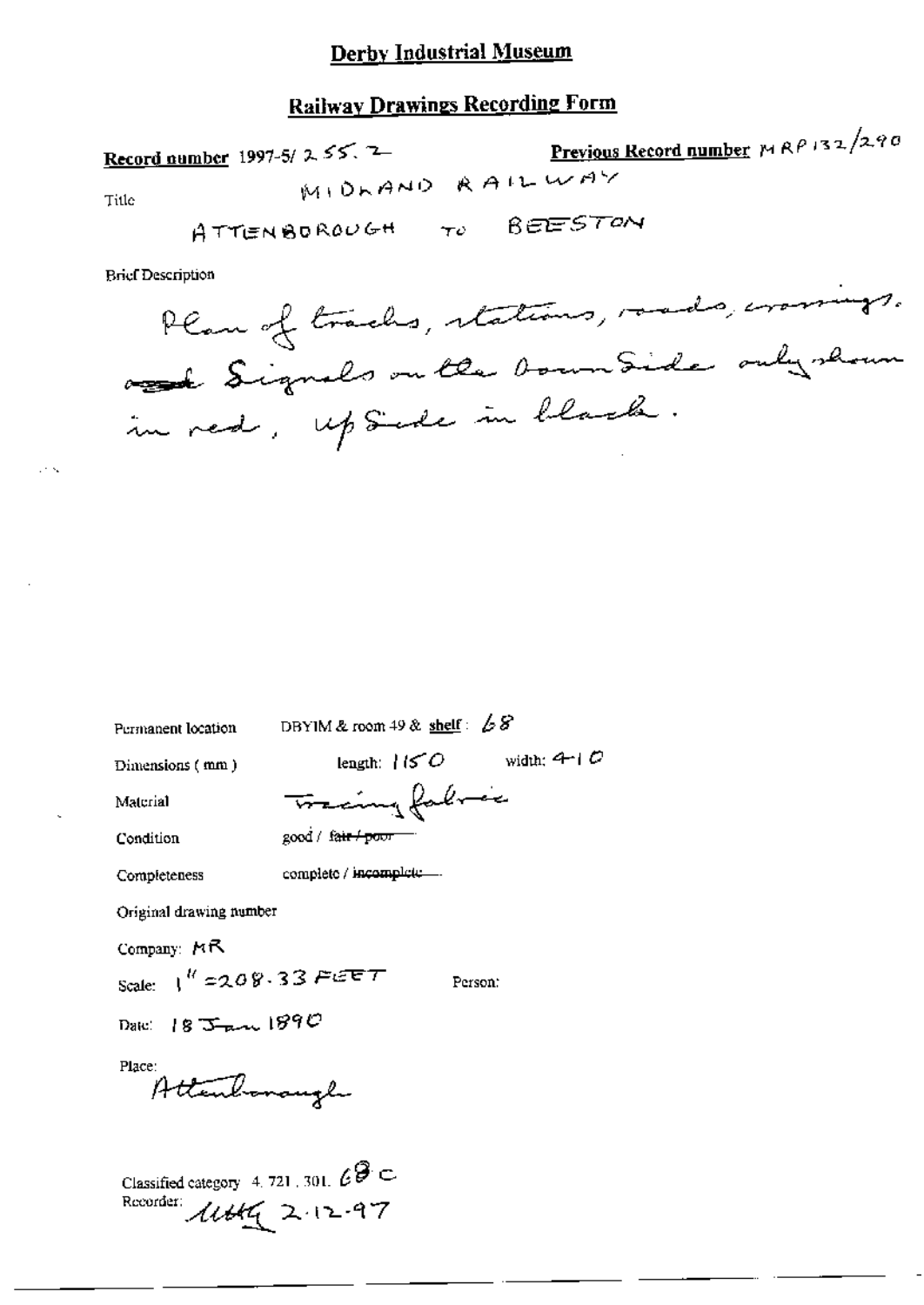#### Railway Drawings Recording Form

## Record number  $1997-51$  255.3 Previous Record number

Title

Brief Description



Permanent location DBYIM & room 49 &  $M/24$   $A$ 

Dimensions ( mm)  $\qquad \qquad \text{length: } 2/O \qquad \text{width: } 250$ 

Material professor

Condition  $\qquad \qquad \text{good} \left/ \frac{4m+1}{12001} \right)$ 

Original drawing number

Company: MR

sm= /- Person.

 $\Delta$ Date:  $\sqrt{5.0}$  14, 1890

Place:

Attenborough

Completeness complete / incomplete

Classified category 4, 721, 301.  $\angle$  8  $\subseteq$ Recorder:  $\mu_{4}$  28/8/2006

 $\sim$   $\sim$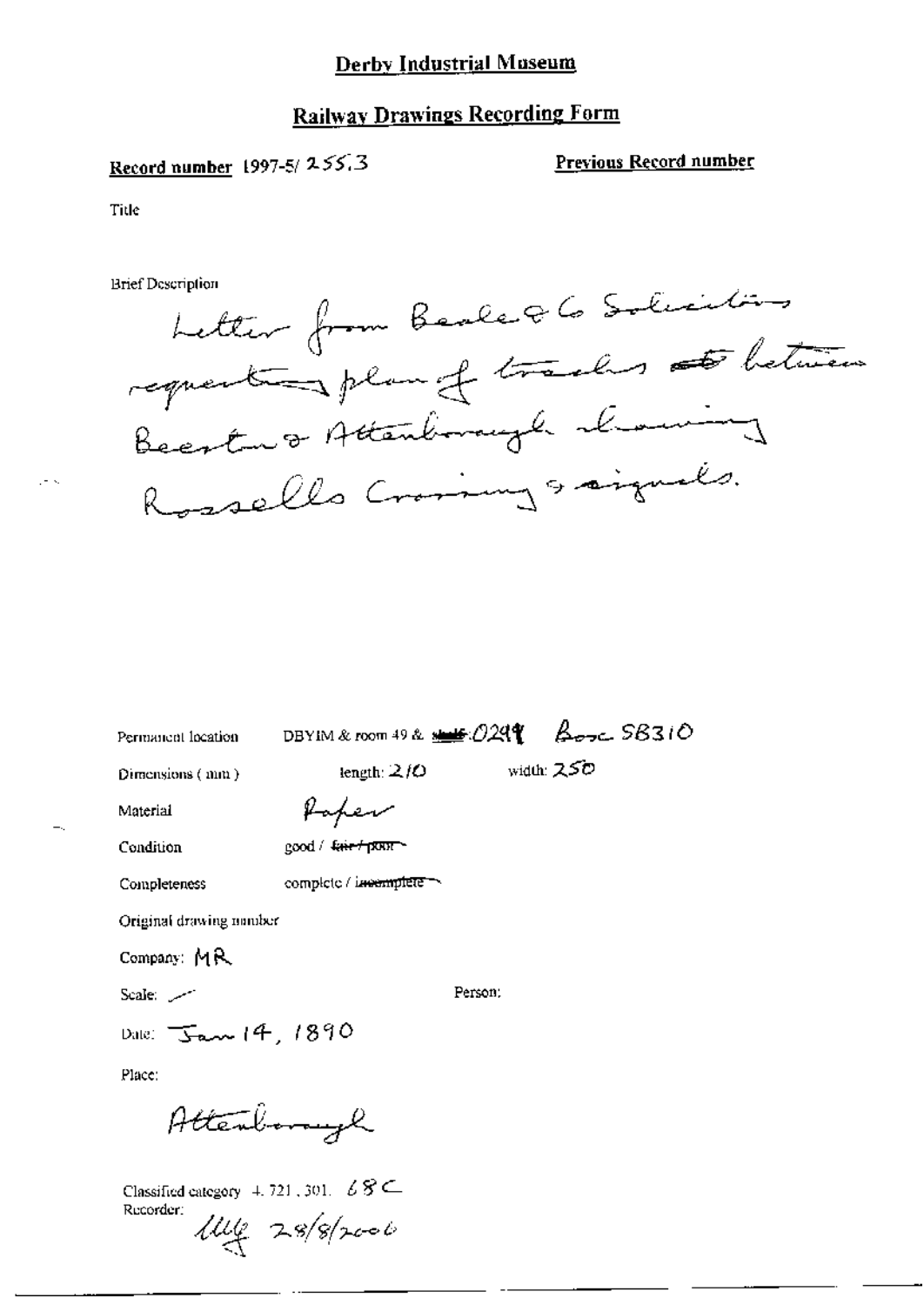### **Railway Drawings Recording Form**

Record number 1997-5/ 1105.24

Previous Record number MRPI32/1180

Title

**Brief Description** 

Elevation, plan & rections of new deching for bridge aven River Evenial against to Attendmargh Innotion S.B.

Permanent lecation

DBYIM & room 49 & shelf:  $\left[4\right]$ 

Dimensions (mm)

length:  $950$  width: 620

Material

Paper good / fair+poor

Condition

Completeness

complete / incomplete-

Original drawing number

Company:  $MR$ 

Scale:  $\int_{\alpha}^{\alpha} 5$  FIE ET, 2 FIEET Person: W H B<br> $\int_{\alpha}^{\alpha} 5$  Pinceres<br>Date May 1906

Place:

Attenhonough

Classified category: 4, 721, 301,  $68 \leftarrow$ Recorder:  $\mu v$  28/4/2000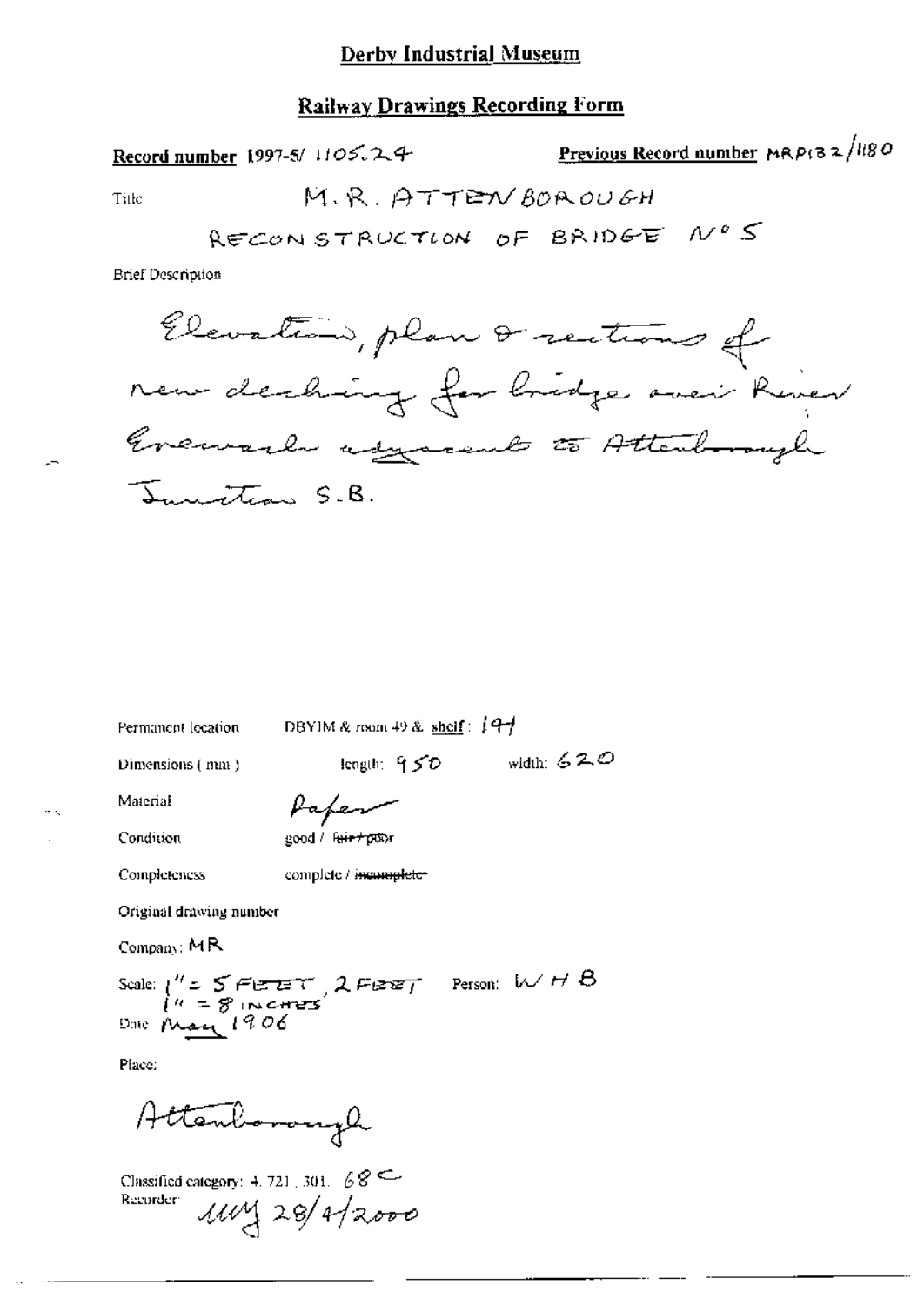Ż.

$$
\frac{13}{8} = 364 / 354.13
$$

Previous Record number

TTELL<br>1173

Title

 $\ddotsc$ 

 $\sim$ 

**Brief Description** 

| Permanent location                        | - 33<br>DBYIM&room 好& <u>shelf</u> : <del>714</del> , 560, 2 |         |            |
|-------------------------------------------|--------------------------------------------------------------|---------|------------|
| Dimensions (min)                          | length: $S1C$                                                |         | width: 535 |
| Material                                  | Kaper                                                        |         |            |
| Condition                                 | sood/ fait/ poor water downings, tensors.                    |         |            |
| Completeness                              | complete / i <del>ncomplete</del>                            |         |            |
| Original drawing number $5 \pi \in F$ / 6 |                                                              |         |            |
| Company: FIR                              |                                                              |         |            |
| Scale: $I^n = 2$ cirrings                 |                                                              | Person. |            |
| Date:                                     |                                                              |         |            |

Place:

Attenborough Station

 $2MP - 24MP$ 

Classified category: 4, 721, 301 6.8C. Recorder  $1749 - 3/5/2002$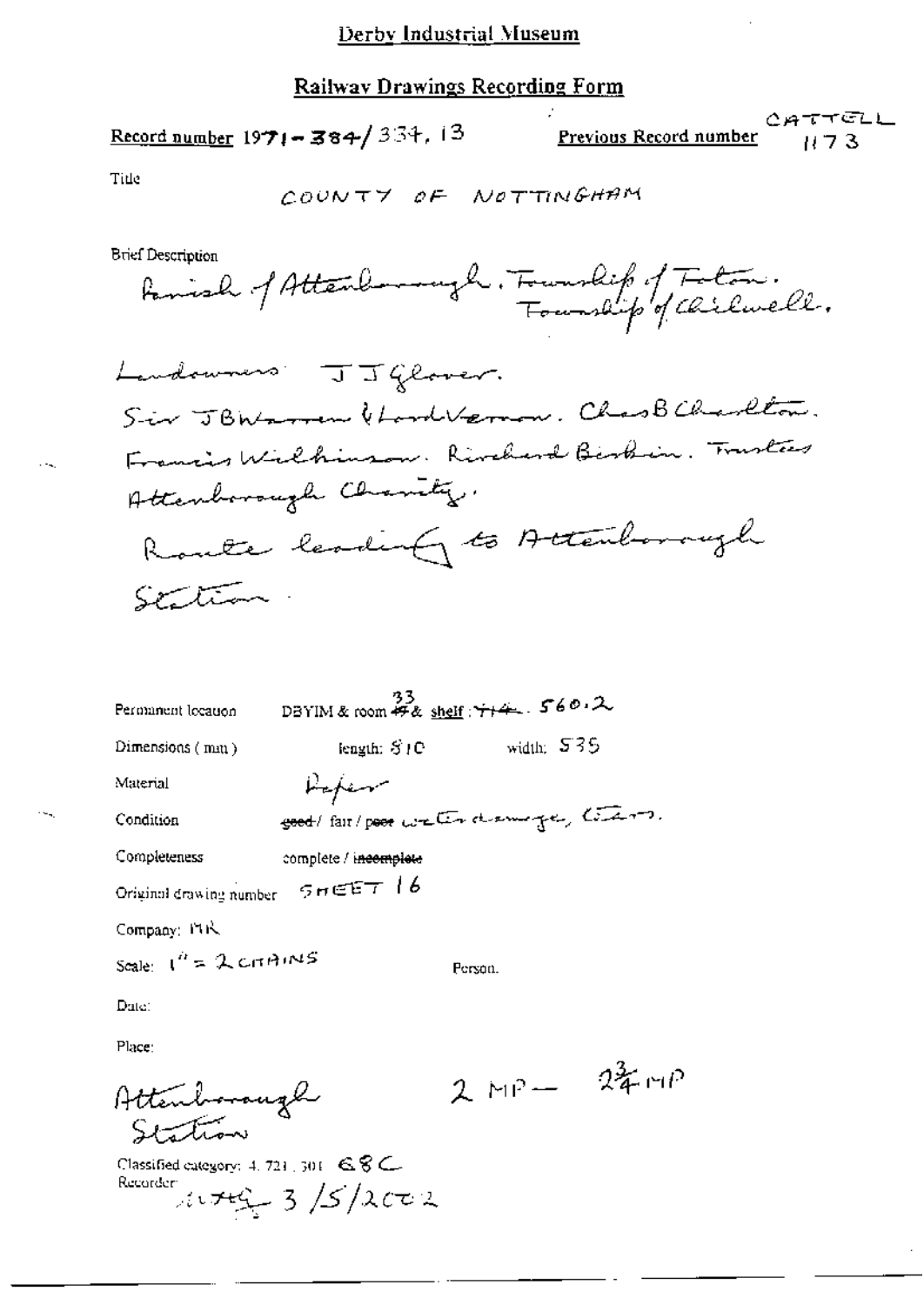# Railway Drawings Recording Form

|       | <u>Record number</u> 1971 = 384/334, 14 | <b>Previous Record number</b> 174- | CATTELL |
|-------|-----------------------------------------|------------------------------------|---------|
| Title |                                         | COUNTY OF NOTTINGHAM               |         |

**Brief Description** 

 $\sim$ 

| Permanent location      | DBYIM & room ## & shelf: ++4 560.2 |                                            |
|-------------------------|------------------------------------|--------------------------------------------|
| Dimensions (mm)         | length: S   C                      | width: $535$                               |
| Material                | Kapen                              |                                            |
| Condition               |                                    | soot / fair / poor water drawings, liters. |
| Completeness            | complete / i <del>ncomplete</del>  |                                            |
| Original drawing number | 5555                               |                                            |
| Company, MR             |                                    |                                            |

Scale:  $I^h = 2$  cardings

Person:

Date:

Place:

Altenbourgh

 $2\frac{2}{3}MP - 3\frac{1}{2}MP$ 

Classified category: 4 721, 301, 68C<br>Recorder,<br> $4.47\frac{C}{3}$  / 5/2 cm 2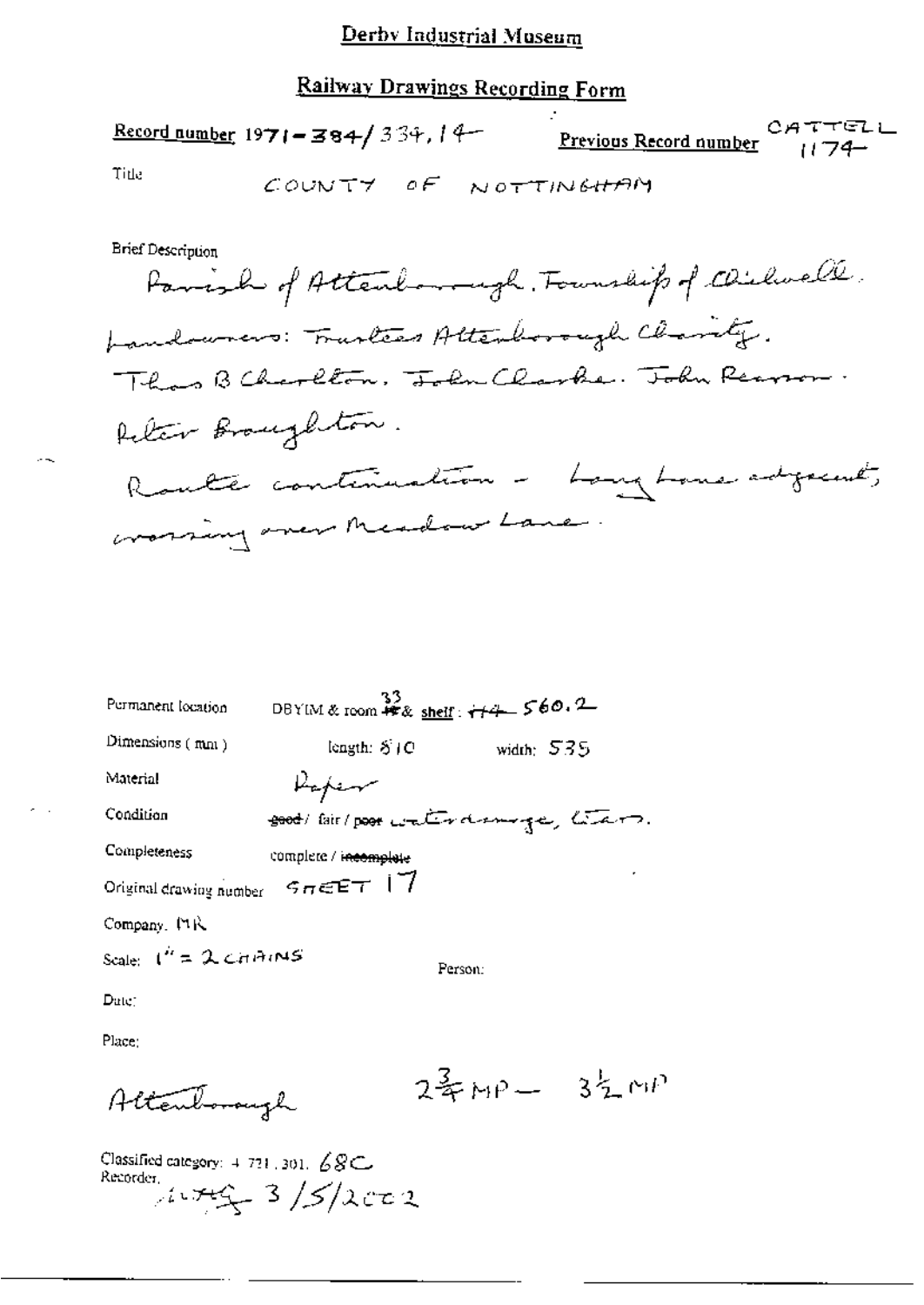|       | Record number 1971 - 384/334, 15 | CATTCDL<br>Previous Record number 1176 |
|-------|----------------------------------|----------------------------------------|
| Title |                                  | COUNTY OF NOTTINGHAM                   |

**Brief Description** Remire of Attendanciagle. Parish of Beeston. Township of Chilmell. Township of Beeslow. Landowners: Tobe Pearson, Peter Broughton. Clarles Fellows, Elizabeth Deverill. Beenton Station area, Station Road, Rylands Roquet,

| Permanent location                      | 33<br>DBYIM & room # & shelf: N& 560.2 |                         |  |
|-----------------------------------------|----------------------------------------|-------------------------|--|
| Dimensions $(mn)$                       | length: $51C$                          | width; 535              |  |
| Material                                | سمحسنها                                |                         |  |
| Condition                               | good fair poor wells down ge, thans.   |                         |  |
| Completeness                            | complete / incomplete                  |                         |  |
| Original drawing number                 | $sn$ EET 18                            |                         |  |
| Company: ITR                            |                                        |                         |  |
| Scale: $1'' = 2 \text{cm} \text{m/s}$   |                                        | Person:                 |  |
| Date∶                                   |                                        |                         |  |
| Place:                                  |                                        |                         |  |
| Regular                                 |                                        | $3\frac{1}{2}MP - 44MP$ |  |
| Classified category: $4, 721, 301, 68C$ |                                        |                         |  |

Recorder:  $4.745 - 3/5/2022$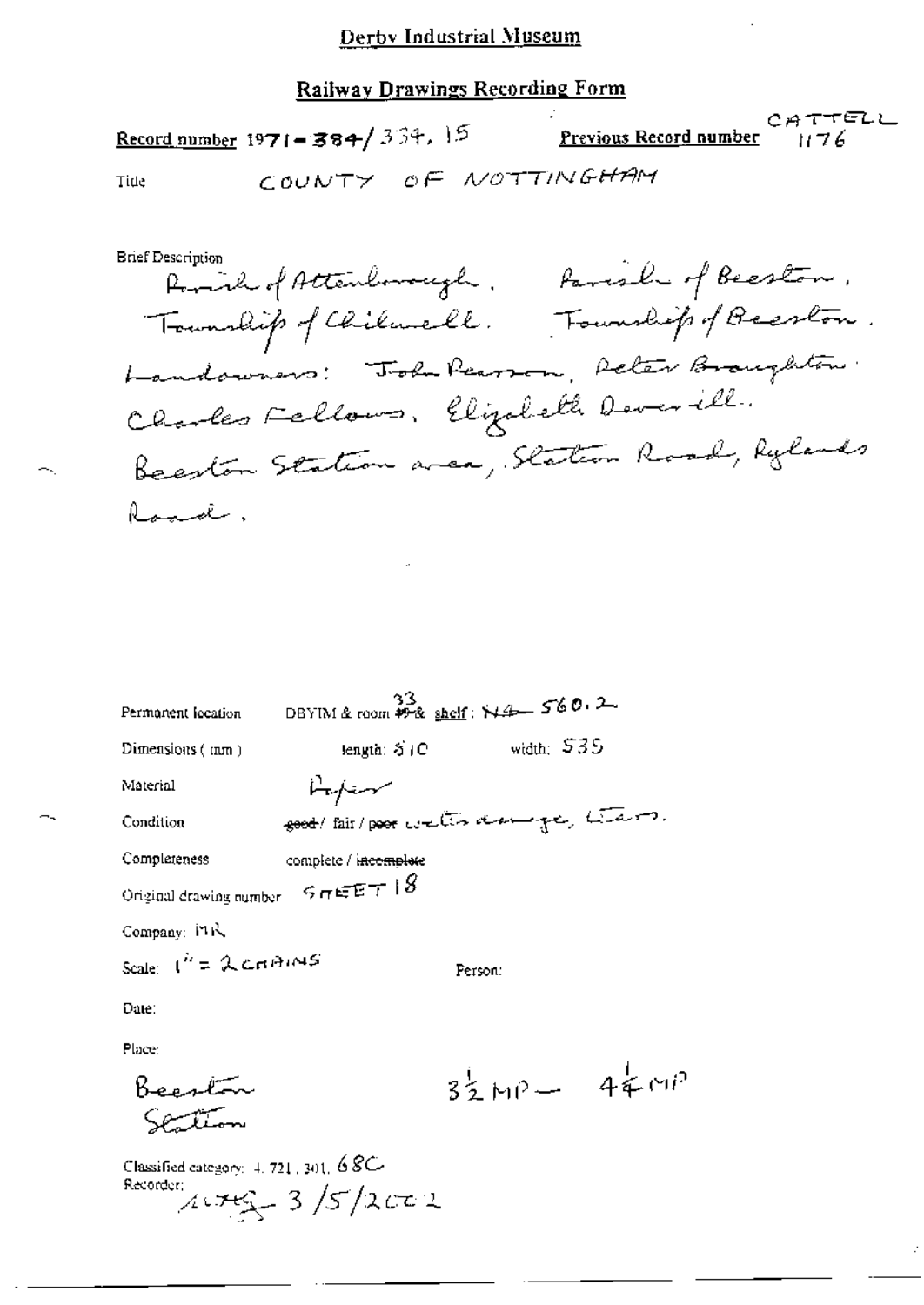CATTELL Previous Record number Record number 1971-384/334, 16 COUNTY OF NOTTINGHAMY Title **Brief Description** Parish of Lenton. Parish of Beeston.

Township of Beeston. Landouvers: Chao Wickens Simbins. Ann Goodhead. Peter Broughton, John Webster, Rev John Wolley. Beenlow Local Board. Thas Me Cullock. Francis Wright. Alfred Lowe, Henry Lewiss. Beenton Sedings. Beeston Sleeper Crearate Works. Muscosibe Lone. Sewage Works.

0BYIM & room #8 shelf:  $+74.560.2$ Permanent location width:  $535$ length: S | C Dimensions (mm) Material Refer soot fair poor water damige, than. Condition Completeness complete / incomplete Original drawing number 5rEET 19 Company: PHK Scale:  $\int_0^h z \mathcal{L} \cosh \theta$ Person: Date: Place:  $440P - 50P$ Beaston

Sidings Classified category:  $4, 721, 301, 68C$ Recorder:  $11762 - 3$  /  $5/2022$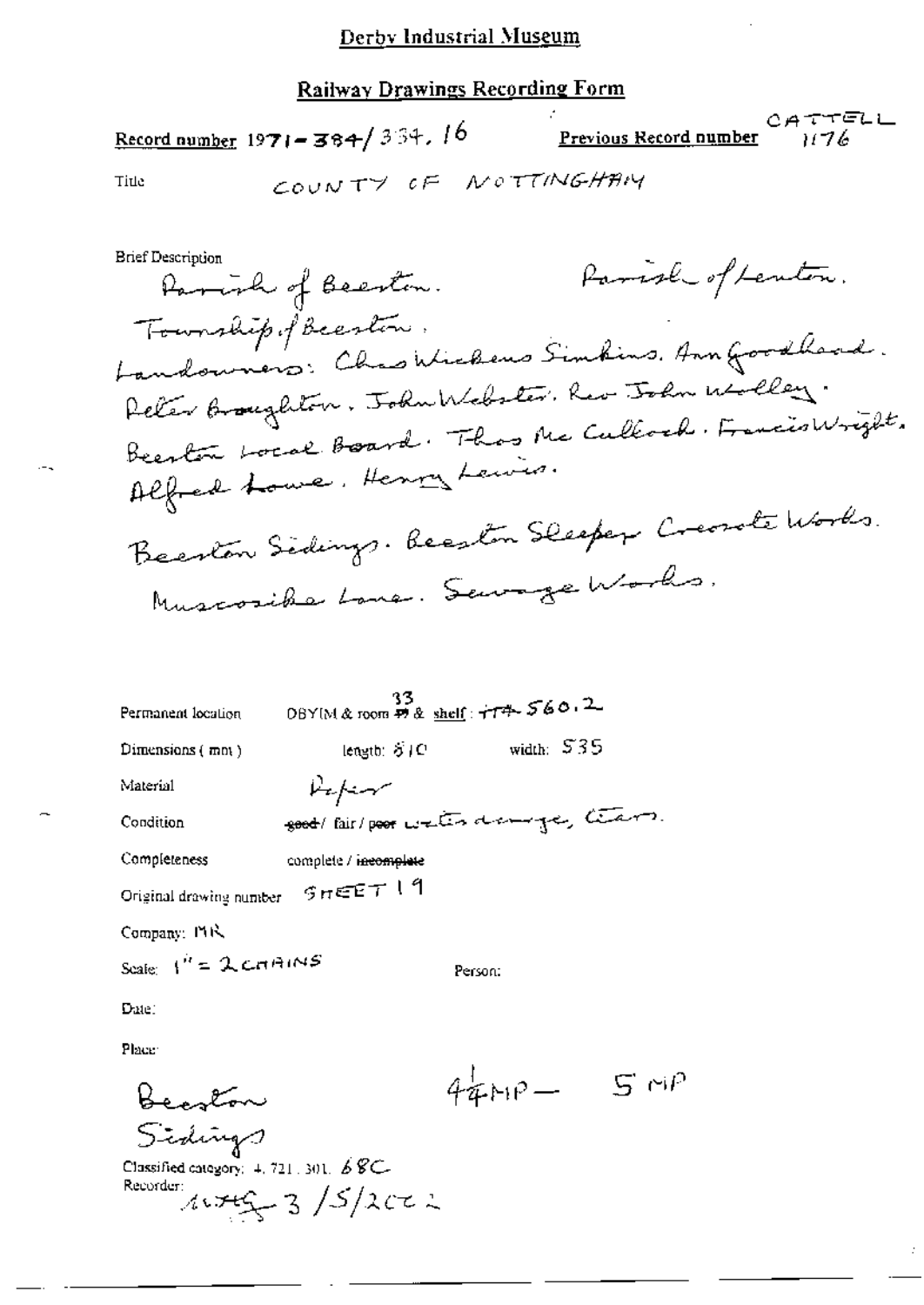**Previous Record number** CATTELL Record number  $1971 - 384 / 334$ , 17 Title COUNTY OF NOTTINGHAM

**Brief Description** 

| Permanent location                                                                     | 33<br>DBYIM & room $\mathcal{H}$ & shelf: $\gamma \rightarrow$ 560.2 |                 |  |
|----------------------------------------------------------------------------------------|----------------------------------------------------------------------|-----------------|--|
| Dimensions (mm)                                                                        | length: $\mathcal{S}$ / C                                            | width: $535$    |  |
| Material                                                                               | Kaping                                                               |                 |  |
| Condition                                                                              | good/fair/poor water damage, teams.                                  |                 |  |
| Completeness                                                                           | complete / i <del>ncomplet</del> e                                   |                 |  |
| Original drawing number $\mathcal{L} \in \mathbb{R}$ $\mathcal{I} \subset \mathcal{I}$ |                                                                      |                 |  |
| Company: File                                                                          |                                                                      |                 |  |
| Scale: $I'' = 2$ cripings                                                              |                                                                      | Person.         |  |
| Date:                                                                                  |                                                                      |                 |  |
| Place:                                                                                 |                                                                      |                 |  |
| بهتم وه                                                                                |                                                                      | $5$ MP $ 54$ MP |  |

Bearton<br>Sidings

Classified category: 4, 721, 301,  $68C$ Recorder  $\mu \neq 3/5/2c\tau$ 

 $\sim$   $\sim$  .

÷.,

Ý.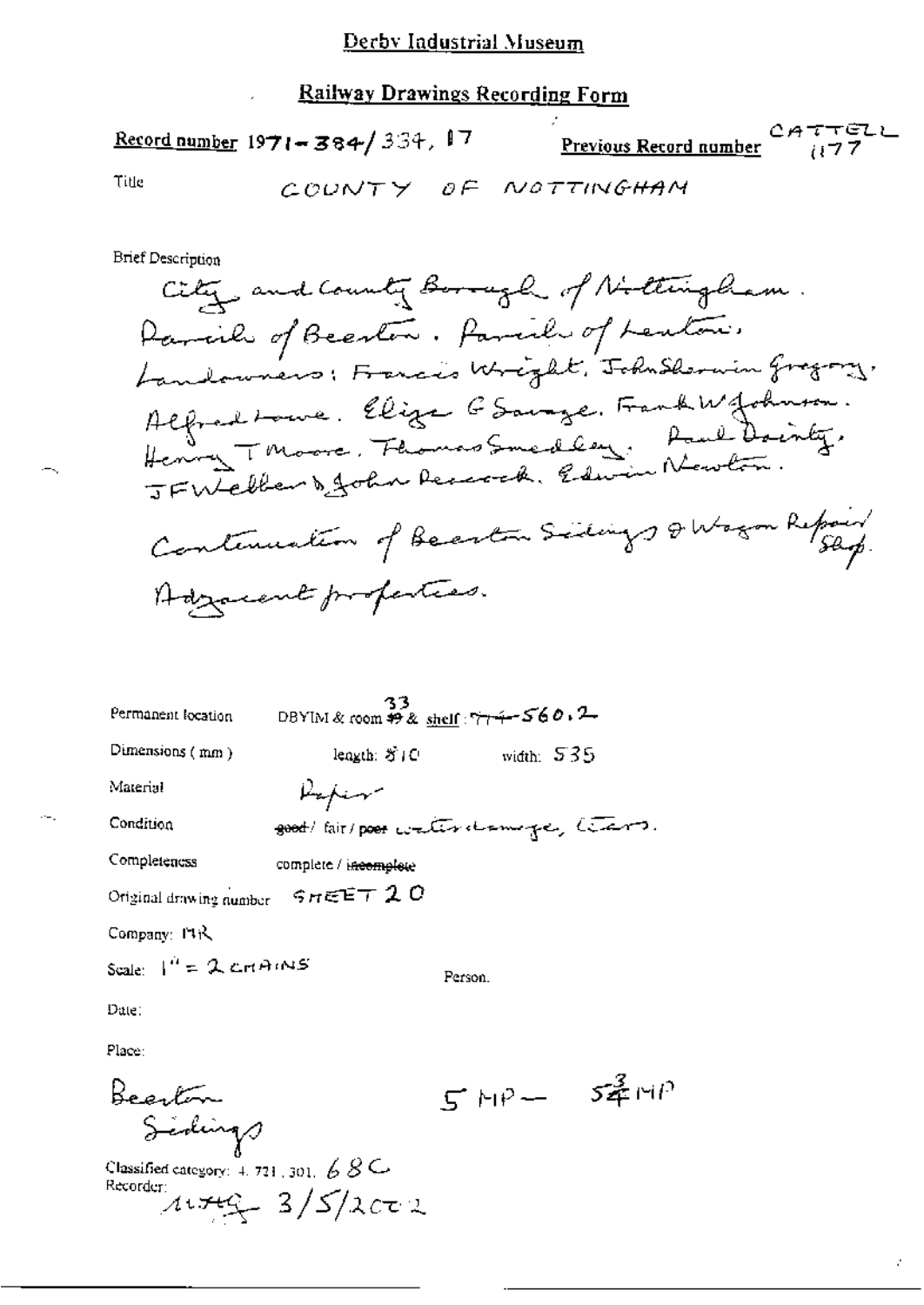### **Railway Drawings Recording Form**

# Record number 1997-5/345

Previous Record number 14RP132/389

Title

**Brief Description** 

Plan showing trades, huildings, roads and boundaries to the east of Beeston

| Permanent location                                                               | DBYTM & room 49 & shelf : $7.3$ |                   |
|----------------------------------------------------------------------------------|---------------------------------|-------------------|
| Dimensions $(mn)$                                                                | length: $960$                   | width: $4-35$     |
| Material                                                                         | Paperon fabrée                  |                   |
| Condition                                                                        |                                 |                   |
| Completeness                                                                     | complete / inessupede           |                   |
| Original drawing number $\overline{\text{XV}}$ 52                                | 598                             |                   |
| Company: 19 R.                                                                   |                                 |                   |
| Scale: $1''$ = 40 FEET                                                           |                                 | Person: $C$ J $O$ |
| Date: granne 1885                                                                |                                 |                   |
| Place:                                                                           |                                 |                   |
| Reaga                                                                            |                                 |                   |
|                                                                                  |                                 |                   |
| Classified category: 4, 721, 301, $\angle B \subset$<br>Recorder:<br>444/10/2/98 |                                 |                   |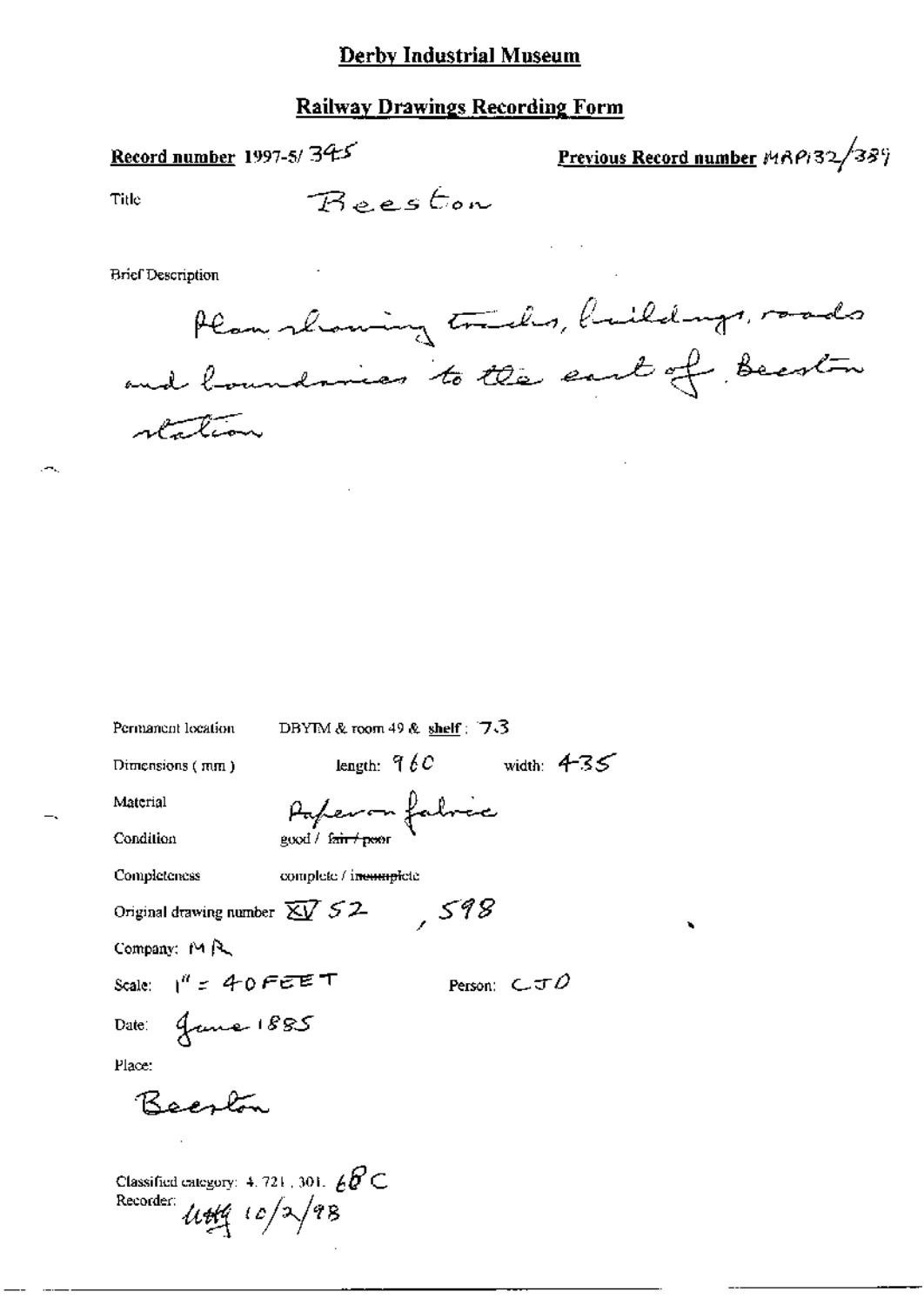### **Railway Drawings Recording Form**

### Record number 1997-5/84-2-

Previous Record number MRP132/925

٢.,

Title

**Brief Description** 

DBYIM & room 49 & shelf: 124-Permanent location length:  $1290$  width:  $670$ Dimensions (mm) Paper on foloci Material Condition good / fair / poor complete / incomplete Completeness Original drawing number Company: MR Scale:  $t'' = 30$   $\in$   $ET$ Person; Date: March 1, 1878 Place: Beeston Classified category: 4, 721, 301, 6  $8 \leftarrow$ 

Recorder: 1119 19/8/1999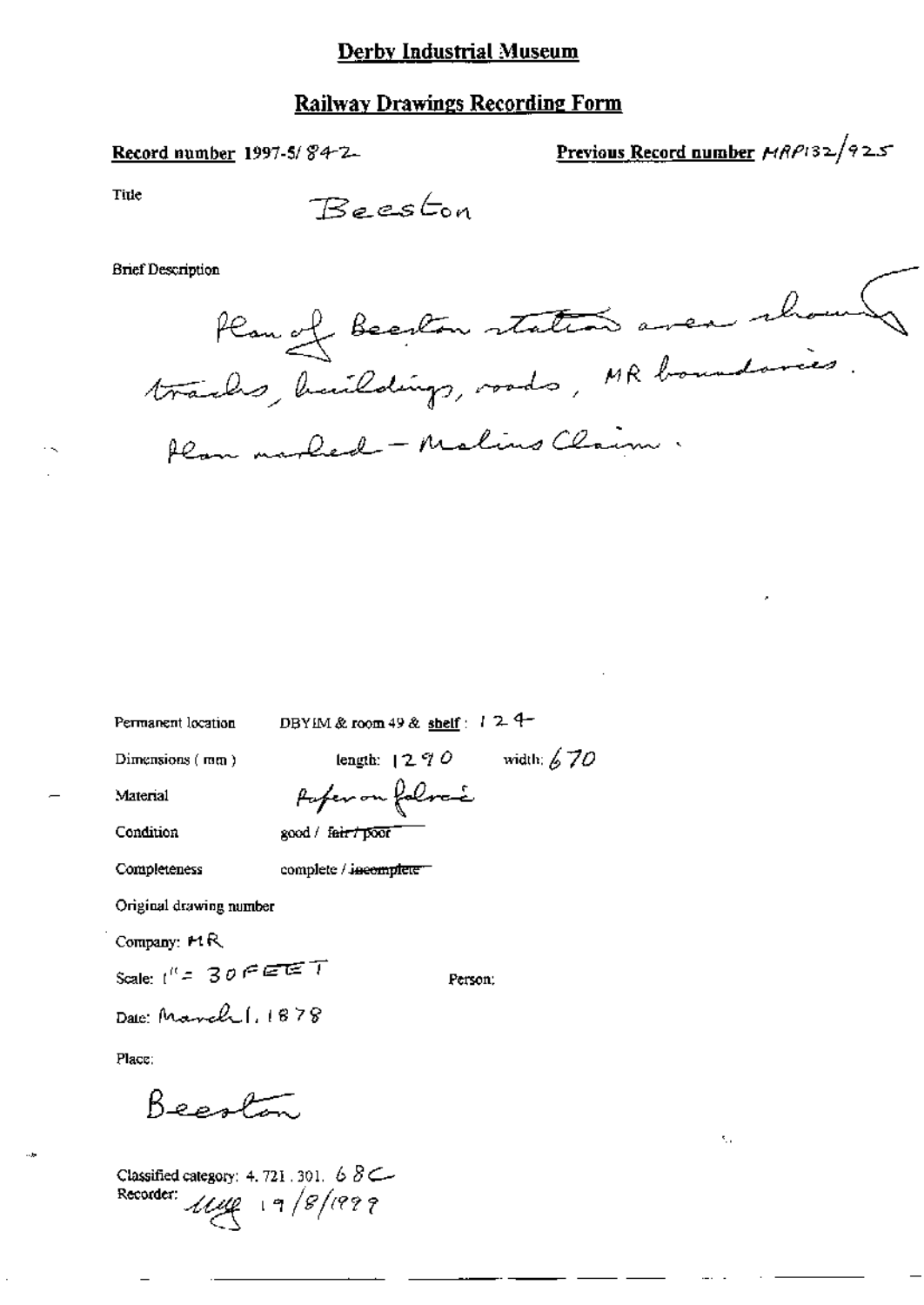### Record number 1997-5/407.2

Previous Record number  $\mu$  RP(32/45/

Title

 $\leftarrow$ 

Brief Description

 $-$ 

Classified category: 4, 721, 301,  $\overline{\text{sec}}$  68 $\text{C}$  $100 - 24/248$ Recorder: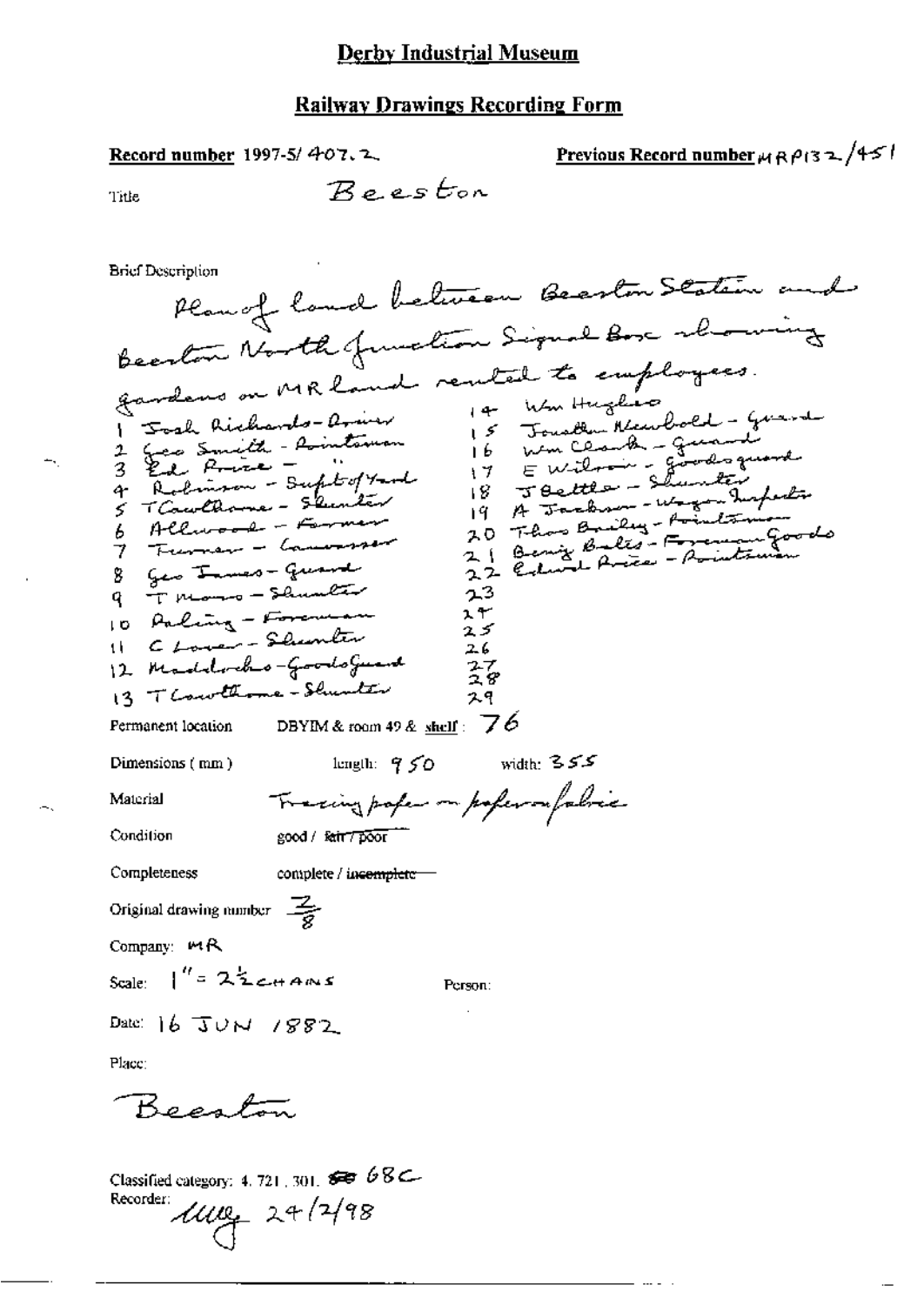#### **Railway Drawings Recording Form**

|       | Record number 1971 - 384/366. | <b>Previous Record number</b> 12.48 | $C$ ATTELL |
|-------|-------------------------------|-------------------------------------|------------|
| Title |                               | COUNTY OF NOTTINGHAM                |            |

**Brief Description** 

Parish of Attenhorough. Parish of Becation Township of Chilevall. Foundip of Bearton Station were with land to routh east marked ant for roads thaildings.

DBYIM & room 49 & shelf:  $1/5$ Permanent location

Dimensions (mm)

length:  $805$  width:  $535$ 

Material

Condition

Poper. Dycline/print good / fair+ poor

Compicteness complete / incomplete

Original drawing number  $\times$  300  $^{\prime\prime}$ 

Company:

Scale:  $1''$ =2cmms

Person:

SHEET  $18$ .

Date:

Place:

Becaton

Classified category: 4, 721, 301,  $68C$ Recorder:  $\mu$ ey 26/7/2002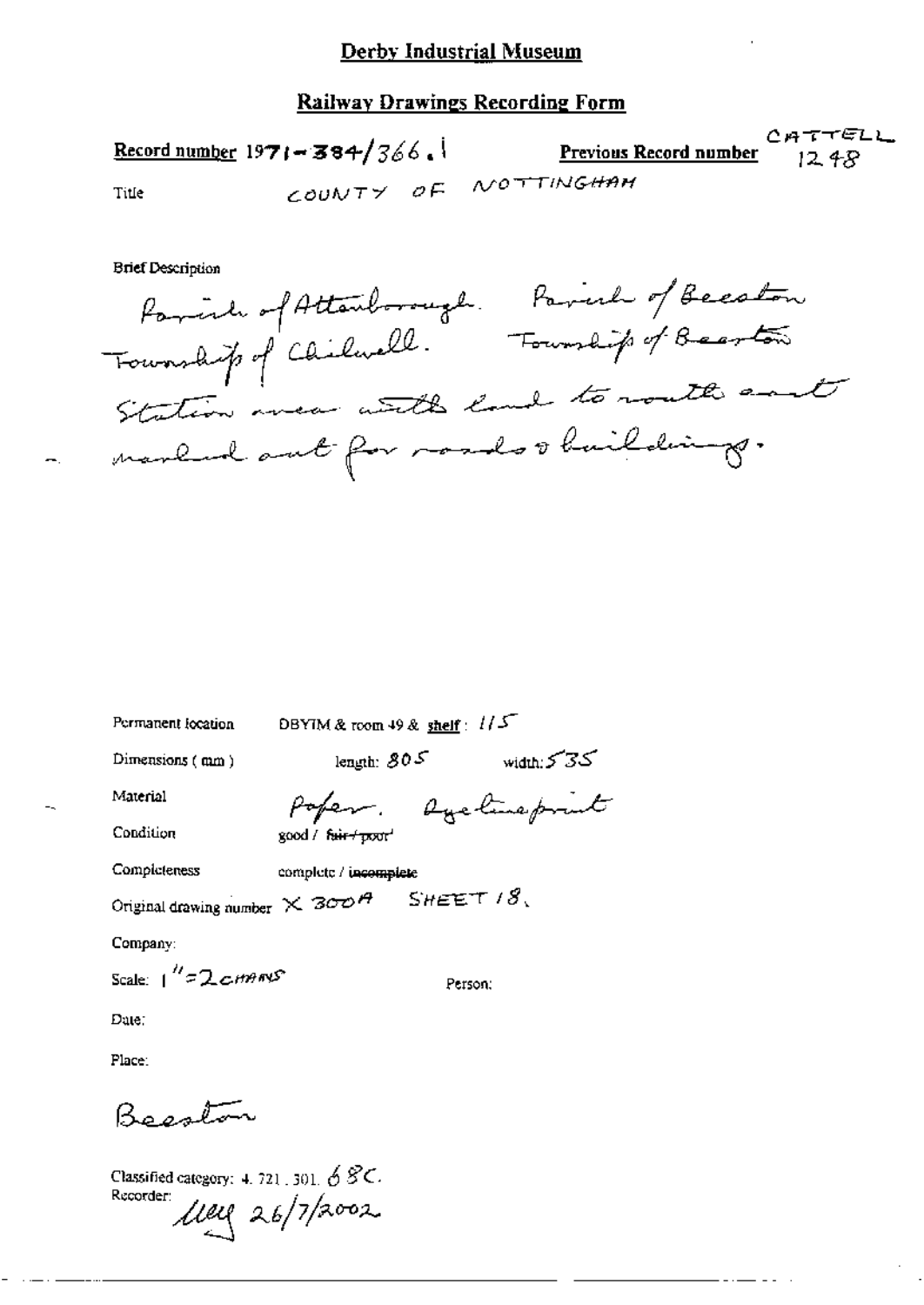#### **Railway Drawings Recording Form**

CATTELL Record number  $1971 - 384 / 366$ , 2 Previous Record number  $1253$ MIOLAND RAILWAY Tide SESSION 1909 PLAN OF ADDITIONAL LANDS AT  $BEE570N$ **Brief Description** 

Permanent location

DBYIM & room 49 & shelf:  $115$ 

Dimensions (mm)

 $\begin{tabular}{ll} \textbf{length:} & $\forall \mathit{6S}$ & \textbf{width:} $\mathcal{S/O}$ \end{tabular}$ 

Material Condition

Completeness

Tracer of poper good / -fair /-poor

complete / incomplete...

Original drawing number

Company:

Scale:

Date:  $\Lambda$ /0 V 190  $\%$ 

Place:

Beenton

Classified category: 4, 721, 301,  $68C$ Recorder  $10^{9}$  26/7/2002

Person: WBWorlthington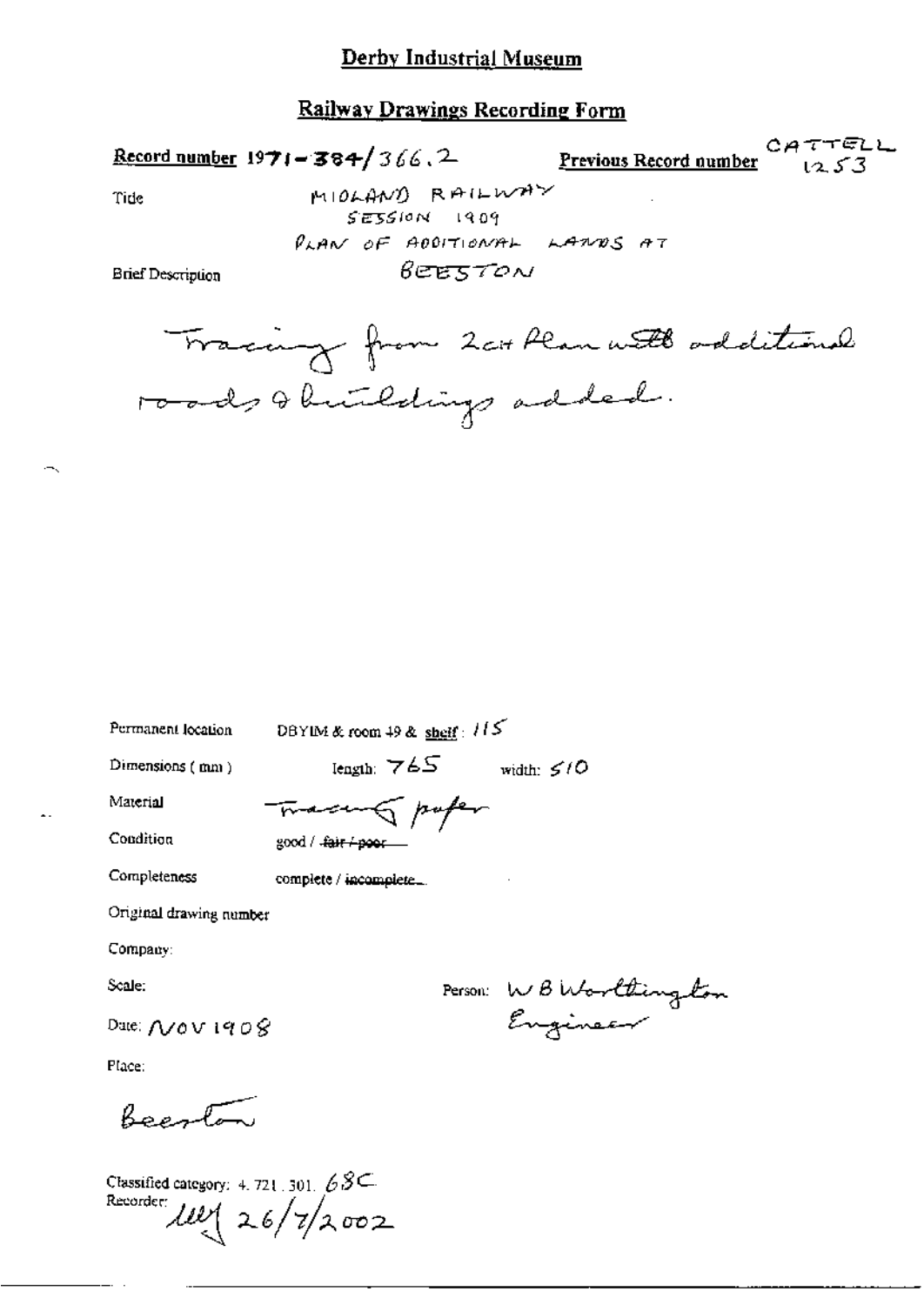#### **Railway Drawings Recording Form**

CATTELL Previous Record number Record number  $1971 - 384 / 366.3$  $123$ REESTON Title Land for future Station Extensions

**Brief Description** 

County of Noltingham. Parish of Attenborough Revise of Beeston<br>Township of Chilaell Township of Beeston Station area including area of land,<br>infinit, to route cout of reation

Permanent location

DBYIM & room 49 & shelf:  $||\le$ 

Person:

 $length: 800$ 

Dimensions (mm)

fafer

Condition

Material

good:/=fair/poor

Completeness complete / incomplete

Original drawing number  $SHEET \neq \mathcal{D}$ 

Company:

Scale:  $1^{R}$  = 2 cHAMS

Date:

Place:

Beech

Classified category: 4, 721, 301, 6 8C Recorder:  $100(26/7)2002$ 

 $35MP - 44MP$ 

width:  $530$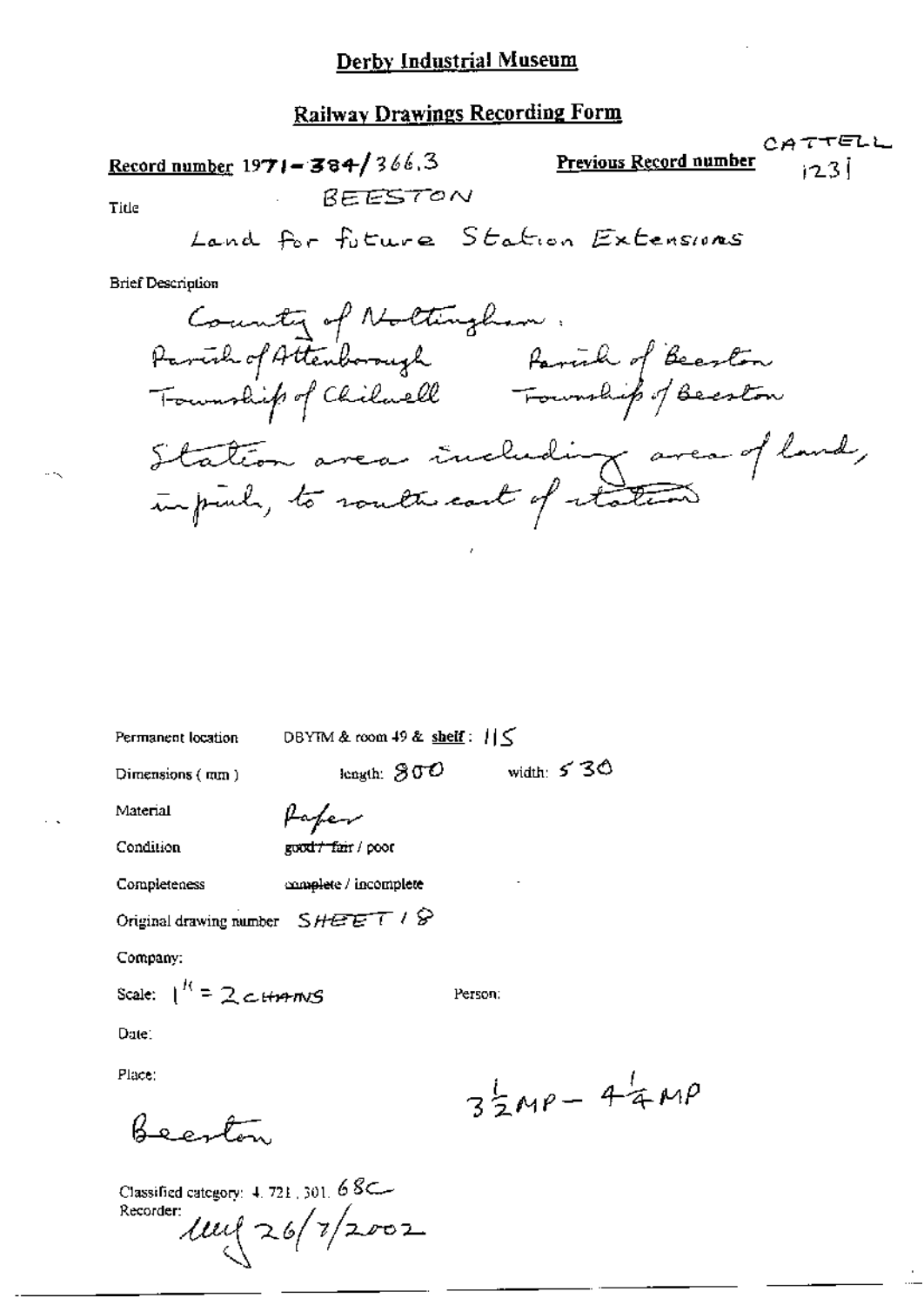# **Railway Drawings Recording Form**

Record number 1997-5/407.

Previous Record number MRP132/451

Title

BEESTON SKETCH GARDENS

**Brief Description** 

| Permanent location      | DBYIM & room 49 & $\frac{\text{shell}}{3}$ : 76                |
|-------------------------|----------------------------------------------------------------|
| Dimensions ( mm )       | length: $1505$ width: $375$                                    |
| Material                | Paper on fabric                                                |
| Condition               | good / fair+poor                                               |
| Completeness            | complete / incomplete                                          |
| Original drawing number | 541                                                            |
| Company: MR             |                                                                |
| Scale: $\int_0^R$ =     | Person: $\subset$ $\top$ $\mathcal{D}$                         |
| Dale: Jan 1886          |                                                                |
| Place:                  |                                                                |
| Reports                 |                                                                |
|                         | Classified category: 4, 721, 301, $\bigcirc$ Classified $68$ C |

Recorder:

 $100 - 29298$ 

 $\sim$   $\sim$ 

у.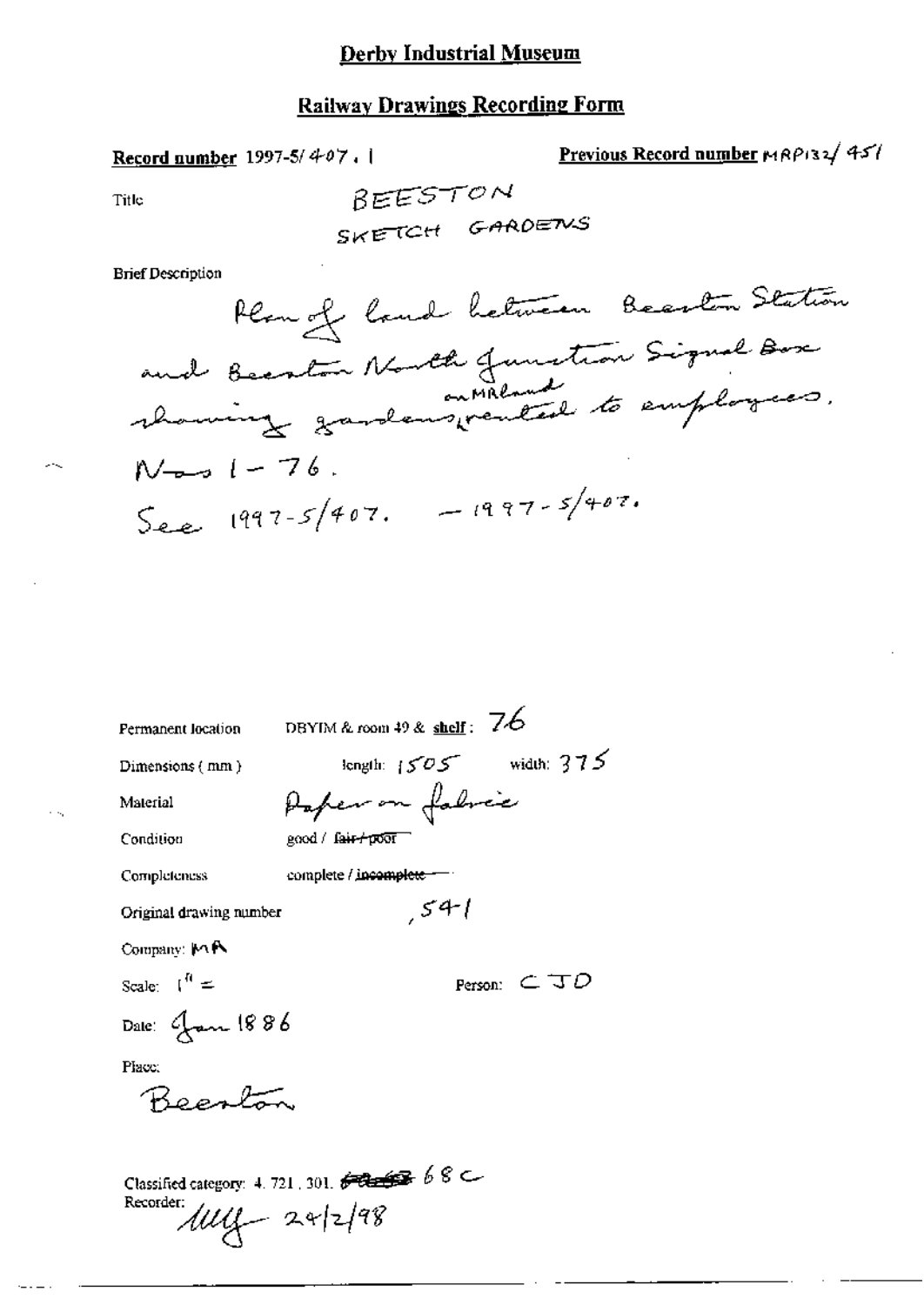### **Railway Drawings Recording Form**

Record number 1997-5/4-07.3

Previous Record number MRP132 /45!

Title

REESTOM

**Brief Description** 

Permanent location

DBYIM & room 49 & shelf:  $76$ 

Dimensions (mm)

length:  $655$  width:  $400$ 

Material

Raferan fabric good / fair / poor

Condition

Completeness

complete / meemplete

Original drawing number

Company: MR

Scale:

Person:

Date: 16 Dec 1886

Place:

Becolon

Classified category. 4.721.301.  $65 - 68$  C.<br>Recorder:  $\mu$ <sub>H</sub><sub>C</sub> 24-/2/98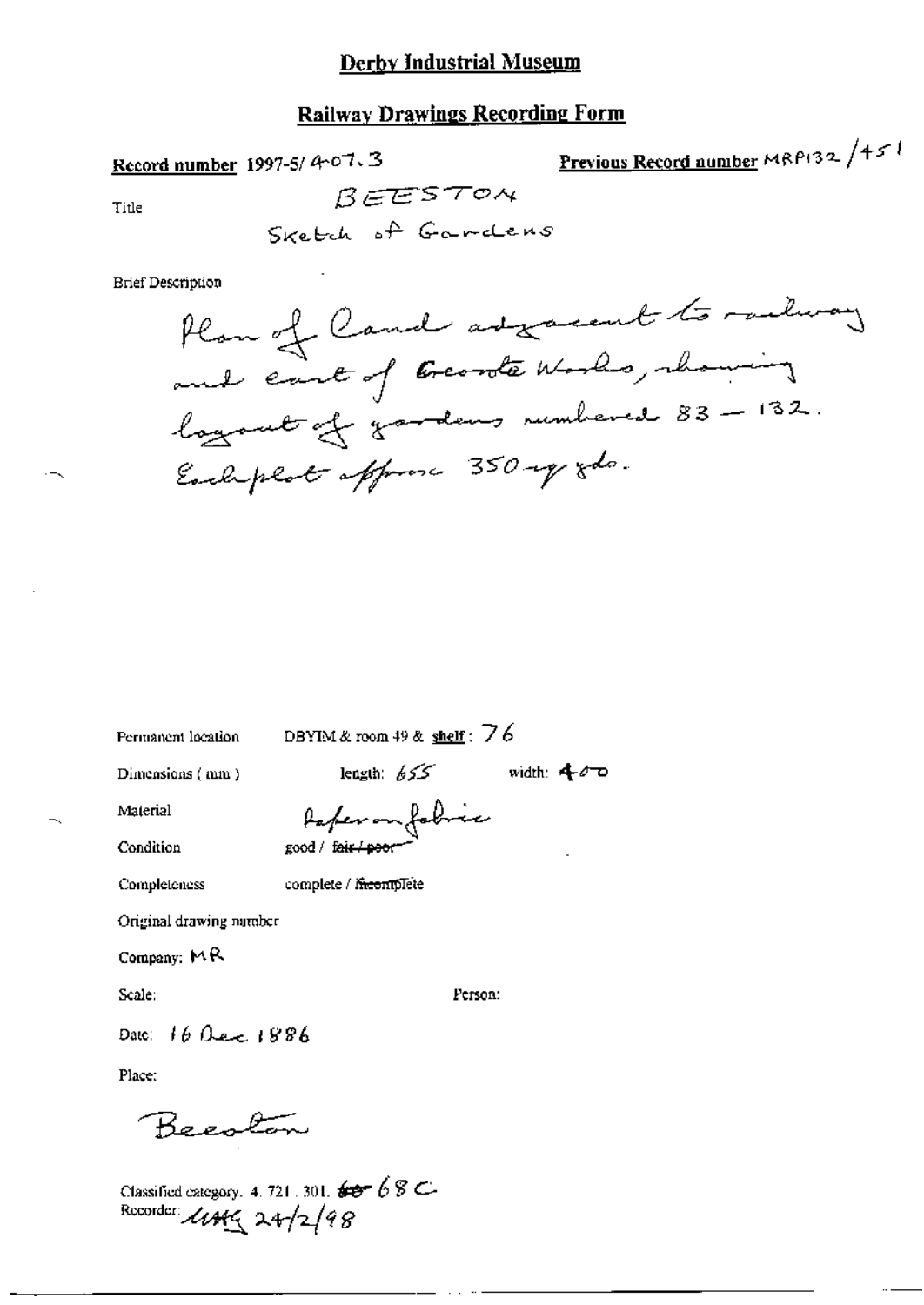## **Railway Drawings Recording Form**

Record number 1997-5/4-07, 4-

Previous Record number MRP132/451

Title

 $--$ 

 $\mathcal{I}$ 

Sketch of Gardons

BEESTON

**Brief Description** 

-- Permanent location

DBYIM & room 49 & shelf.  $\mathbb{Z}/\mathbb{Z}$ 

Pager on folice

Dimensions (mm)

length:  $470$  width:  $305$ 

Person:

Condition

Material

good / fair / poor

Completencss

complete / incomplete-

Original drawing number  $Z8$ 

Company: MR

Scale:

Date:  $2.6 / b / 1987$ <br>Place:

Becolon

Classified category: 4, 721, 301,  $\mathcal{GJ}$  6 8  $\mathcal{L}$  $k$   $\frac{1}{4}$   $\frac{1}{4}$   $\frac{1}{2}$   $\frac{1}{2}$   $\frac{1}{2}$   $\frac{1}{2}$   $\frac{1}{2}$   $\frac{1}{2}$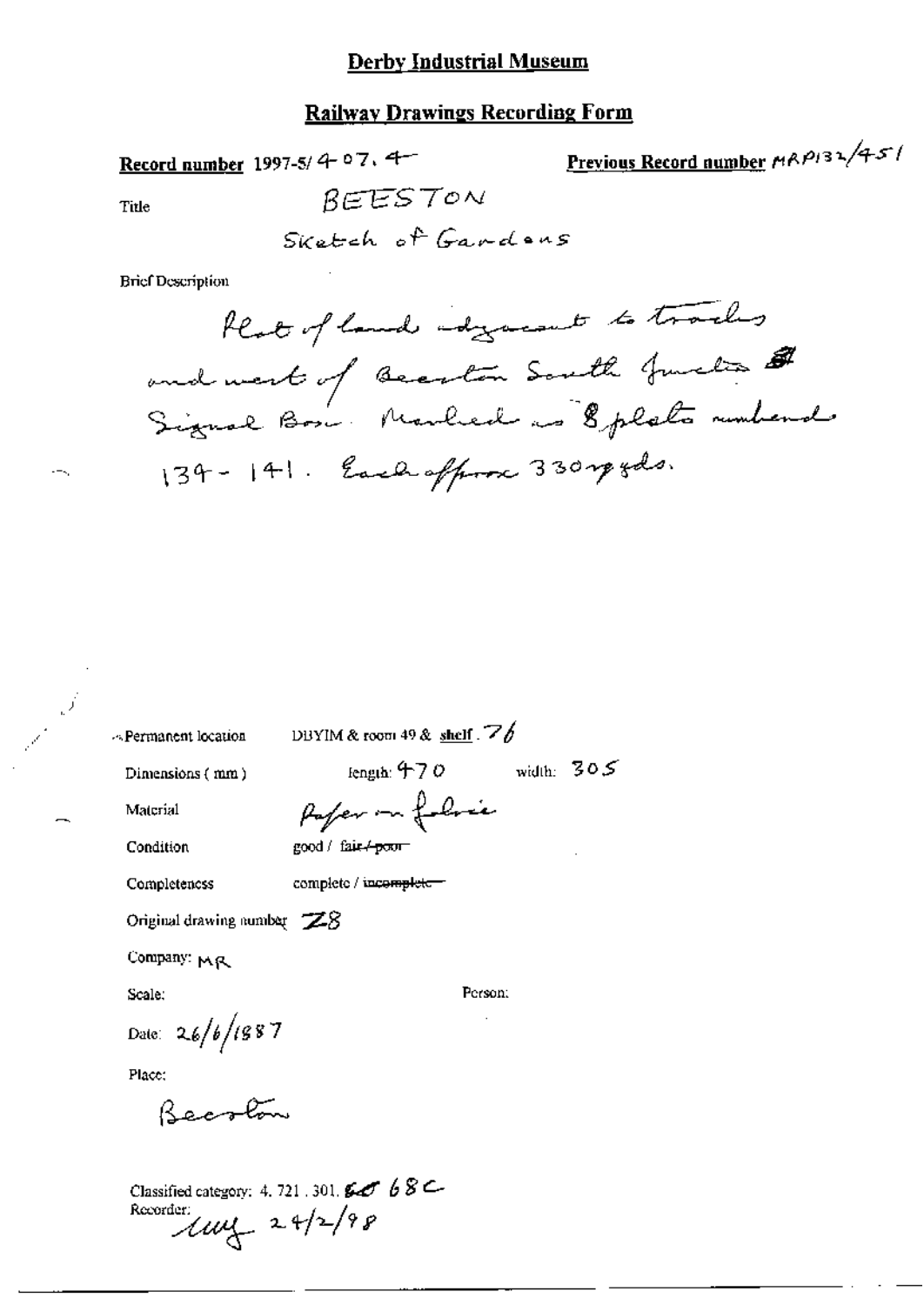### **Railway Drawings Recording Form**

### Record number 1997-5/ $407.5$

Previous Record number  $\mu \wedge \rho/32/451$ 

Title

**Brief Description** 

Map of land adjourned to track to east of receiper depot. Area of land, 9 seves, marked peint. Olter areas morlied pough grass and gardens.

| Permanent location             | DBYIM & room 49 & shelf: $76$ |
|--------------------------------|-------------------------------|
| Dimensions (mm)                | width: $375$<br>length: $720$ |
| Material                       | Tracing fabric                |
| Condition                      | good / fair / poor<br>٠       |
| Completeness                   | complete / incomplete         |
| Original drawing number $\sim$ |                               |
| Company: 14 P                  |                               |

Scale:  $1^{H}$ = 3.156 CHTAINS Person:

Date:

Place:

Beenton

Classified category: 4, 721, 301, 60 68C-<br>Recorder:  $\mathcal{U}\mathcal{U}\mathcal{E}_+^{\bullet}$  2, 4/2/98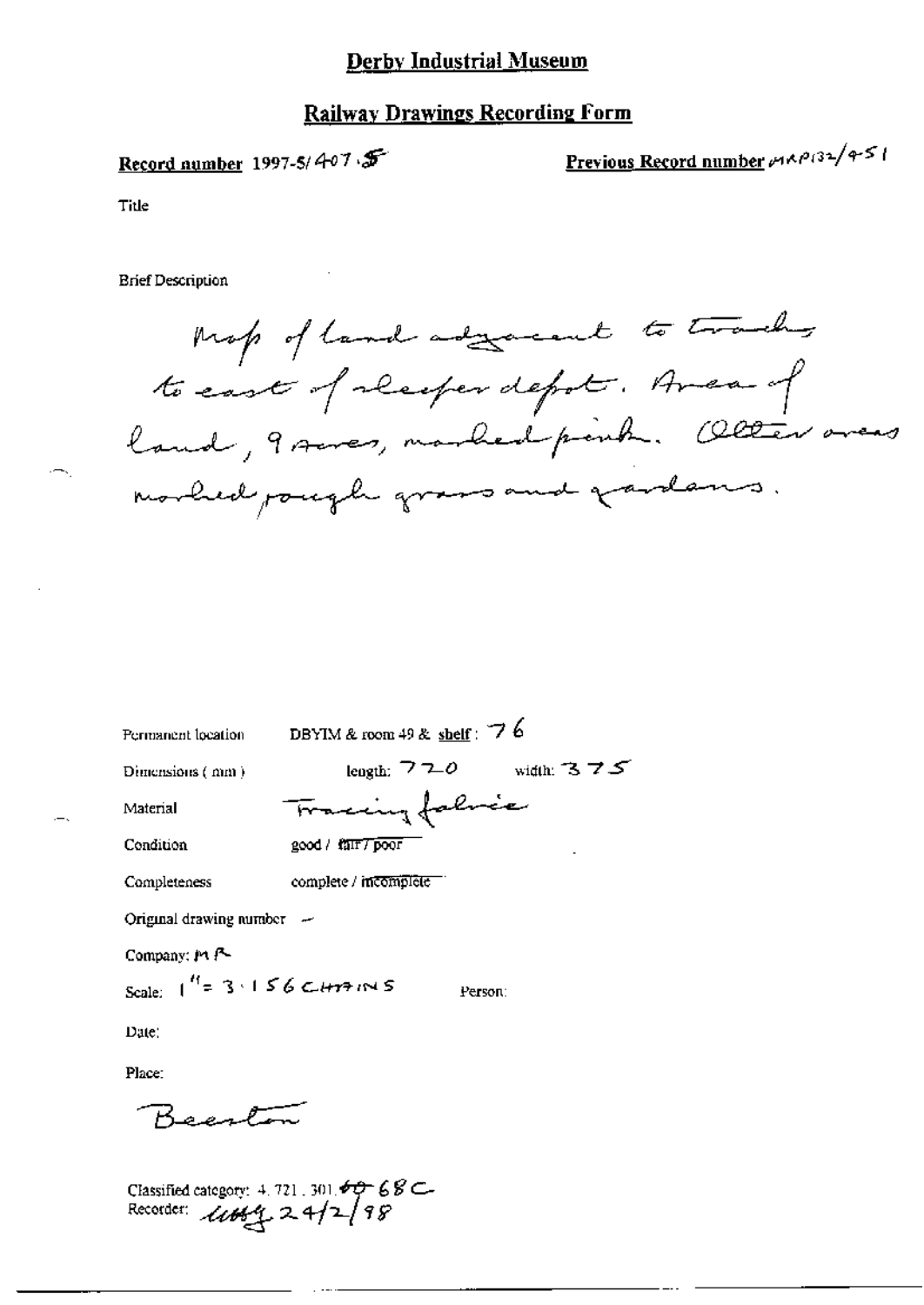$(997 - 5/407.6 - 4011)$ 

Occupation Station Garden Name Ares Goods Great 480 sqyl Nottingham Thos Hallam Signalman 800 Geo Smith 2 30ాం probabilelliamson | Bollart Grand 4 John Retts 330 Goods " 280 Ballant Anord Williamson 540 fohn Robinson<br>& H Haines Goods Inspector<br>Foreman b 8 F O 7 510 Theo Courthomed 8. صله 450 9 W Smith Charbon 320 Stephen Jathercole do ĮΟ Ñ 860 ŧŧ. Wsmt<del>el</del> Lampman ተመ 12 Fred Goodman Foreman 560 JasSolmons 13 Goods Guerk in deft for cooper 260  $(4)$ 39 0 15 Chas Dansburg سنحكمعصك 430 Frank Mallett 16 Loss Deft 29 0 John Antde Quiner ۱7. 430 Charber Robert Remar l 8 Goods Guard 370 19 Les Haschtall 430 Shunkir  $20$  There Moses 300  $21 -$ Ea Count 550 22 Robert Paling Beento Foremon 570 2ි ‱ 24 Samuel Spaaner Shunter 220 Nottingham 220 25 210 26 Elias Dewsbury Checker 220 ٠, 27 Watchman 220 28 W Hughes 246 29 30 James Simms<br>-210 Joseph Guerral 210 31 32 W Widdowson 270 Loco defit 170 33 Arayu  $200$ 34 David Odell 35 Fred Wright 190 420 36 Samuel Armich 150 37 NOT LET 38 Edward Wilson (goods Guard 470 290 39 Edwin Newborng 40 David Odell 200 araymen 41 Fedruh Wright 250 42 Jeo Baker 250 Wagon *Camuner* 43 620 John Bertte سيستة 44 John Cragg 0 د4  $\epsilon$   $\epsilon$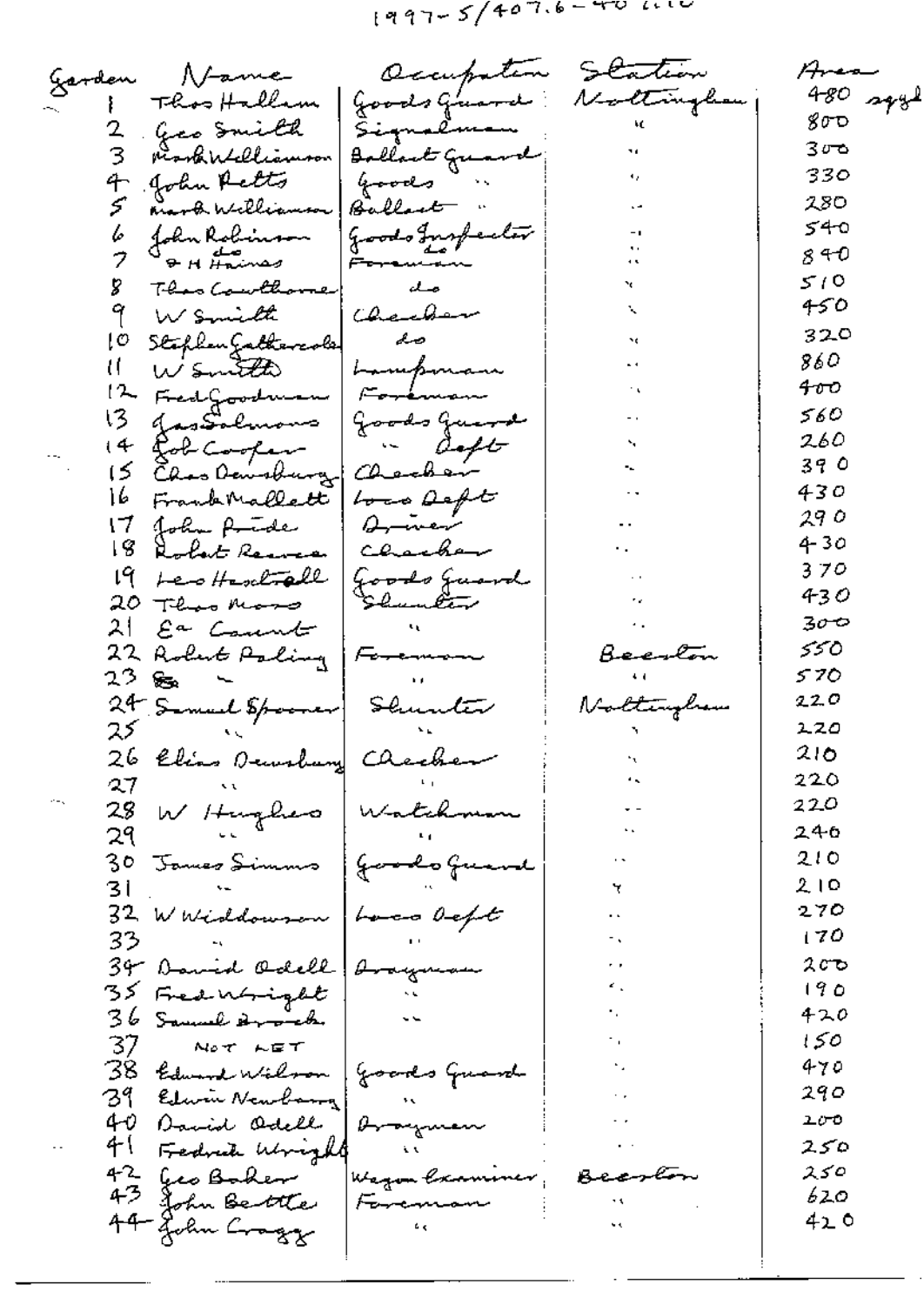$$
1997 - 5/407.6 - 407.10
$$

 $\vdots$ 

 $\overline{\phantom{a}}$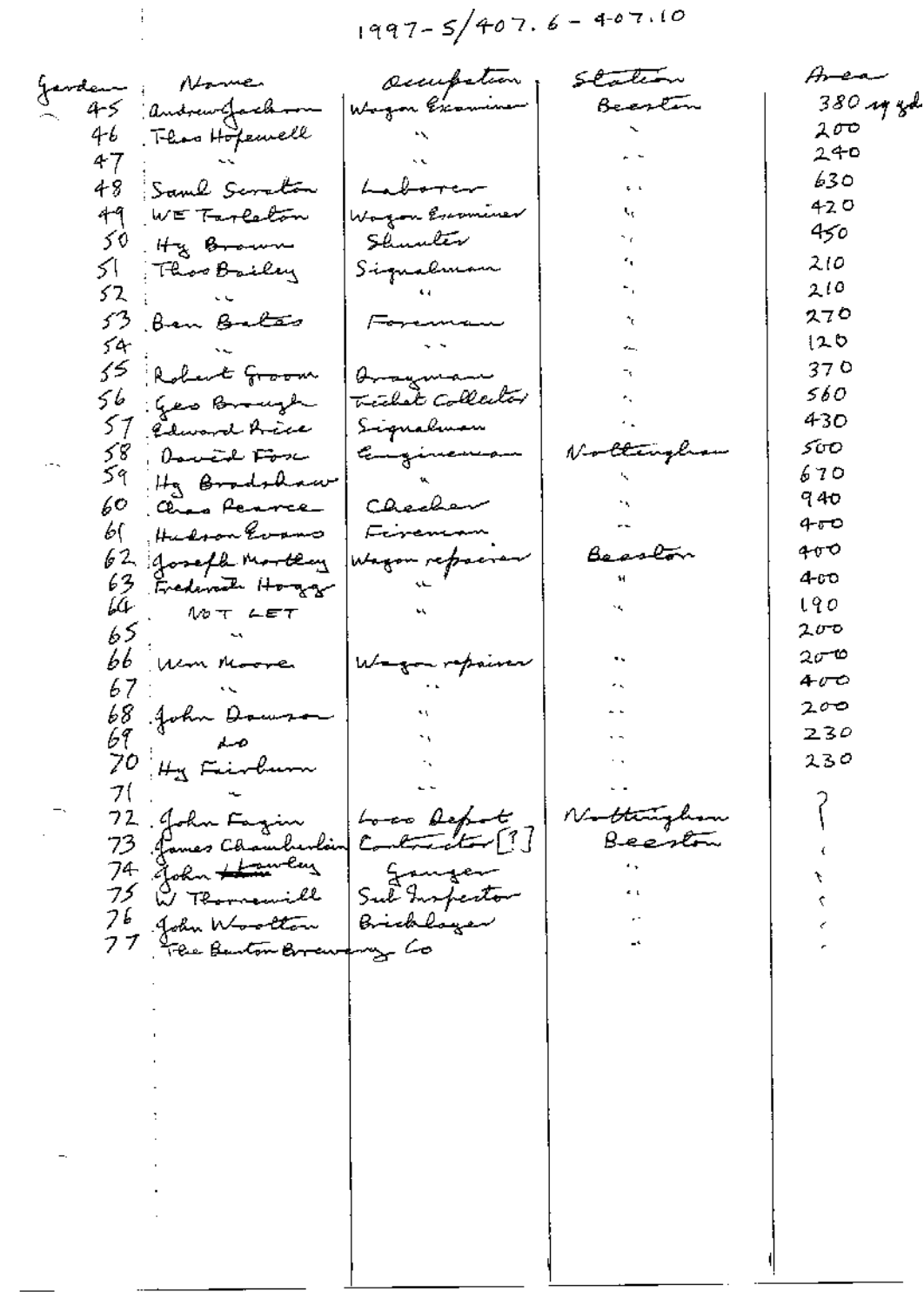Record number 1997-5/ 407,  $6 - 407.10$ 

Previous Record number 
$$
MRPI32/451
$$

Title

 $-$ 

**Brief Description** 

3- healto with Name, Occapition & Station of 77 MR employees renting gardens at Beeston. 2 sheets with averes of gavdens rented to MR employees at Beeston.

Permanent location

DBYIM & room 49 & shelf. 456 0291 58311

Dimensions (mm)

length:  $34-0$  width: 2.10

Material

| good / <del>fair / poor</del> |
|-------------------------------|

Rober

Condition Completencss

complete / incomplete =

Original drawing rumber

Company: MR

Scale:  $-$ 

Person:

Date: 4 May 1886

Place:

Rosaton

Classified category: 4, 721, 301,  $\bigcirc \bigcirc$  6  $\bigcirc$   $\bigcirc$ Recorder: 11649 24/2/98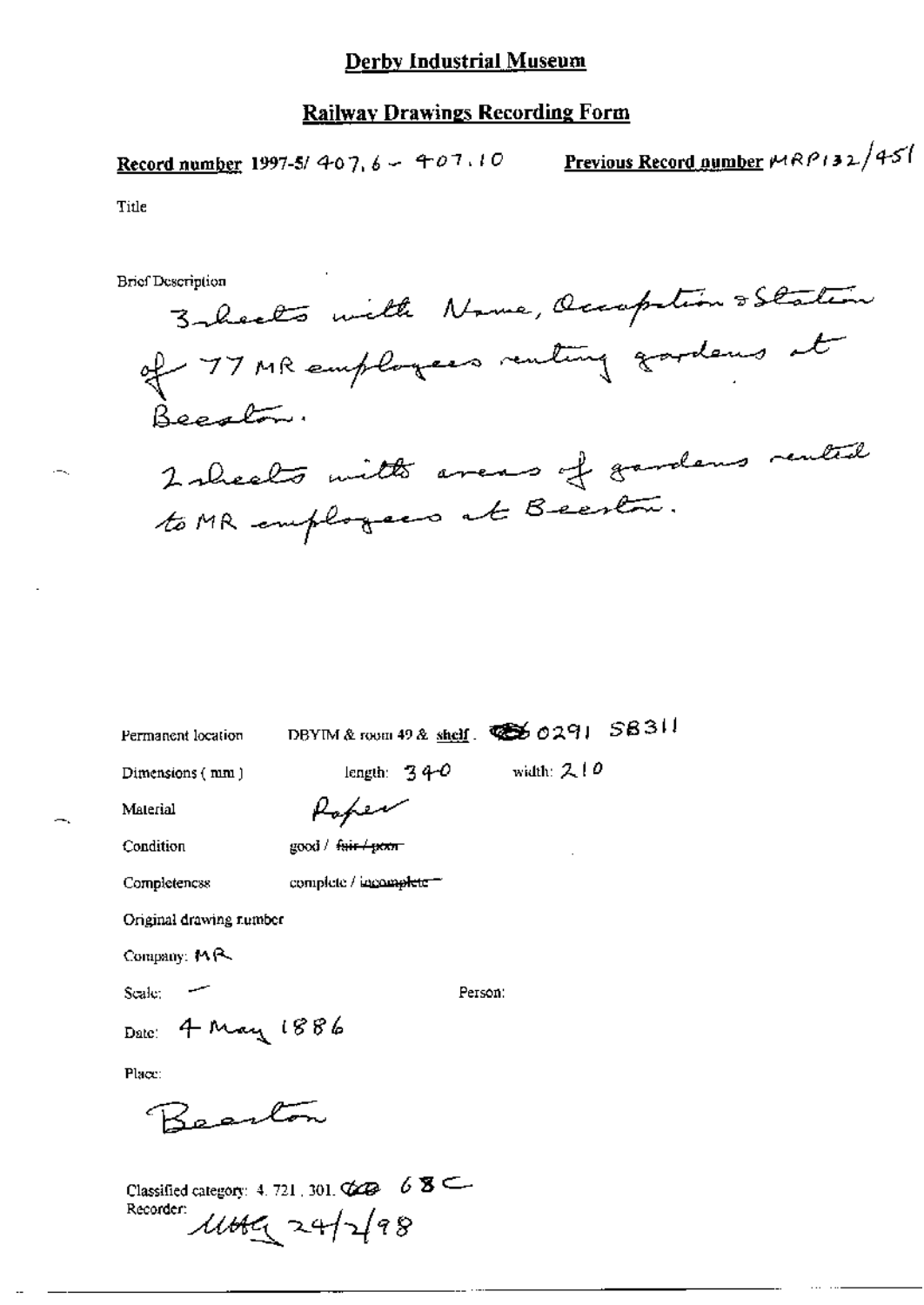### **Railway Drawings Recording Form**

### Record number 1997-5/505

# Previous Record number HRP132/564

Title

**Brief Description** 

Plan of land adjocent to adjournt landswears Mr Broughton D. T.B. Charlton Esq

Permanent location

DBYIM & room 49 & shelf:  $87-$ 

Person:

Dimensions (mm)

length:  $530$  width:  $4-4-0$ 

Material

Peter

complete / incomplete

Condition

Completeness

200d / fair / poor

Original drawing number  $4b$ a-

Company: NR

Scale:  $\binom{n}{k} = \binom{n}{k}$   $\forall k \in \mathbb{N}$ 

Date:

Place:

Becaton

Classified category: 4, 721, 301,  $87 - 68$ Recorder:  $1044 5/6/1998$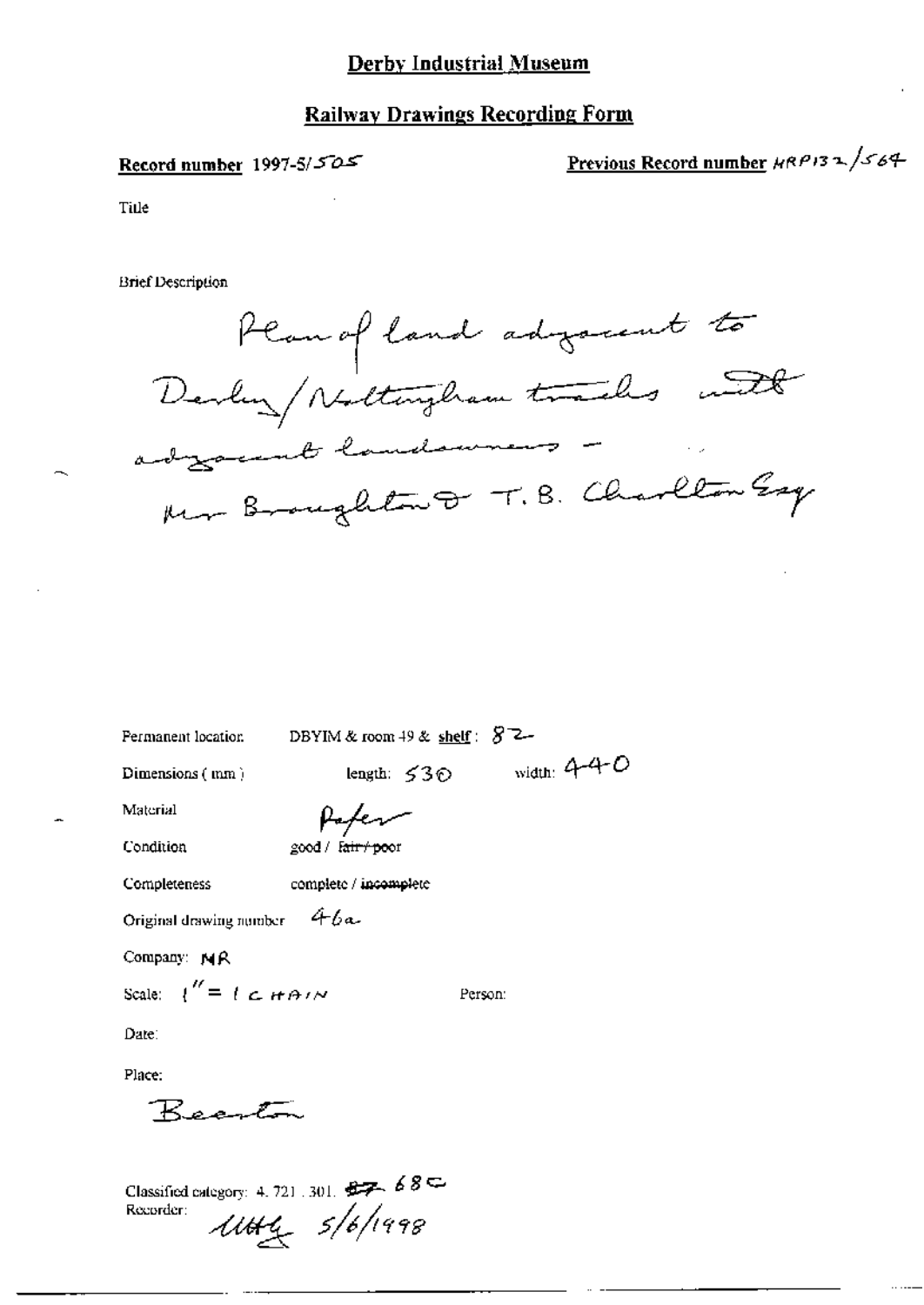#### Railway Drawings Recording Form

Previous Record number MAP132 /189 Record number 1997-5/ $182$ Garden Allotments at Beeston Title **Brief Description** Flow showing the layout of 21 allotments adjacent to the railway at Beaston with retails of Rand-aver, rent and occupiers nome<br>1. Clifford 16)<br>1. Clifford 18) Smedlers 1. Clifford<br>2. Carlin<br>3 Barres 15 Whittington æÉ. 10 Moore 17 W. Adamah 11 J. Maltey 4. Attenbornezh  $18G.$ Adenak 5. Wallis 12 Watto Seu 19 Clarks 6 Dainn  $13E.$  Alcock 20 Wallis 7. Jann  $147$  Jackson 21 Walts Jun DBYIM & room 49 & shelf:  $6\overline{3}$ Permanent location leagth:  $520$  width:  $320$ Dimensions (mm) Rufier Material good / fair / poer-Condition complete / incomplete -Completeness  $475$ Original drawing number Company: MR Scale:  $l'' = l \in H A \cup I$ Person: Date: Place:  $Beg P$ 

Classified category: 4, 721, 301,  $\blacklozenge \blacktriangleright \varnothing \blacktriangleright \varnothing$ Recorder: 22009, 9.10.97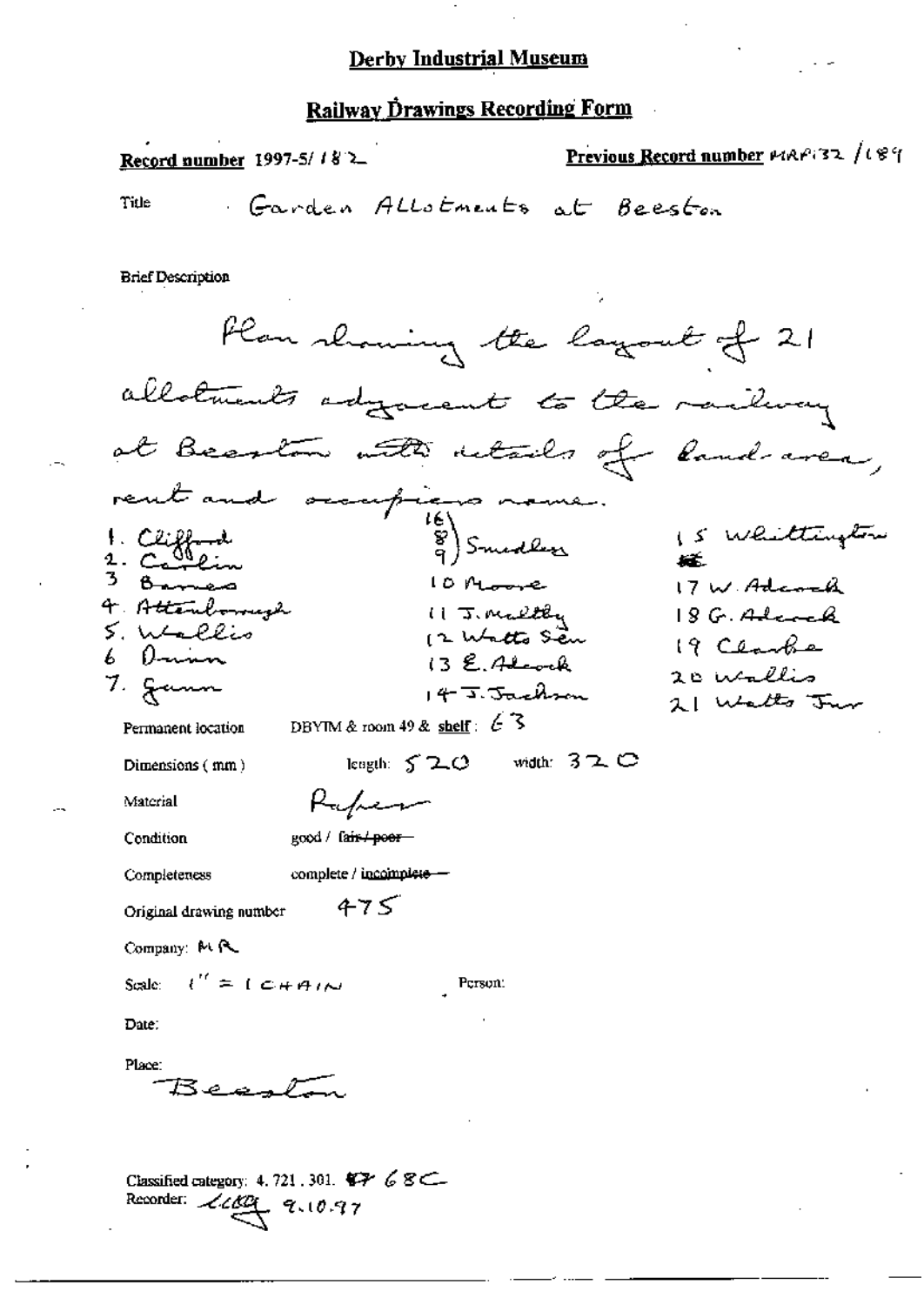### **Railway Drawings Recording Form**

Previous Record number MRP132/868 Record number 1997-5/781. Plan of Land in the Parish of Beeston and County of Title purchased by the Midland Co of the Rev<sup>d</sup> J. Woolley. **Brief Description** Rear alaming plat of land adgressed to Devly - Nattingham route

Permanent location

DBYIM & room 49 & shelf:  $98$ 

Dimensions (mm)

length:  $3 + 0$  width:  $2 \le 5$ 

Material

Paper

Condition

### **Rood ← fair** / poor

complete / incomplete Completeness

Original drawing number

Company: MR

Scale:  $\int^{\prime\prime} = 2eH + 2\sqrt{5}$ Date: June 7, 1852

Person:

Place:

Beeston

Classified category:  $4.721, 301, 68$  C-Recorder:  $11999$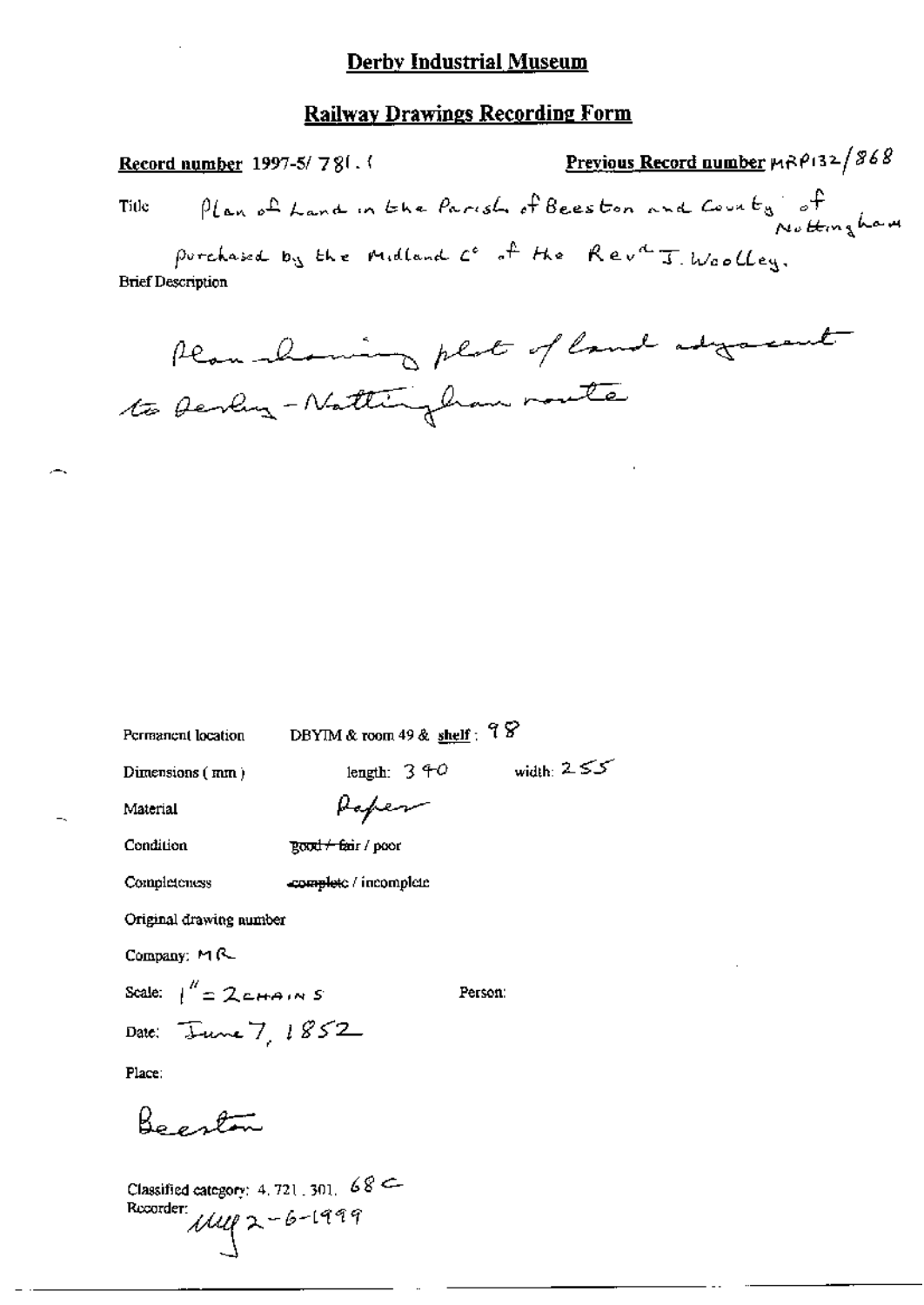### **Railway Drawings Recording Form**

Record number 1997-5/781.7-

Previous Record number HRP132/868

Title

щ,

**Brief Description** 



Permanent location

DBYIM & room 49 & shelf:  $78$ 

good / Tar / poor very frigile

Dimensions (mm)

length:  $450 \text{ } -$  width:  $190$ Tracky poper

Condition

Material

Completeness complete / incomplete

Original drawing number

Company: M

Scale:  $\int_0^R z^2 \cos \theta d\theta$ 

Person:

Date:

Place:

Reactor

Classified category: 4.721, 301,  $68 \approx$ Recorder:  $1002 - 6 - 1999$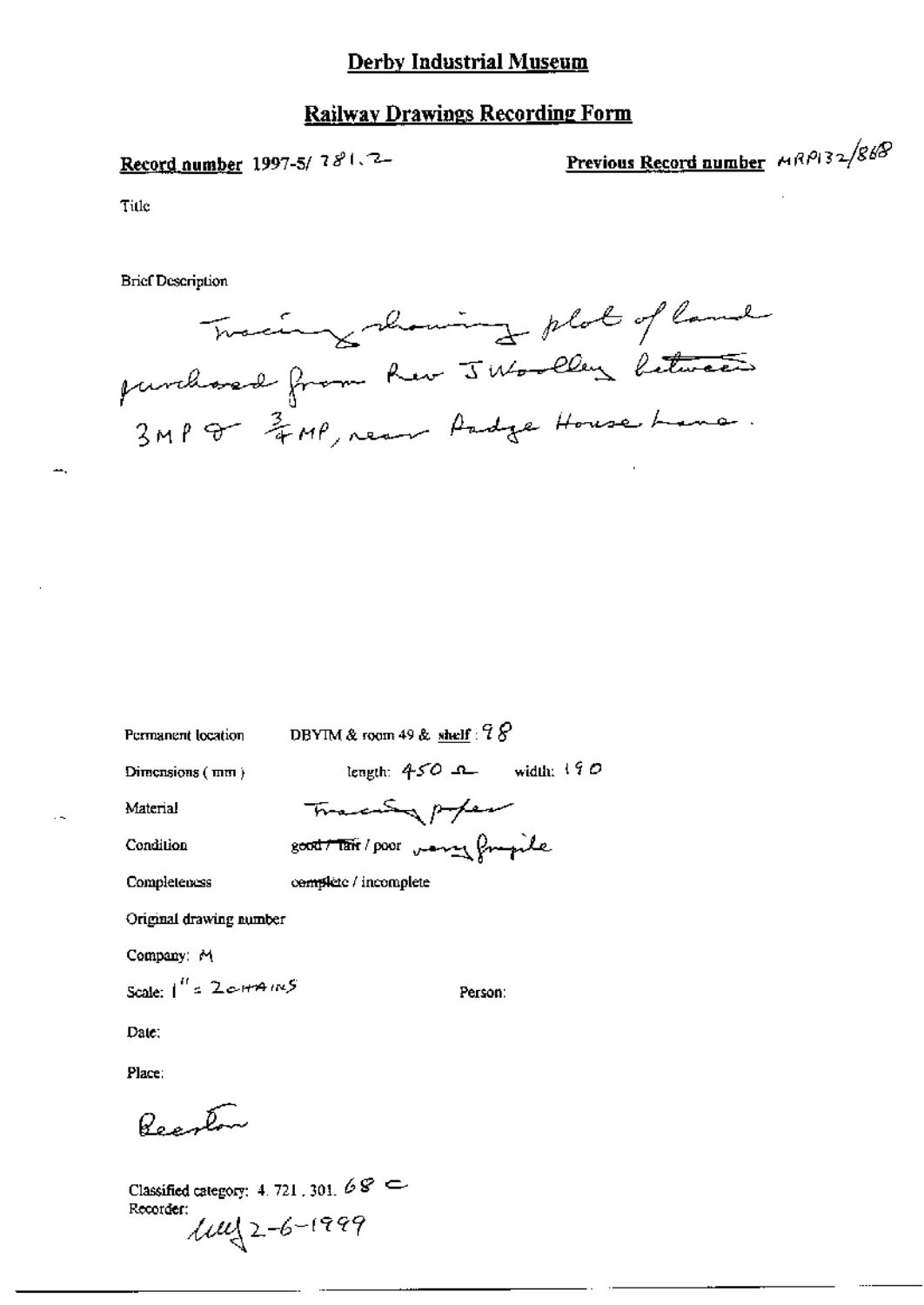### **Railway Drawings Recording Form**

Previous Record number HRP132/1180 Record number 1997-5/1105, 17 Title M.R. Beeston Canal  $Bridg$  e No 13 **Brief Description** Alon showing alterations to longe abutments and proponed paving of part of canal tow poth.

Permanent location

DBYIM & room 49 & shelf:  $49<sup>+1</sup>$ 

Dimensions (mm)

length:  $1000$  width:  $475$ 

Person

Trace of poper good / fair /

Condition

Material

complete / incomplete " Completeness

Original drawing number

Company: MA

Scale:  $1^{H} = 6$  FEET

Date:

Place:

Beauton?

Classified category:  $4, 721, 301, 68 \text{C}$ Recorder

 $1144228/42000$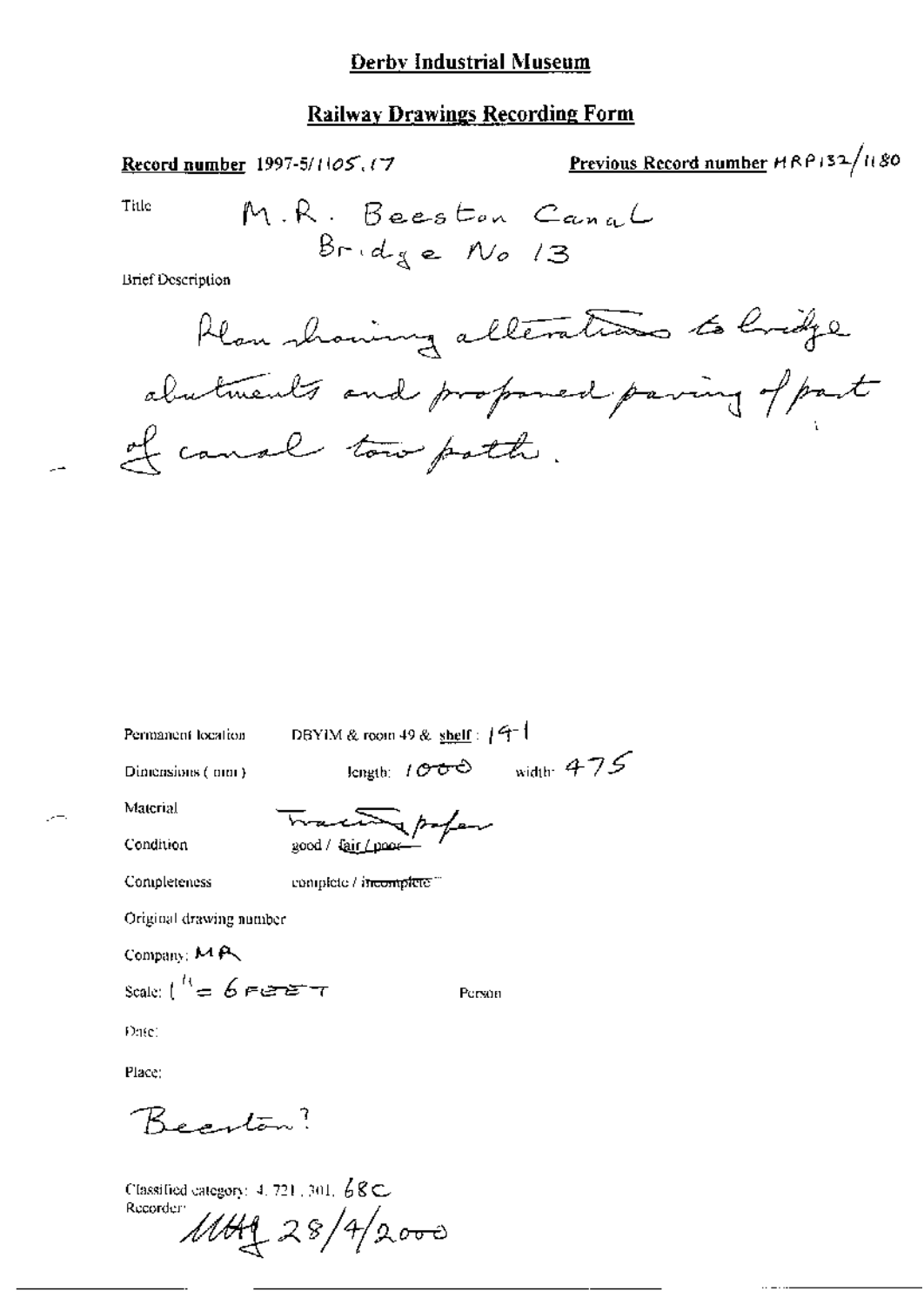$$
\underline{\text{Record number}} 1971 - 384 / 334.18
$$

CATTELL<br>Previous Record number (178

Title

**Brief Description** 

Borough of Nottingham (Formerly family of Lanton)<br>{ [ ] Nillford )<br>{ ] [ ] [ ] [ ] [ Standard Hill ) handowners; Frank Wm Johnson, Trank Newigation, This Reason Gregory. George De L Gregory. Francis Wright. Paul Sainty. Alfred Lowe. Thomas & Malter Sampson. Thursde.<br>John Shermin Gregory. Clifton Colleanz Co. Samuel Jacoc. Sir JGJCHlon, Henry R Clifton, Duke of Newcastle. Route over Beenton Connel, Clieften Collier Branch.<br>Permanent location DBYIM&room # & shell: 1460.2 width:  $555$ length:  $51C$ Dimensions (min) Poper Material soot l'air pour water dans je, lieu Condition Completeness complete / incomplete Original drawing eumber  $\sigma$ HEET 21 Company: ITR Scale:  $I^n = 2$  circln 1NS Person: Date: Place:  $54MP - 62MP$ Leuton South Tunction Classified category: 4, 721-301.  $68\overline{G}$ ,  $104C$ ,  $104B$ Recorder:  $7.749 - 3/5/2002$ 

P. T.O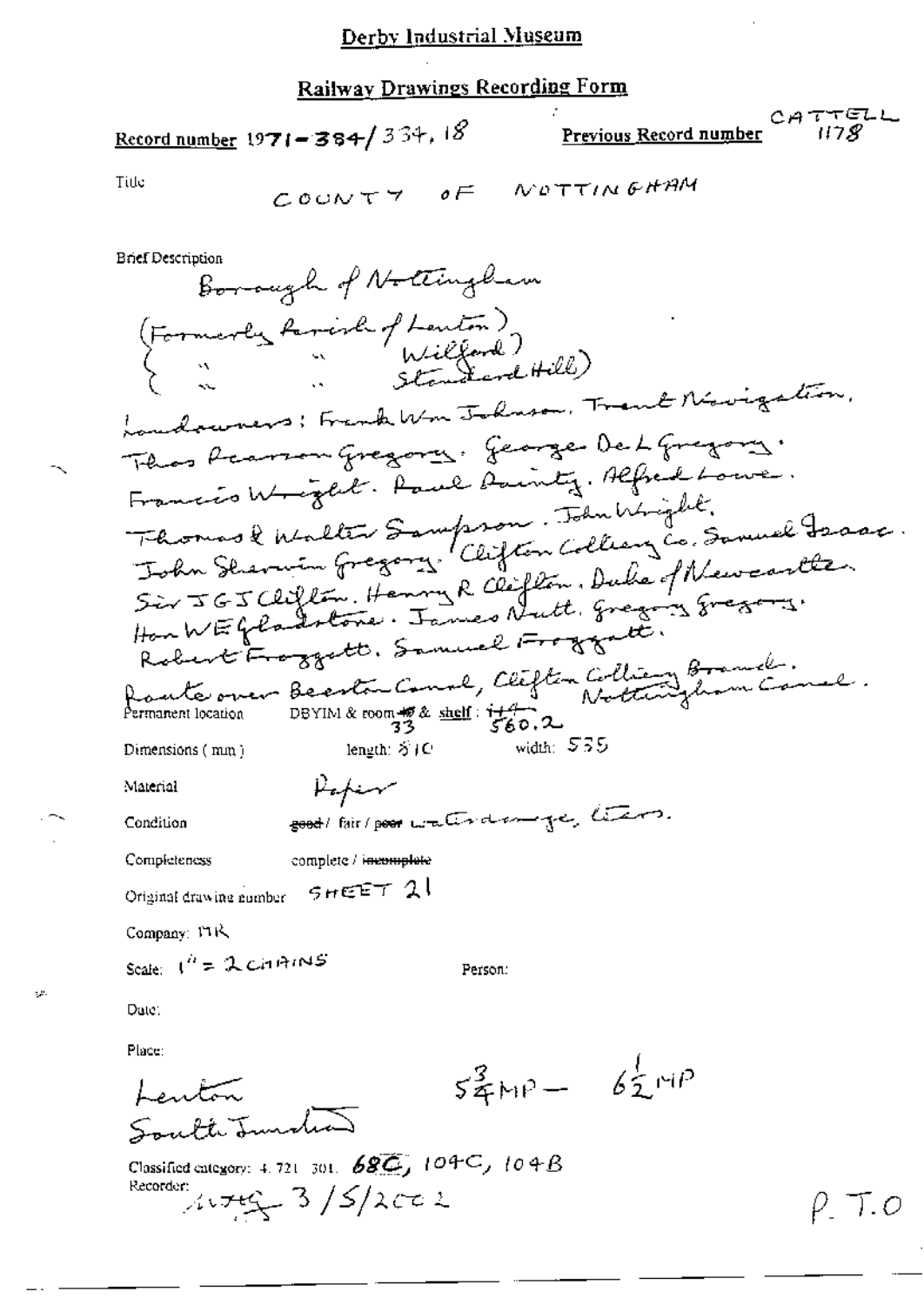#### **Railway Drawings Recording Form**

#### Record number 1997-5/ $274$ .

Previous Record number  $mRP/32/329$ 

Title

**Brief Description** 



Permanent location

DBYIM & room 49 & shelf:  $70$ 

Dimensions (mm)

length:  $1170$  width:  $455$ 

Material Condition

Afer of folice

Completeness

complete / incomplete

Original drawing number

Company: MR

Scale:  $1'' = 500$  in chers

Person:  $C$   $\Im$   $D$ 

Place:

Lendon

Date:  $21/5/1893$ 

Classified category: 4, 721, 301  $\bullet$   $\mathcal{A}$  68c.  $m/s$   $q \wedge \cdot 98$ Recorder: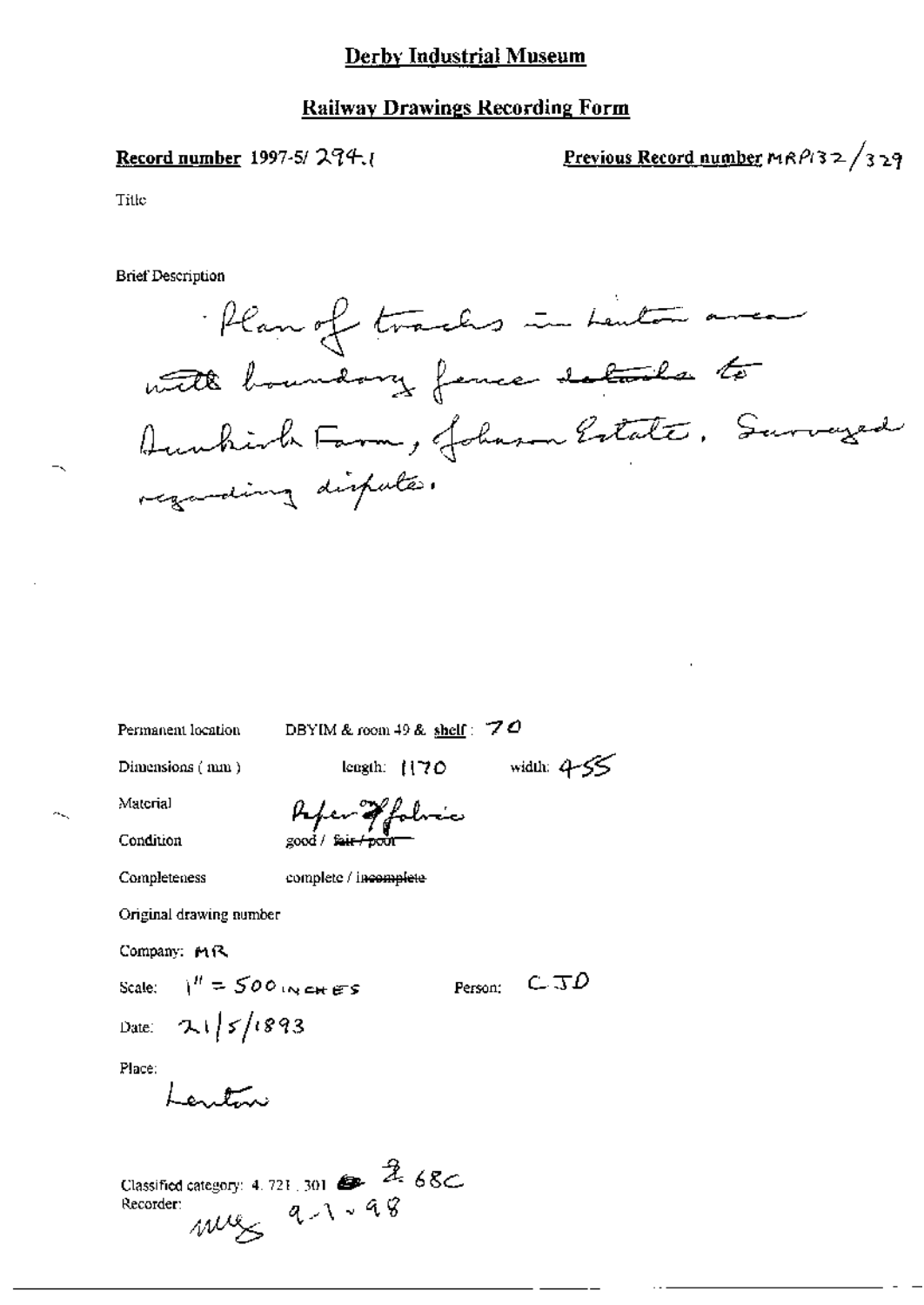Record number 1997-5/  $294.2 - .3$ 

Previous Record number MRP132/329

Title

**Brief Description** 



| Permanent location         | DBYIM & room 49 & shelf: $\frac{70}{22198}$ $\frac{1997 - 5}{299}$ , 3<br>length: $1020$ width: $44<$ |
|----------------------------|-------------------------------------------------------------------------------------------------------|
| Dimensions (mm)            |                                                                                                       |
| Material                   | Tracing profer, butter                                                                                |
| Condition                  | $good /$ farr-pool                                                                                    |
| Completeness               | complete / incomplete                                                                                 |
| Original drawing number    |                                                                                                       |
| Company: $M R$             |                                                                                                       |
| Scale: $\lambda'' =$       | C.TD<br>Person:                                                                                       |
| Date: $2\sqrt{5/6833}$     |                                                                                                       |
| Place:                     |                                                                                                       |
| 10                         |                                                                                                       |
|                            |                                                                                                       |
|                            | Classified category: 4, 721, 301.00 $\frac{a}{2}$ , 68C                                               |
| Recorder:<br>$1004$ 9-1-98 |                                                                                                       |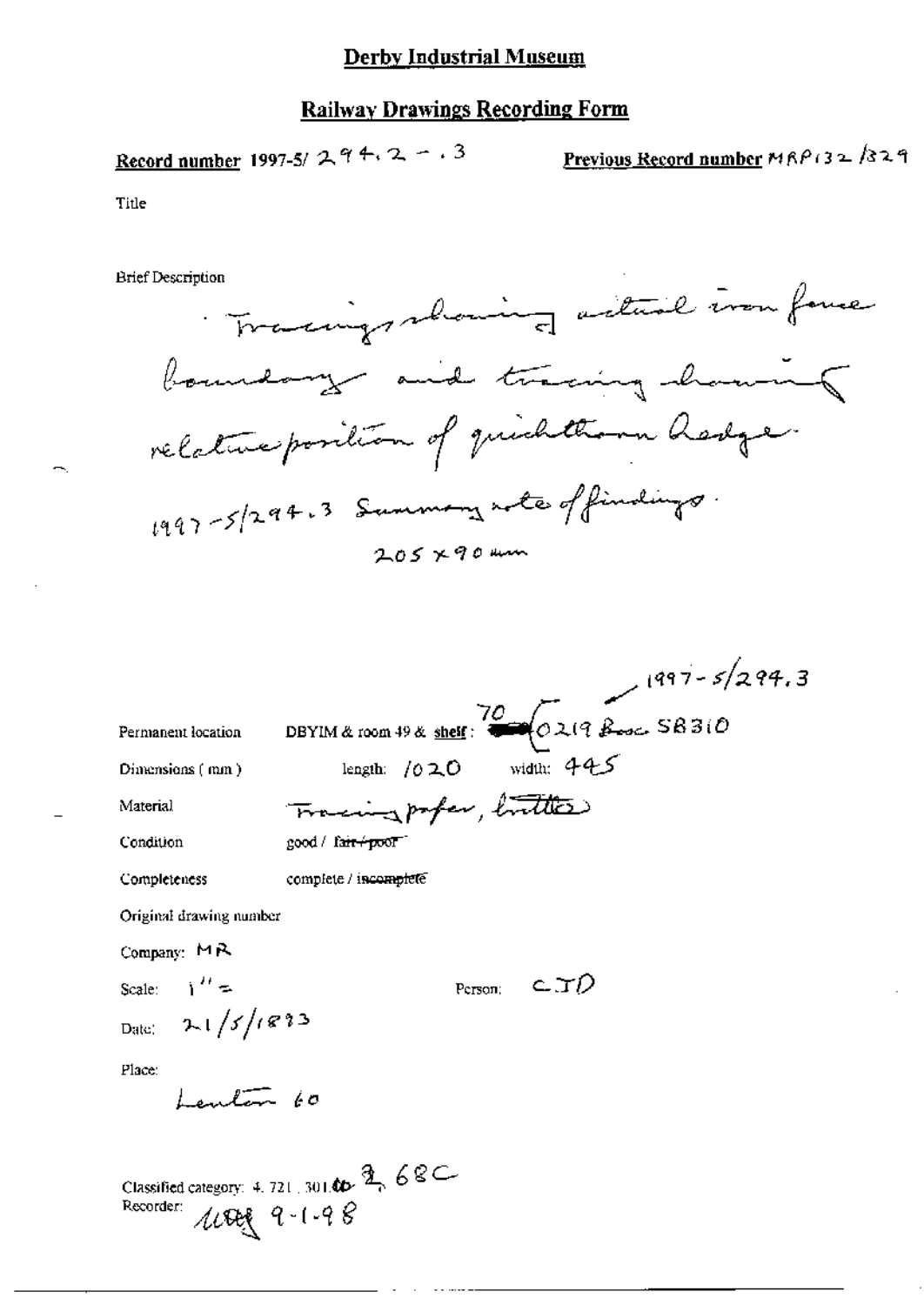# **Railway Drawings Recording Form**

# Record number 1997-5/625

Previous Record number  $\text{HRP}_{13} \sim \frac{1}{2}$ 

Title

 $\pm\zeta$ 

 $\overline{\phantom{a}}$ 

Nottingham,

**Brief Description** 

| Permanent location      | DBYIM & room $49$ & shelf: $89$              |              |
|-------------------------|----------------------------------------------|--------------|
| Dimensions ( mm )       | length: $(13 \circ \Box)$                    | width: $660$ |
| Material                | poper on folice                              |              |
| Condition               | good / <del>fair / poo</del> r <sup>--</sup> |              |
| Completeness            | complete / tucomplète                        |              |
| Original drawing number |                                              | 522          |
| $_{\rm Company}$ MR     |                                              |              |
| Scale: $1'' = 40$ FEET  |                                              | Person:      |
| Date: Gune 4, 1883      |                                              |              |
| Place:                  |                                              |              |
| Nottingham              |                                              |              |
|                         |                                              |              |

Classified category: 4, 721, 301, 68 C Recorder  $l \mathcal{U} \mathcal{U} \geq 25/9/1998$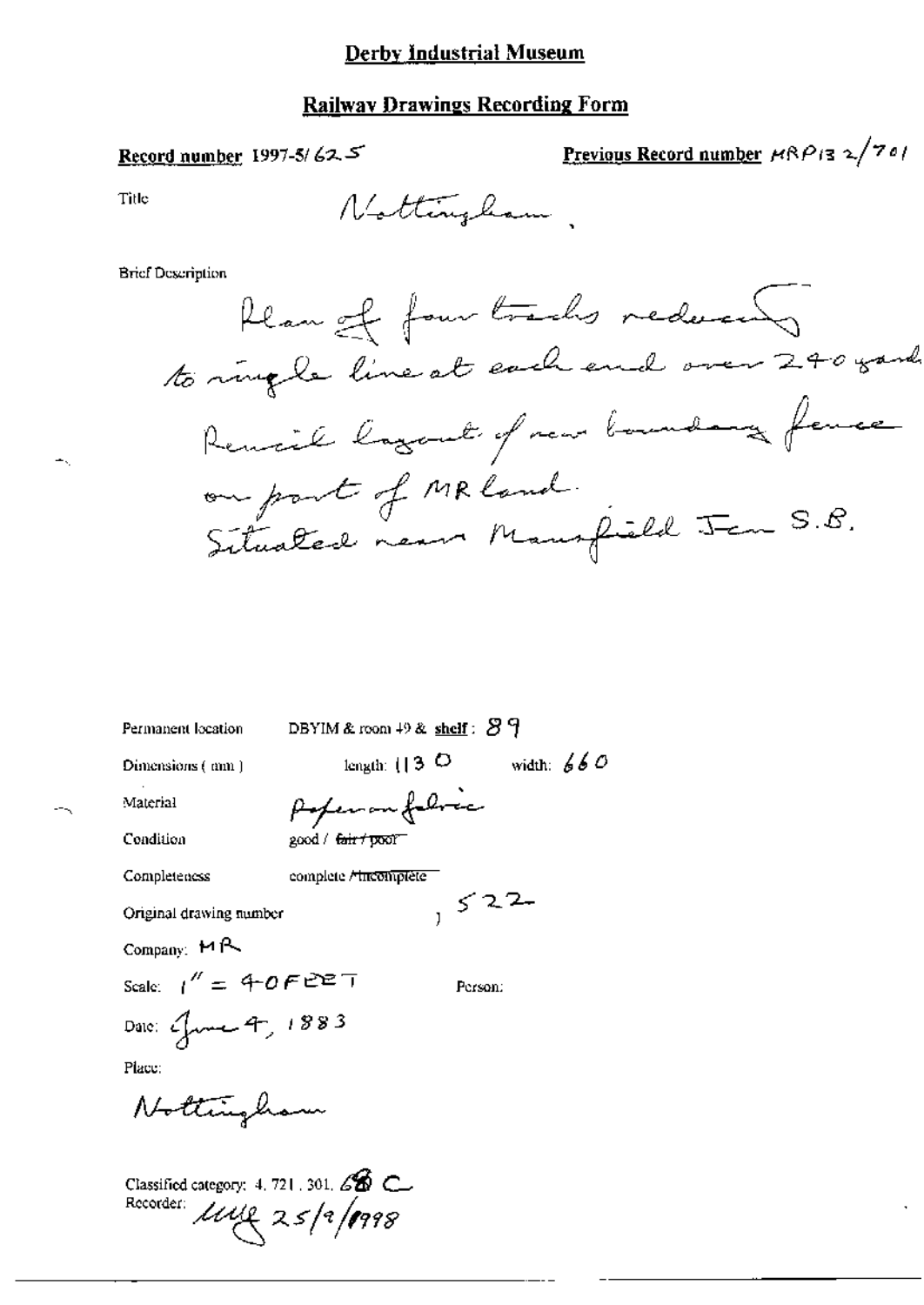CATTELL Previous Record number Record number 1971-384/393  $1369 -$ PROPOSED NEW CATTLE MARKET Title  $F$ OR NOTTINGHAM

**Brief Description** 

| Permanent location | DBYIM & room 49 & shelf: $1/5$ |              |  |
|--------------------|--------------------------------|--------------|--|
| Dimensions $(mn)$  | length: $665$                  | width: $695$ |  |
| Material           | Paper                          |              |  |
| Condition          | good fair poor engel           |              |  |
| Completeness       | complete / incomplete =        |              |  |

complete / incomplete =

Original drawing number

Company:

Scale:  $1'' = 2c$ HAINS

Date: Sept 1863

Person: A Goater, Jup, Nottingham

Place:

Nottingham

Classified category: 4.721.301. 68C.<br>Recorder:  $M4\frac{4}{3}$  30/8/2002.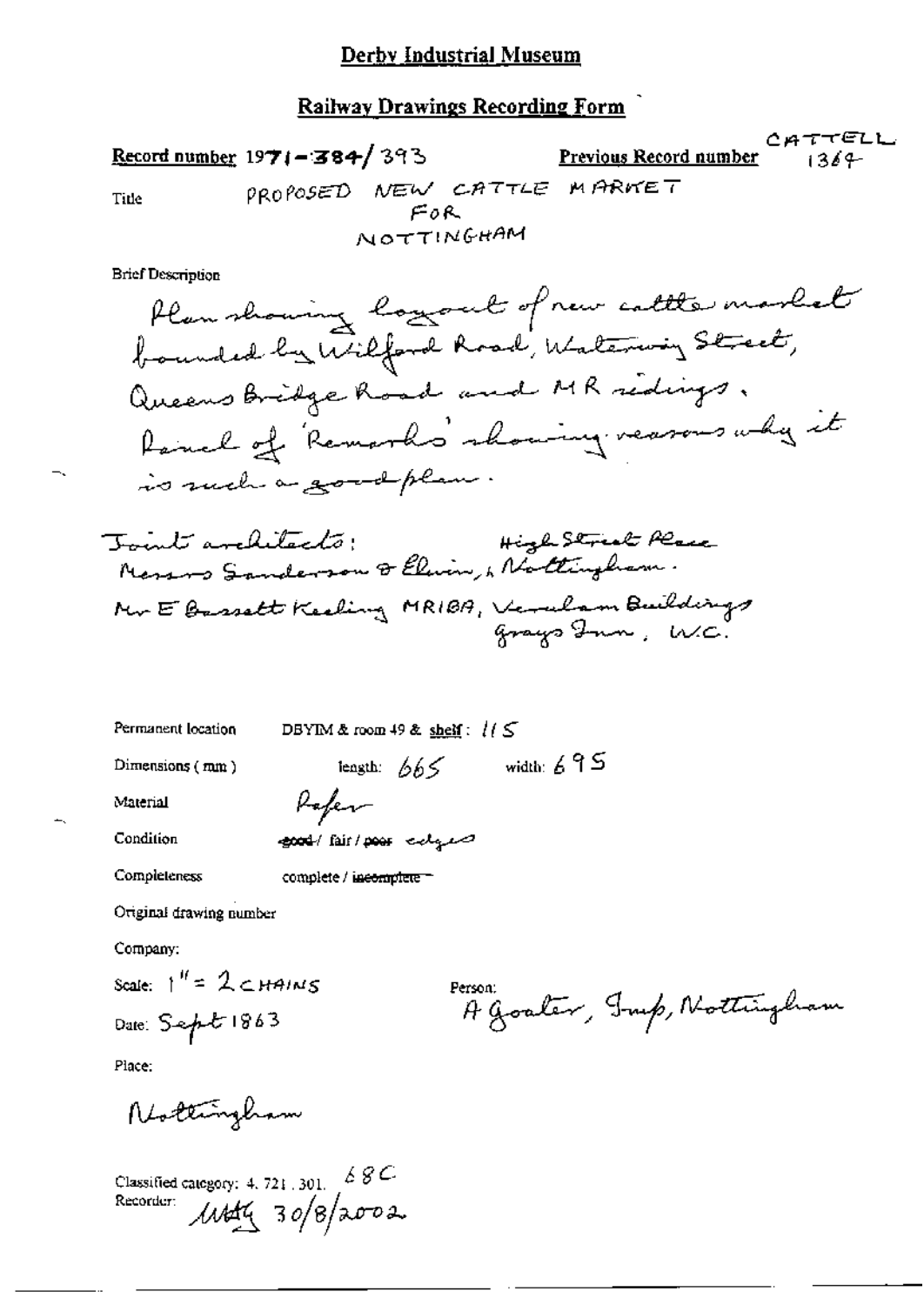### **Railway Drawings Recording Form**

#### Record number 1997-5/328

Previous Record number HRP132/369

Tide

Nottingham

**Brief Description** 

. Reamshowing proposed purchase of land adgreent to wilfed Road on the south side of Notto-besty line.

Permanent location

DBYIM & room 49 & shelf :  $72$ 

Dimensions  ${mn}$ 

length:  $845$  width:  $720$ 

Person:  $CTD$ 

Material

Condition

Paper on folice good / fair / poen-

Completeness

complete  $\ell$  incomplete.

Original drawing mumber

Company: MR

Scale:  $I'' = 33FEET$ 

Date: Morach 1886

Place:

Nottingbum

Classified category: 4.721.301.  $\overline{\mathscr{L}}$  68 C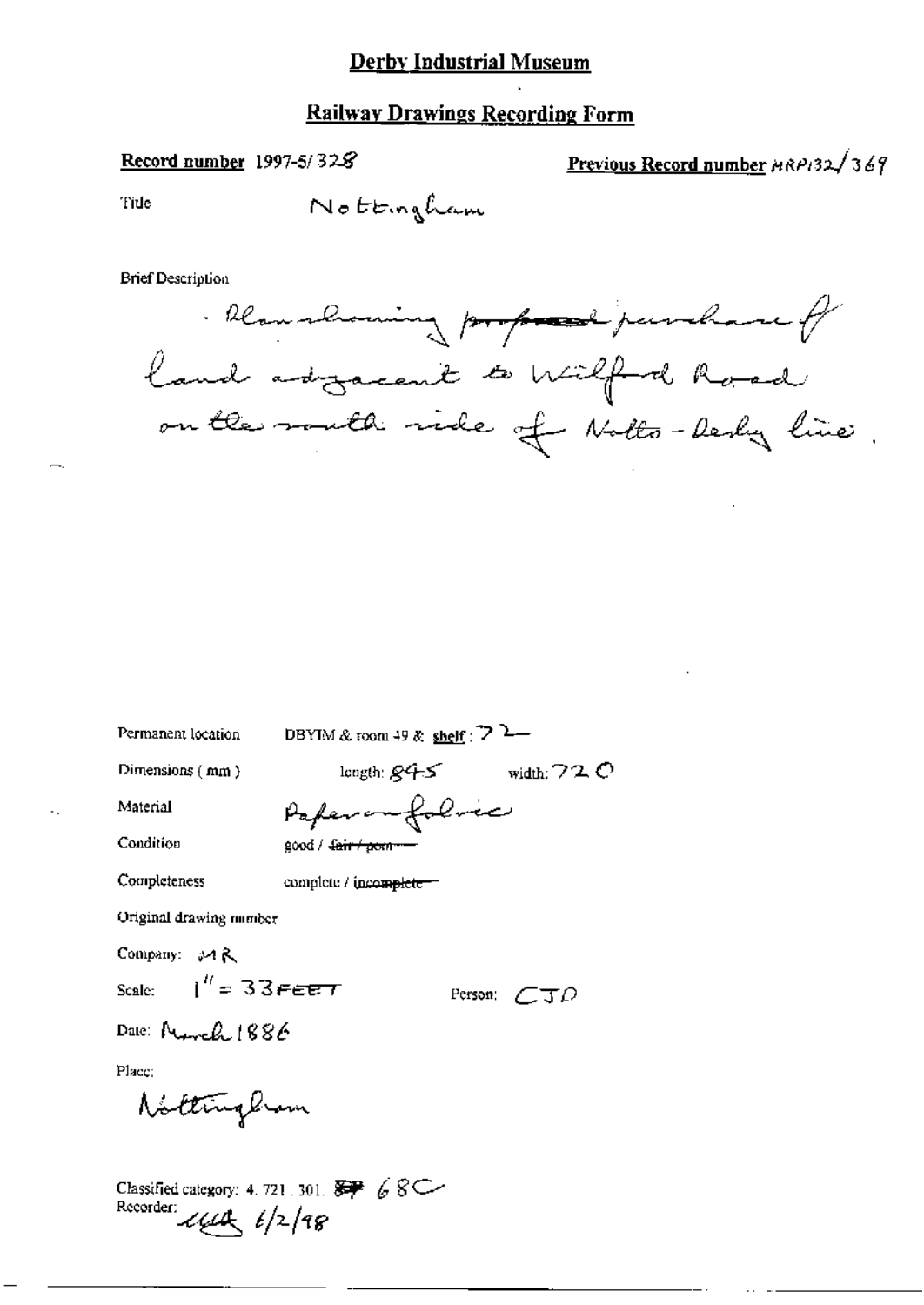## **Railway Drawings Recording Form**

### Record number 1997-5/ 629

Previous Record number 
$$
MRP_{13} \sim \sqrt{705}
$$

Title

**Brief Description** 

Permanent location

DBYIM & room 49 & shelf:  $\mathscr{G}$  ?

length:  $615$  width:  $535$ 

 $,174$ 

Dimensions (mm)

Material

Condition

good / fair7 poor-

Completeness

complete / incomplete

Company: MR

Scale:  $1'' = 40$  FEE  $7$ 

Date: July 1881

Person:  $FWJ$ 

Place:

Nolteingham

Classified category: 4.721, 301.  $\iff$  68C.<br>Recorder:  $\mathcal{L} \mathcal{L} \mathcal{L} \left( \frac{2}{3} \right)$  5/7/1998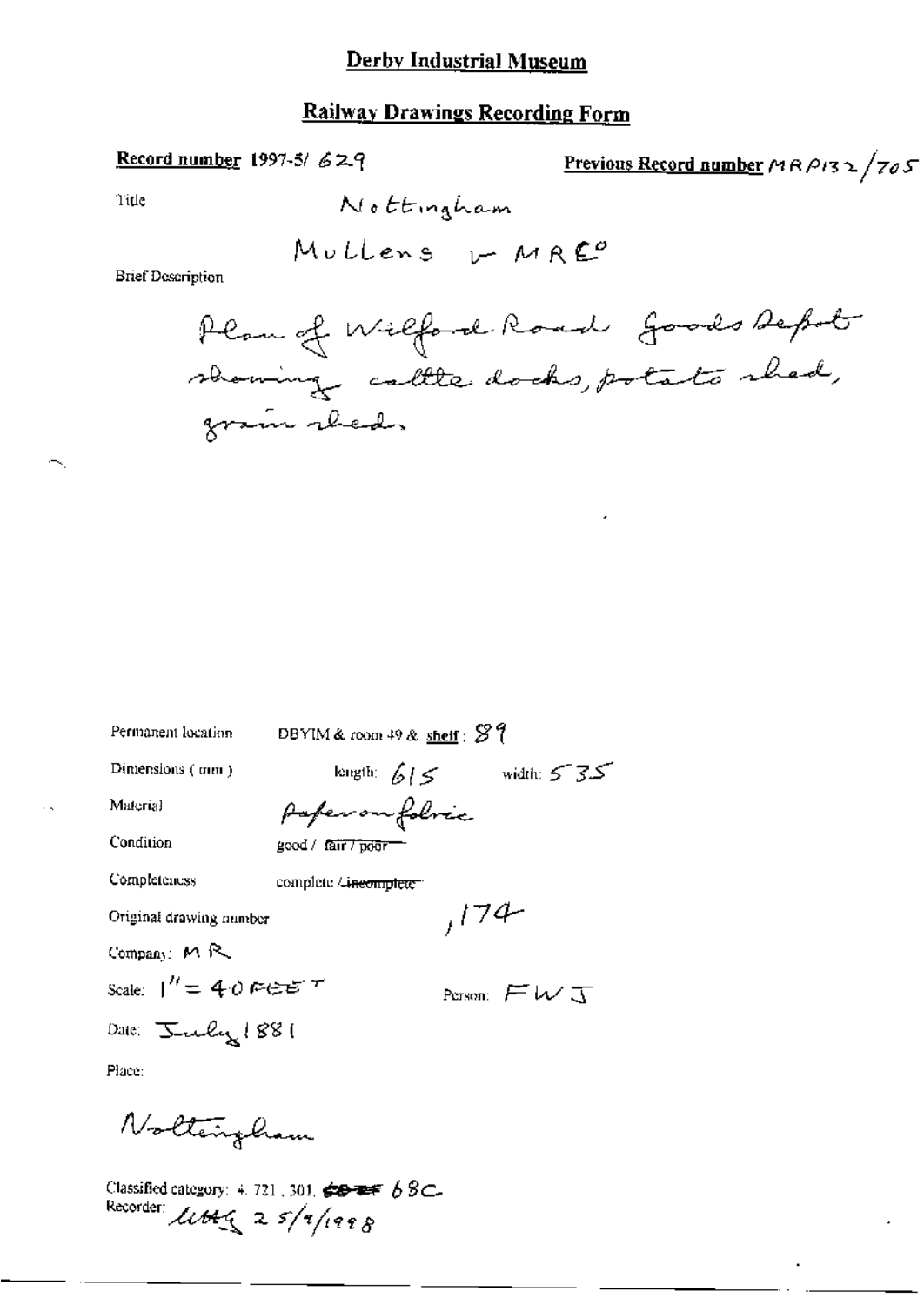### **Railway Drawings Recording Form**

Record number 1997-5/33C

Previous Record number $\mu$   $\rho$ 132/

Title

 $M, R$ .

NOTTINGHAM

**Brief Description** 



| Permanent location                                                                                              | DBYIM & room 49 & shelf : $\sqrt{2}$ 2. |              |
|-----------------------------------------------------------------------------------------------------------------|-----------------------------------------|--------------|
| Dimensions (mm)                                                                                                 | length: $2.6\%$                         | width: $960$ |
| Material                                                                                                        | Paper on folose                         |              |
| Condition                                                                                                       | good / f <del>air / poor</del>          |              |
| Completeness                                                                                                    | complete / incomplete                   |              |
| Original drawing number $4081/93$                                                                               |                                         |              |
| Company $M_{\rm R}$                                                                                             |                                         |              |
| Scale: $1'' = 40$ Fee $\tau$                                                                                    |                                         | Person:      |
| Date: July 1876                                                                                                 |                                         |              |
| Place:                                                                                                          |                                         |              |
| Nollingham                                                                                                      |                                         |              |
|                                                                                                                 |                                         |              |
| Classified category: 4, 721, 301, $\bigoplus$ 6 $\mathcal{B}$ C<br>Recorder: $\mathcal{U}/\mathcal{H}(-6/2/18)$ |                                         |              |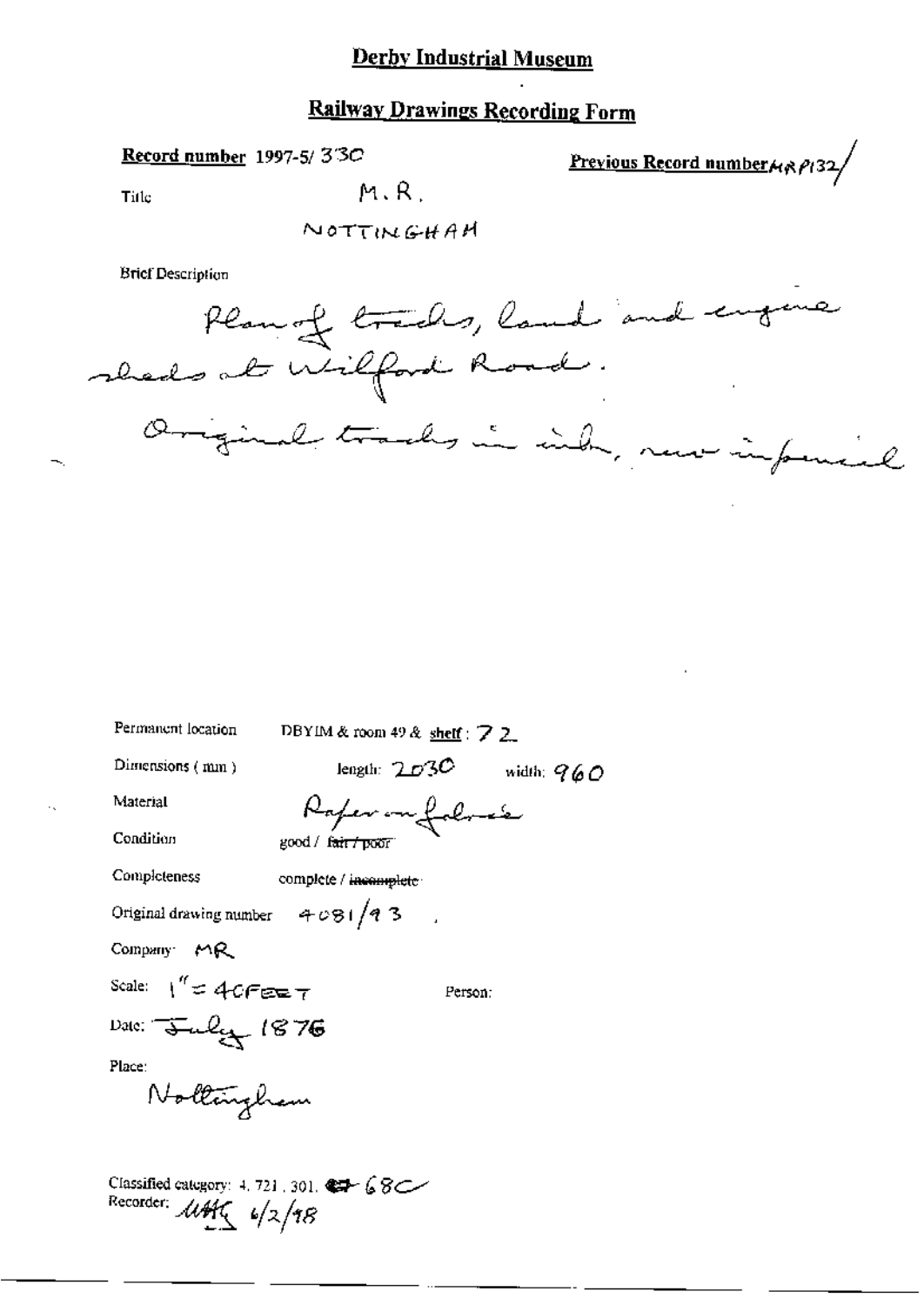# **Railway Drawings Recording Form**

MIDLAND RAILWAY

Record number 1997-5/728

Previous Record number 14P132/814

Title

BRIDGE FOR WILFORD ROAD

**Brief Description** 

Plan showing foundations & at plinth lavely of road bridge over 10 tracks and 2 cuberts.<br>Elevation of piers, wing walls, abalments.

Permanent location

DBYIM & room 49 & shelf: 94-

Dimensions (mm)

length:  $1950$  width:  $685$ 

Material

Condition

good / fair / poor

Completeness

complete Lincomplete

Poper

Original drawing number

Company: MR

Scale:  $\ell'' = 6$  FEET

Person:

Date:

Place:

Wilford Road

Classified category: 4, 721, 301,  $\sqrt{6}$  C Recorder: 1110 30/9/1999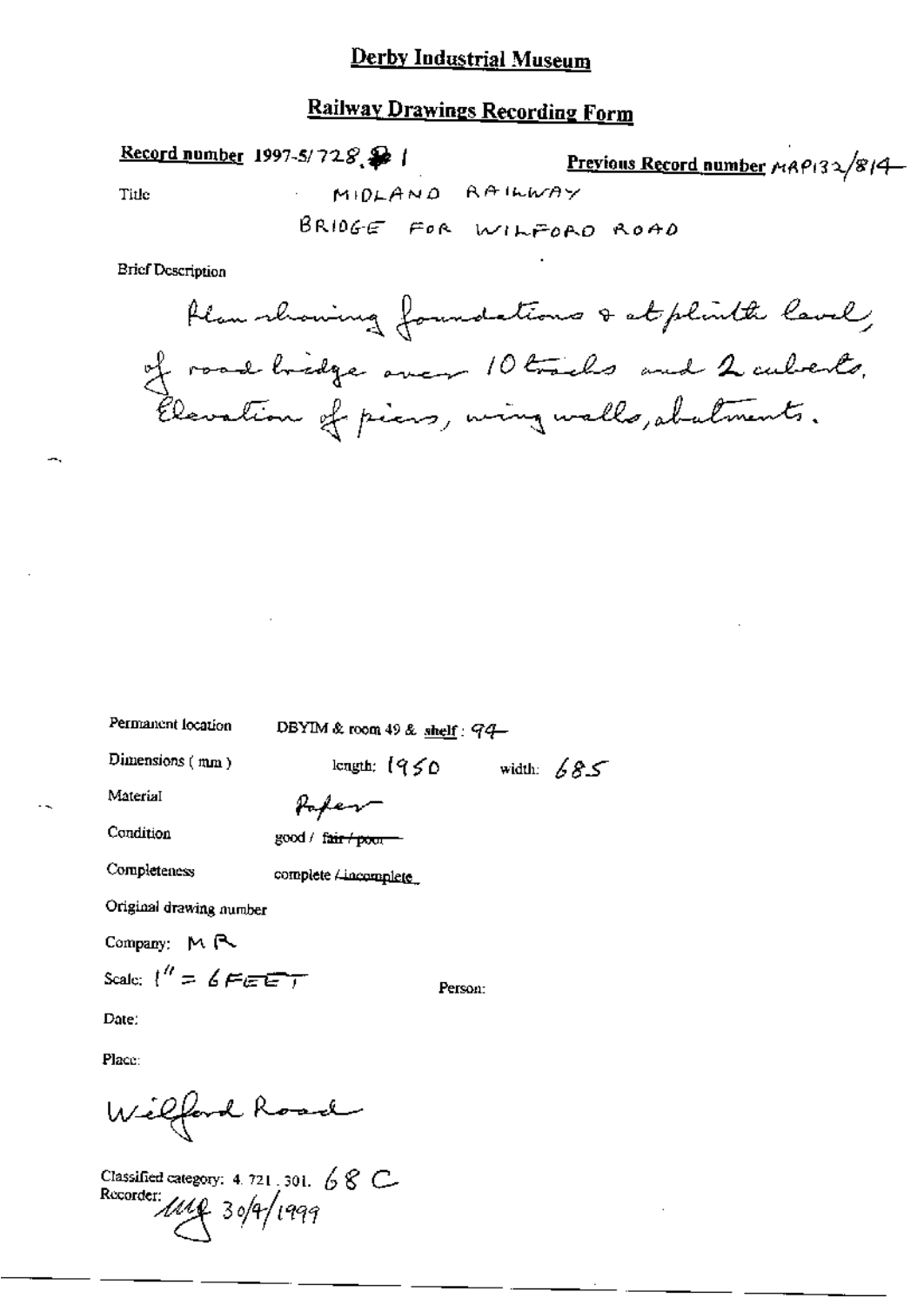Record number 1997-5/ $\rightarrow$  28, 2 Previous Record number MRP132/814-Withord Road Bridge Title  $N$ ottingham

**Brief Description** 

Permanent location

DBYIM & room 49 & shelf:  $94$ 

Dimensions (mm)

length:  $1015$  width: 690

Material

Condition

Poper good / fatt / poor

Completeness

complete / incomplete

Original drawing number

Company: MR

Scale:  $1'' = 4$  FEET

Person:

Date:

Place:

Wilford Road

Classified category: 4.721.301.  $68 \text{ C}$ <br>Recorder:  $\text{WW}$  30/9/1999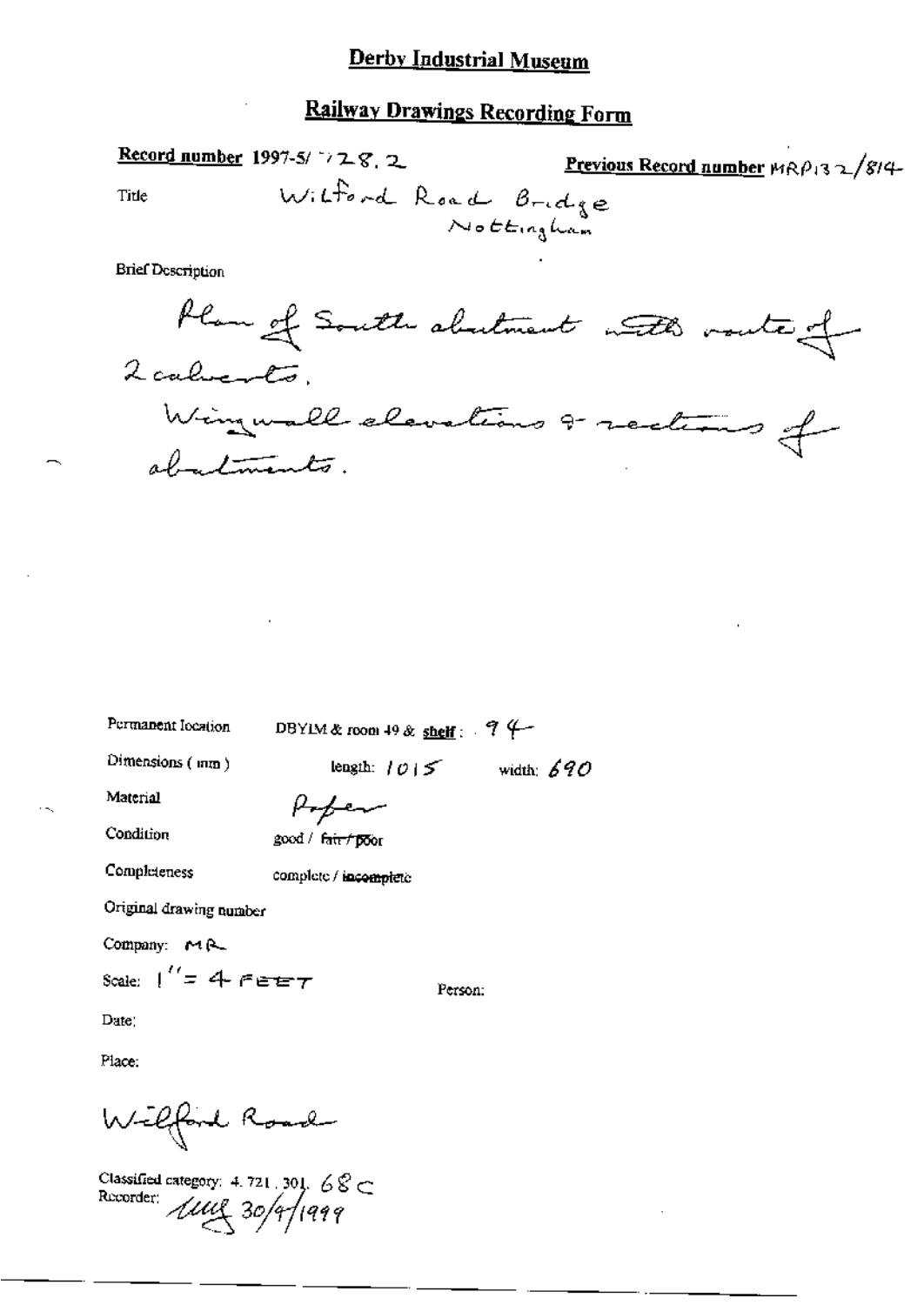### **Railway Drawings Recording Form**

Record number 1997-5/ 728.3

Previous Record number MRP132/814-

Title

**Brief Description** Rotail shelth Elevation shaming part of C.I. pillar Joints with roadway on top

Permanent location

DBYIM & room 49 & shelf:  $94-$ 

Dimensions  $(mm)$ 

length:  $/010$ 

width:  $680$ 

Person:

Material

Condition

Completeness

fofen

 $good /$  faint proof

complete / incomplete

Original drawing number

Company: MR

Scale:

Date:

Place:

Wilford Road

Classified category: 4, 721, 301,  $68 \subset$ Recorder: *Ju*y 30/9/1999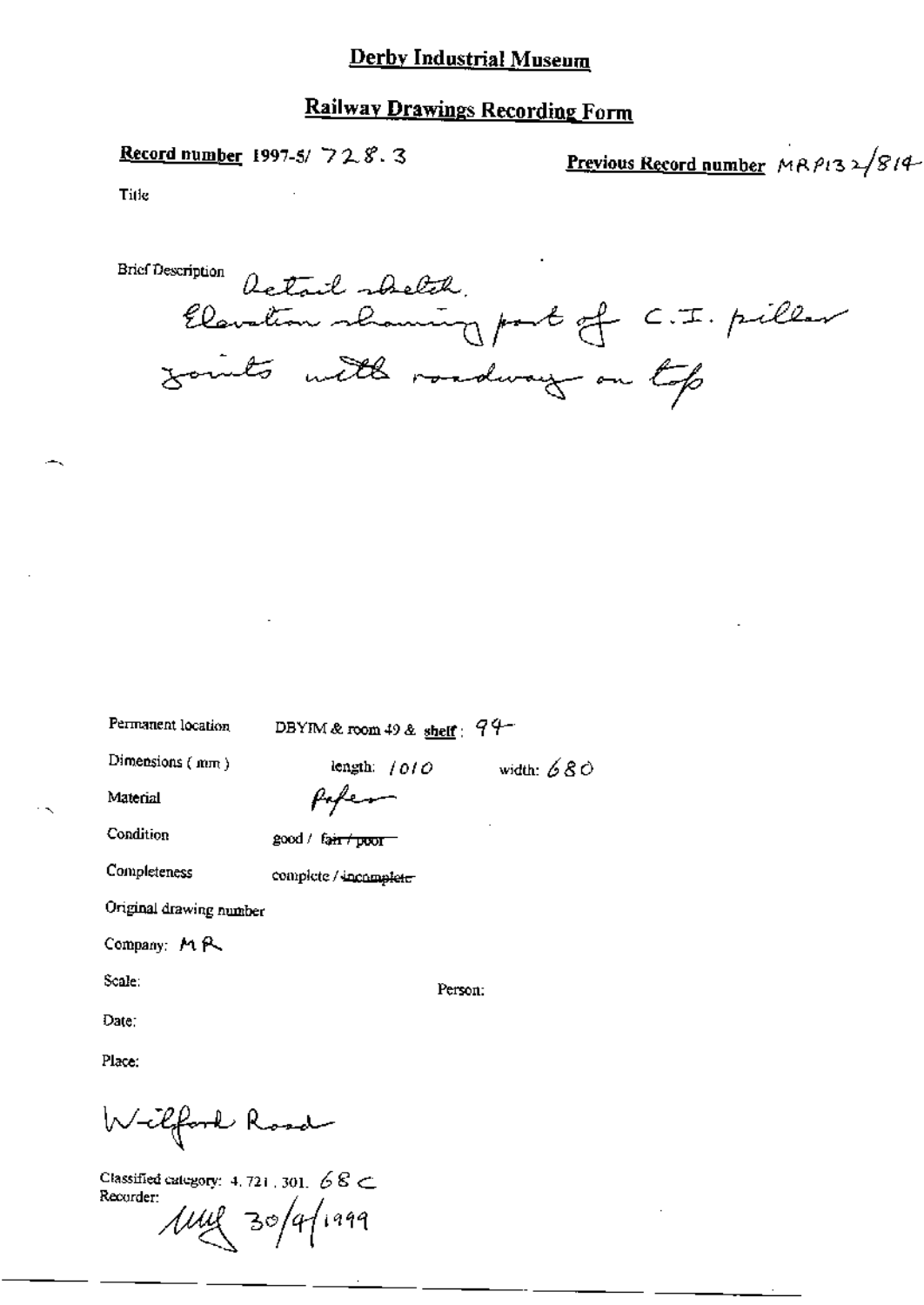Record number 1997-5/728.4-

Previous Record number MRP13 2 /814-

Title

**Brief Description** 

fort plan showing detail of pier opillar with handrail. Clevation / rection of pier

Permanent location

DBYIM & room 49 & shelf: 94

Dimensions (mm)

length:  $1010$  width:  $680$ 

Material

Condition

200d / fair <del>/ poo</del>r

Completeness

complete / incomplete

Original drawing number

Company: HR

Scale:  $1'' = 1$  Foo  $\tau$ 

Date:

Place:

Wilford Road

Classified category: 4, 721, 301,  $68 \text{ C}$ Recorder:  $\mu$ uy 30/4/1999

Person:

 $,670$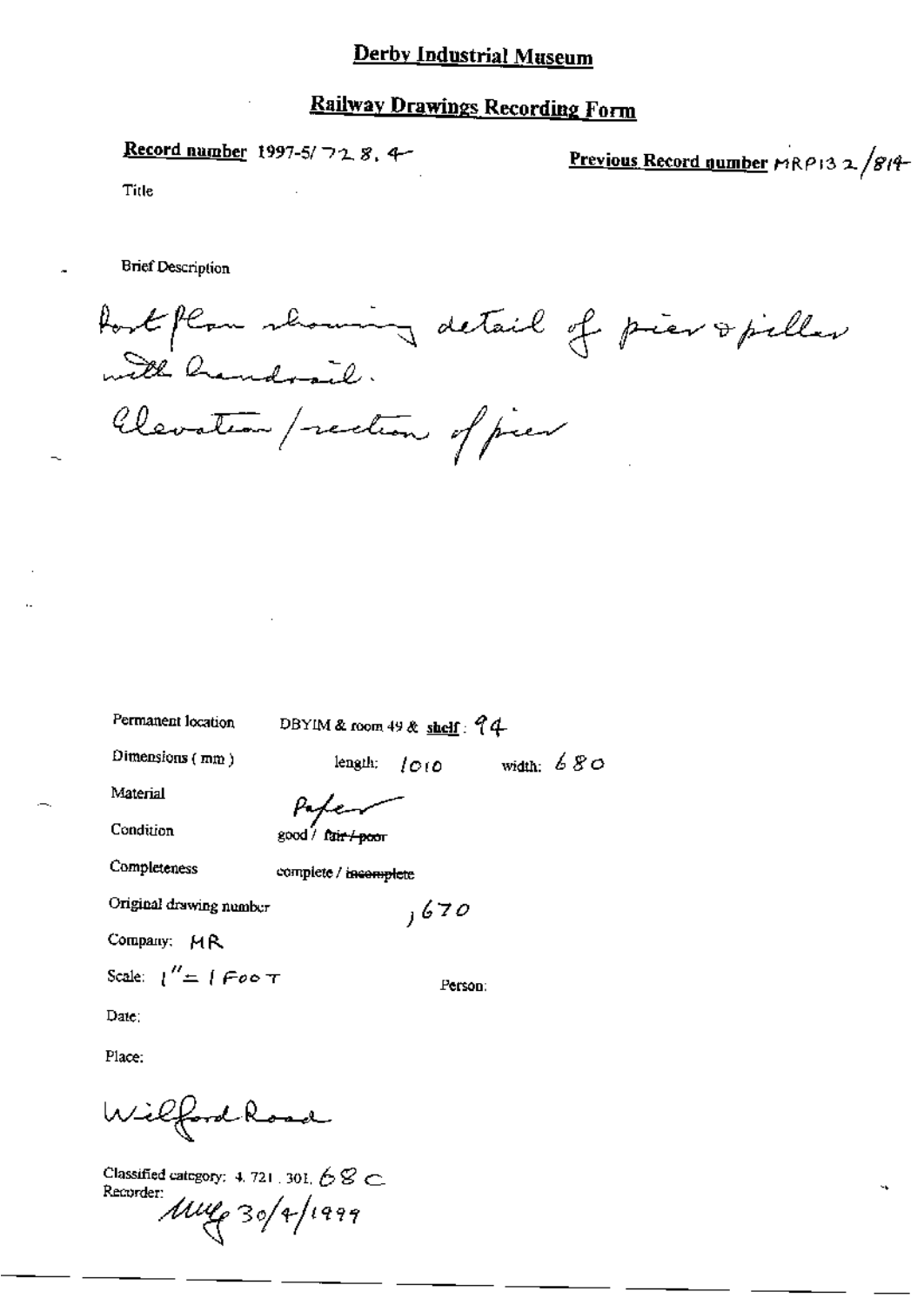# **Railway Drawings Recording Form**

Record number 1997-5/ $72$  8.5 Previous Record number  $\kappa$   $\beta$  32/814 Title Culverts for Wilford Road Nottingham **Brief Description** Elevation of West and of lidge abounce 4 calverts. Sections showing conversion of Zarch culment to 4 avel. Detail of calvert under Welford Road towards Walterway Street

Permanent location DBYIM & room 49 & shelf:  $94-$ Dimensions (mm) length:  $9.60$ width:  $650$ Material fefer Condition good / fair / poor Completeness complete / incomplete Original drawing number  $\sim$  3 Company: MK Scale:  $1'' = 4$  FEET Person: Date:  $\frac{1}{2}$  am 13, 1867

Place:

Welfard Road

Classified category: 4, 721, 301,  $\cancel{6}$   $\cancel{6}$   $\cancel{6}$ Recorder:  $\omega$ uug 30/4/1999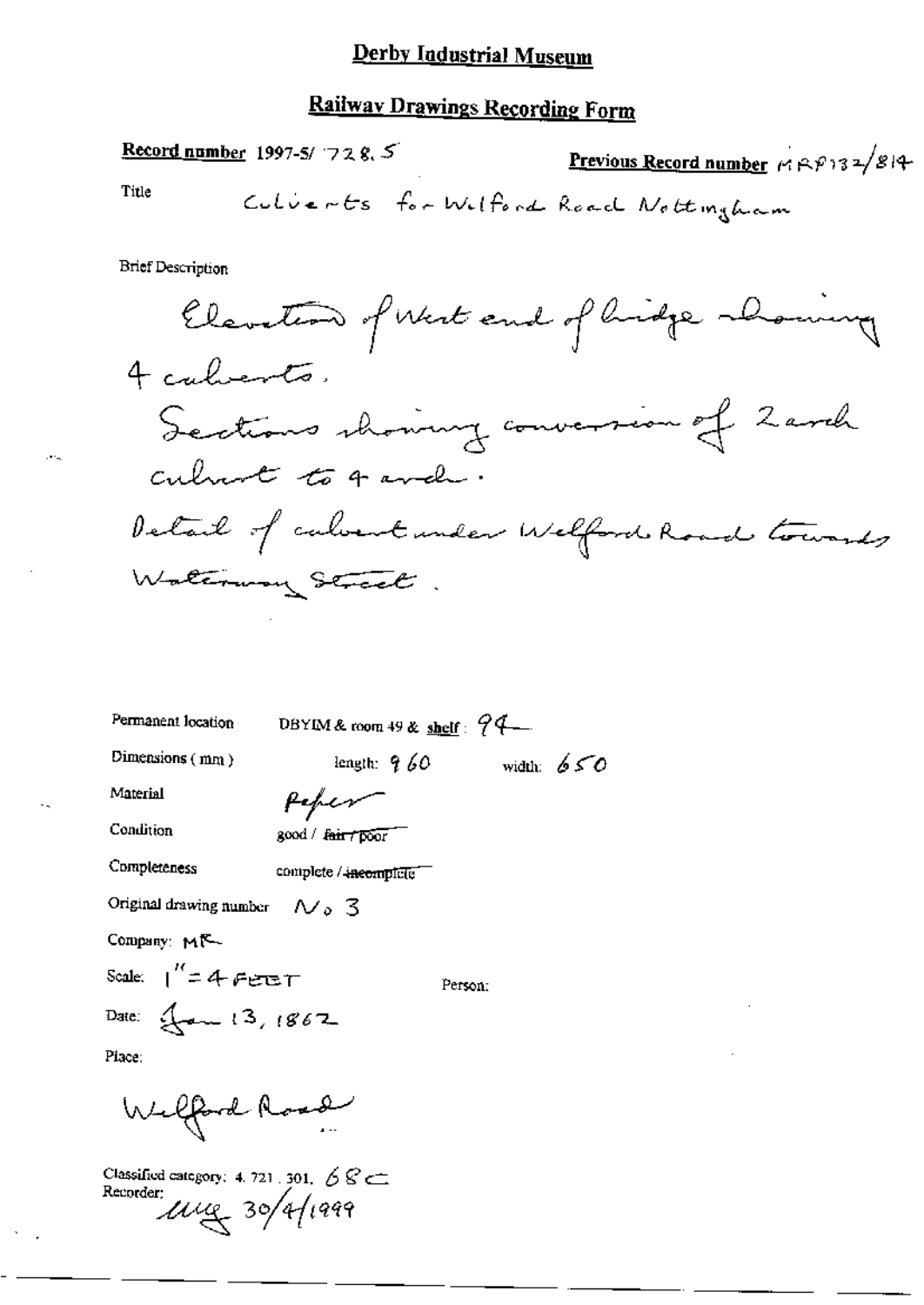# **Railway Drawings Recording Form**

Record number 1997-5/728.6 Previous Record number  $P(RP_132/814)$ Midland Railway. Wilford Road Bridge. Nottingham Title

**Brief Description** 

|                       | crow recling |                                                                                              |
|-----------------------|--------------|----------------------------------------------------------------------------------------------|
|                       |              | Clevation of Plan of 30 jindes to lacant.                                                    |
|                       |              |                                                                                              |
| $\mathfrak{c}_\infty$ |              | 16 30 cornice in                                                                             |
| ä.                    |              | 60 standards "                                                                               |
| $\sim$                |              | 1. 358FT handrail .                                                                          |
| x.                    |              | " 204 members"                                                                               |
| У.                    |              | ~ 100 parapel plates, wroughtime,                                                            |
| SS.                   |              | - 70 buchle coverplated, in<br>$\frac{1}{2} \frac{1}{2} \frac{1}{2} \frac{1}{2} \frac{1}{2}$ |

| Permanent location                         | DBYIM & room 49 & shelf: $94-$ |              |
|--------------------------------------------|--------------------------------|--------------|
| Dimensions (mm)                            | length: $965$                  | width: $635$ |
| Material                                   | Paper                          |              |
| Condition                                  | good/fair/peer torum           |              |
| Completeness                               | complete / incomplete          |              |
| Original drawing number $\mathcal{N}_p$ 2. |                                |              |
| Company: $M R$                             |                                |              |
| Scale: $\int_{0}^{t}$ =                    | Person:                        |              |

Date:

Place:

Wilford Road

Classified category: 4, 721, 301,  $68 \subset$ Recorder  $\ell$ eur 30/4/1999

سيرة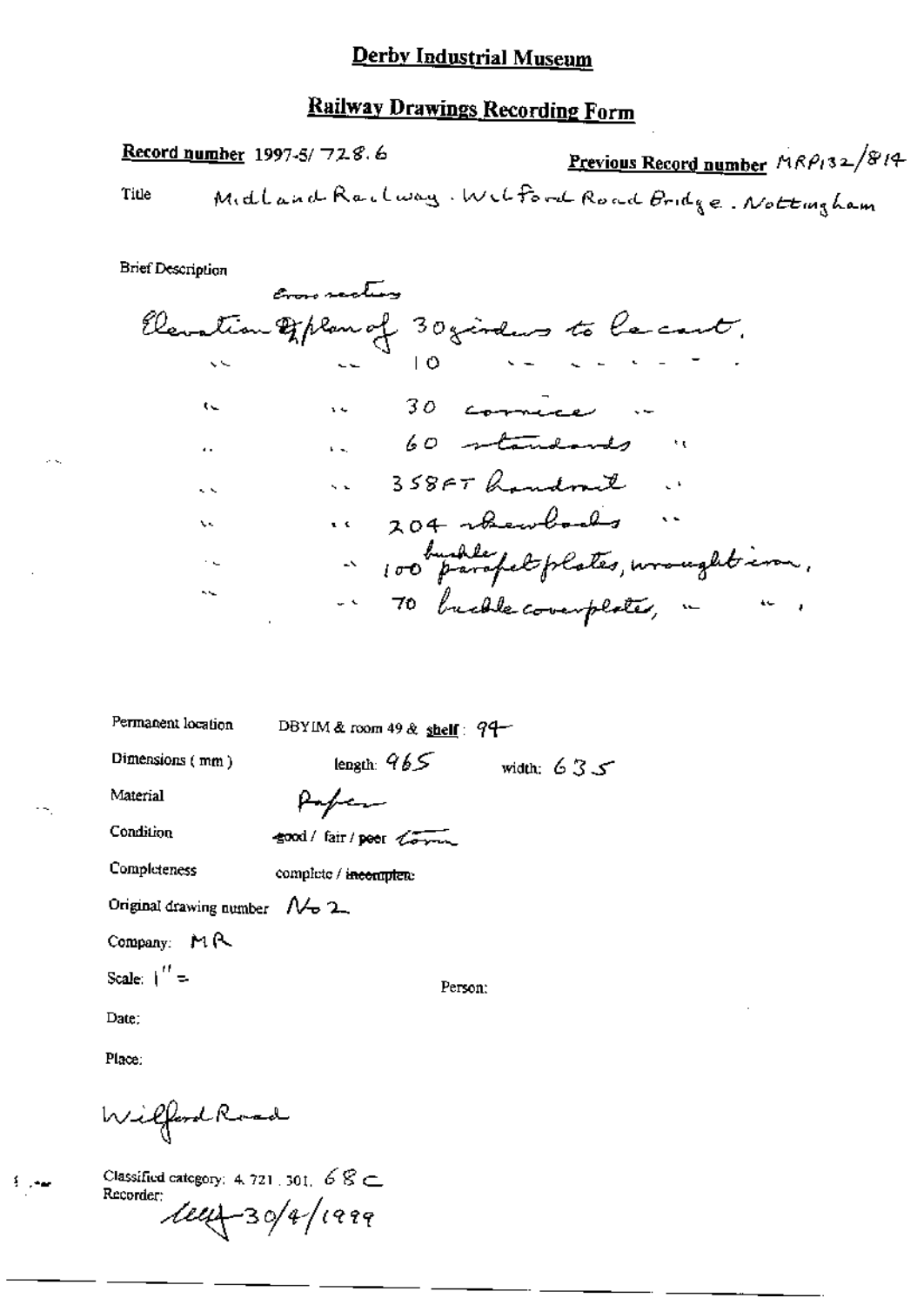## **Railway Drawings Recording Form**

Record number 1997-5/728.7

Previous Record number  $\mu \otimes \rho_1$ 3  $\sqrt{g/4}$ 

Title

**Brief Description** 

End elevation of 4 pieces. Colculations of volumes of footings in culive grands.

Permanent location

DBYIM & room 49 & shelf: 94

Dimensions (mm)

length:  $680$  width:  $500$ 

Material

Paper

Condition

Completeness

good / fair / poor ""

complete / incomplete...

Original drawing number

Company:  $M \beta$ 

Scale:

Person:

Date:

Place:

Wilford Road

Classified category: 4, 721, 301,  $68 \text{C}$ Recorder *Lutter* 30/4/1999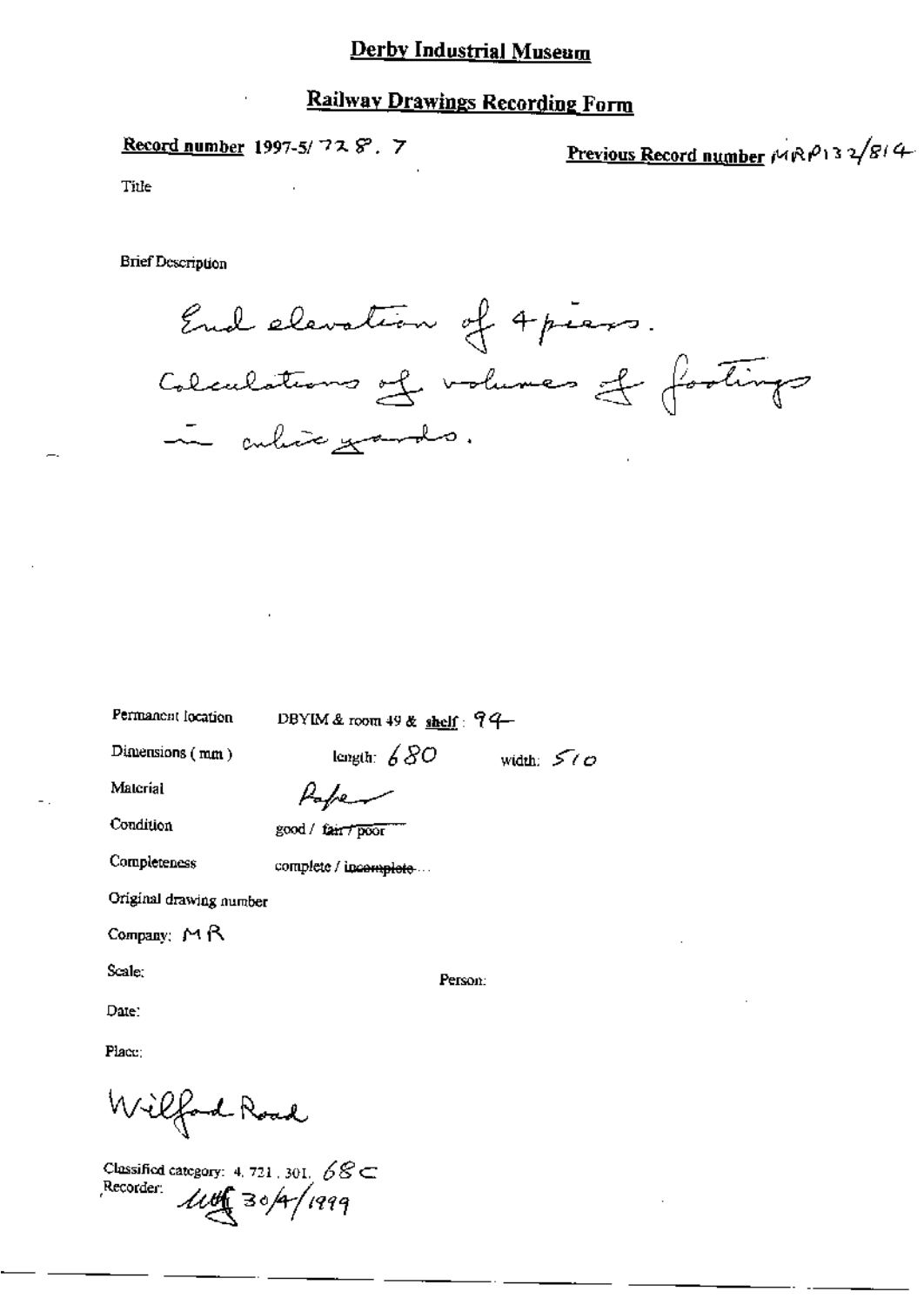# **Railway Drawings Recording Form**

Record number 1997-5/728.8 5/728.8 Previous Record number MRP132/814 Title Wilford Road

**Brief Description** 

Permanent location

DBYIM & room 49 & shelf:  $94-$ 

length:  $650$ 

Dimensions (nm)

width:  $31S$ 

Material

Condition

good / fair 7 poor

Poke

Completeness

complete / ineomplete

Original drawing number

Company:  $MR$ 

Scale:

Person:

Date: Inly-Aug 1862

Place:

Wilford Road

Classified category: 4, 721, 301,  $68 \subset$ Recorder:  $100830/4/1999$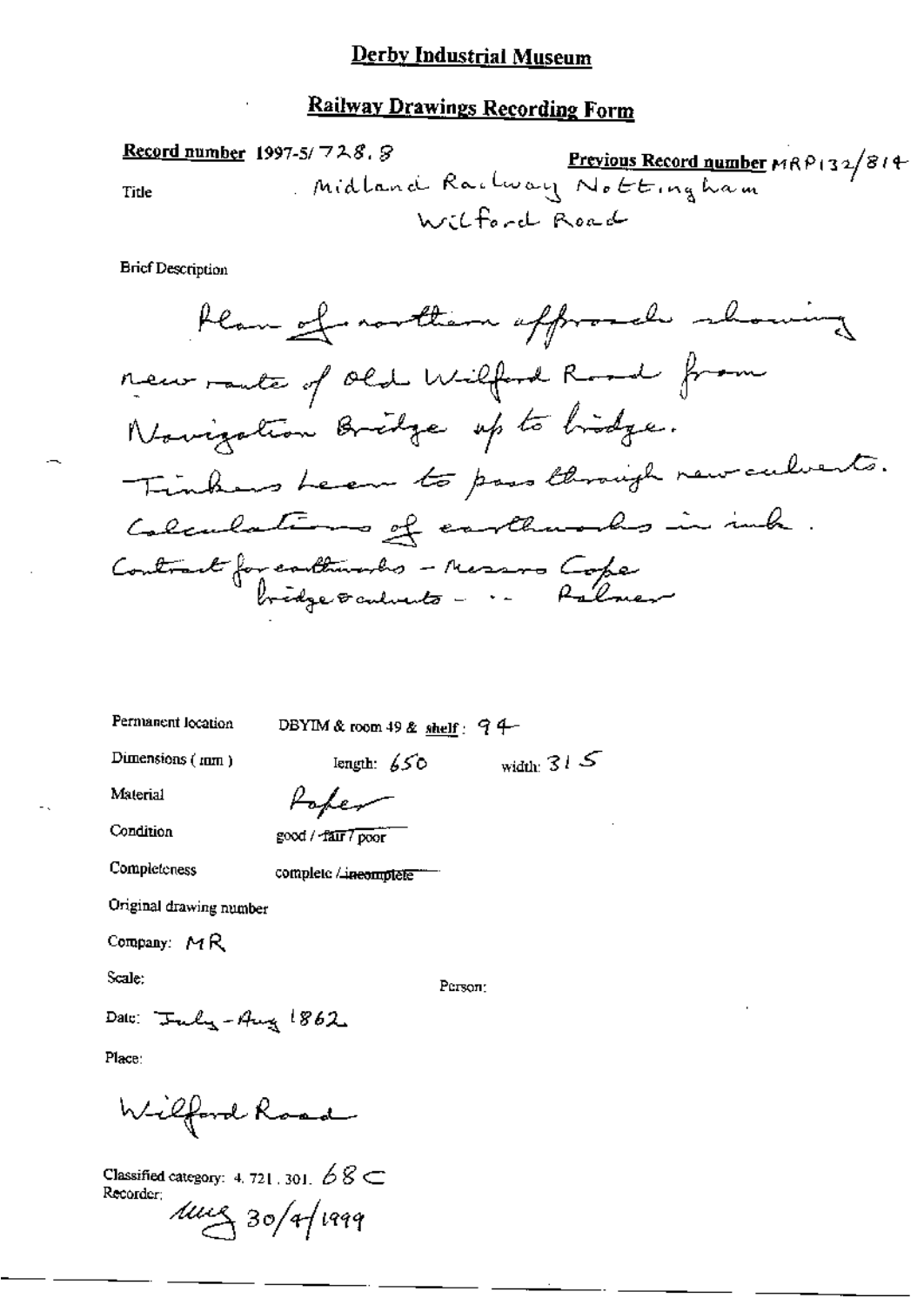# **Railway Drawings Recording Form**

Record number 1997-5/ 728.9 Previous Record number 1989-132/814 Midland Raulway Title W. Gord Road Nottingham

**Brief Description** 

Permanent location

DBYIM & room 49 & shelf:  $94$ 

Dimensions (mm)

length:  $1015$  width:  $305$ 

Person:

Æ

Material

Poper on folice

Condition

Completeness

good / tair / poor-

complete / incomplete-

Original drawing number

Company: MR

Scale:  $1'' = 200$  F EE T

Date:

Place:

Wilford Road

Classified category: 4 721 301  $68 \subset$ Recorder:  $444$  30/4/1999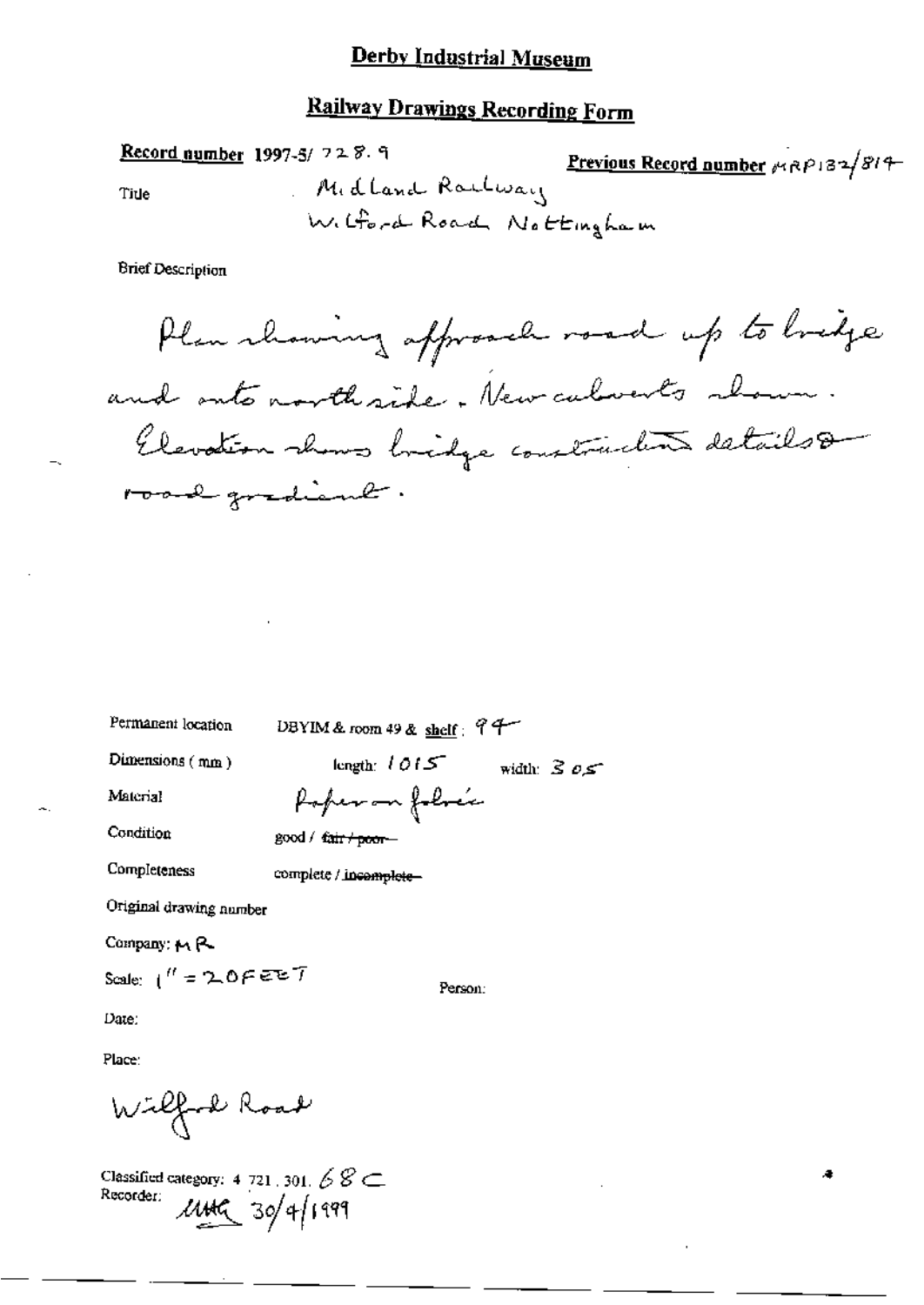Record number 1997-5/728.10

Previous Record number MRP132/814-

Title

NOTTINGHAM BRIDGE

**Brief Description** 

Plan of routh ride of bridge shown affranchement enthusited for tamporary

Permanent location

DBYIM & room 49 & shelf:  $94-$ 

Dimensions (mm)

length:  $656$ width:  $250$ 

Material

Condition

Robert good / fair 7 poor

Completeness

complete / incomplete

Original drawing number

Company: MR

Scale:  $1^4$  = 40 FEET

Person:

Date:

Place:

Wilfard Rood

Classified category: 4, 721, 301,  $68<$ Recorder:  $\mu_{\nu}$  30/4/1999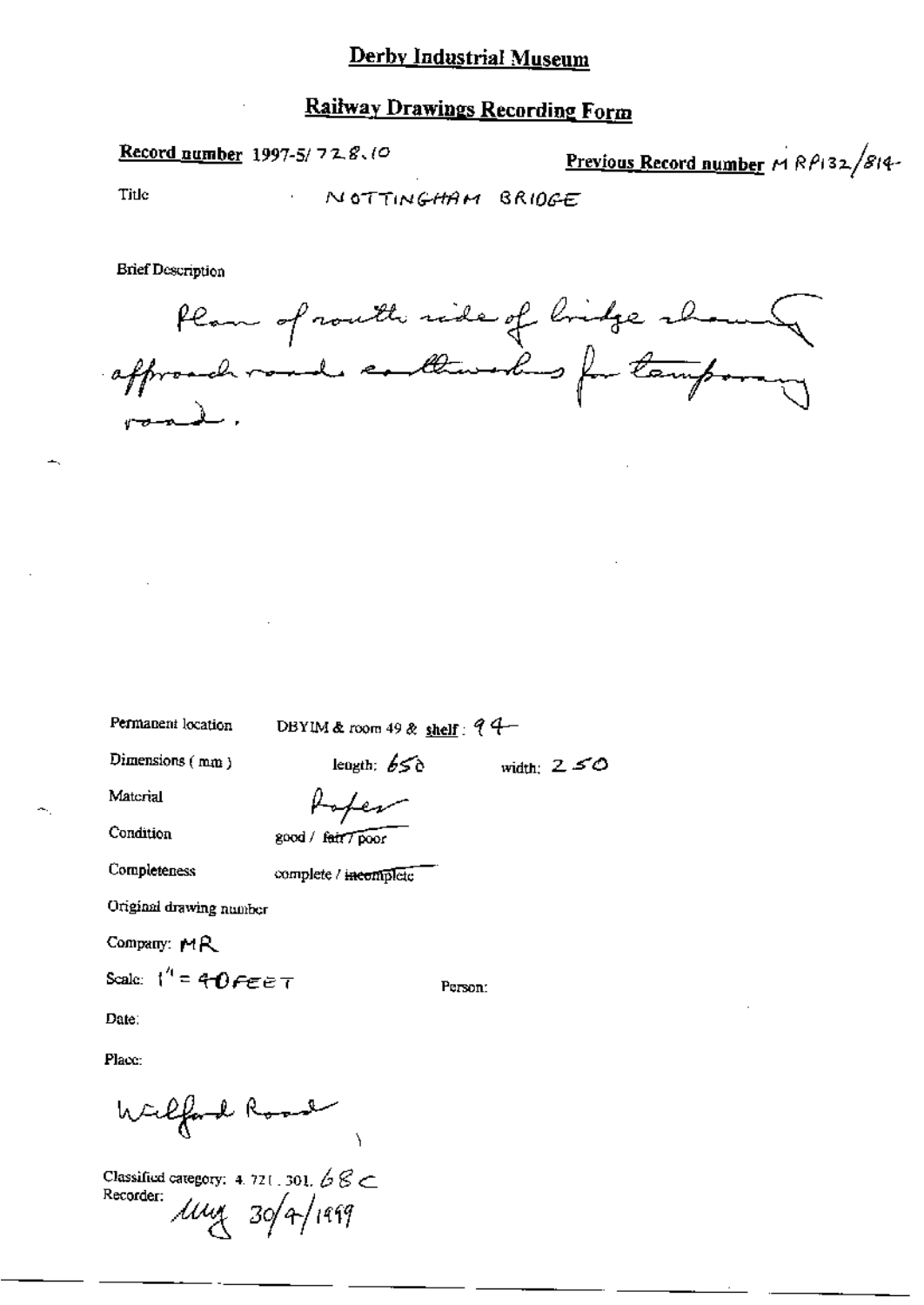# **Railway Drawings Recording Form**

Record number 1997-5/ 7 28, 11 Previous Record number MRP132/814-Midland Railway Wilford Road Nottingham Title

**Brief Description** 



Permanent location

Dimensions  $(mn)$ 

Material

Condition

Completeness

complete / incomplete

good / fair <del>/ peor =</del>

DBYIM & room 49 & shelf:  $94-$ 

Tracing paper

Original drawing number

Company: MR

Scale:  $1''$  = 2 FEET

Person:

length:  $766$  width:  $5/6$ 

Date:

Place:

Wilford Road

Classified category: 4, 721, 301,  $68 \subset$ Rucorder:

 $\mu$ uu 30/4/1999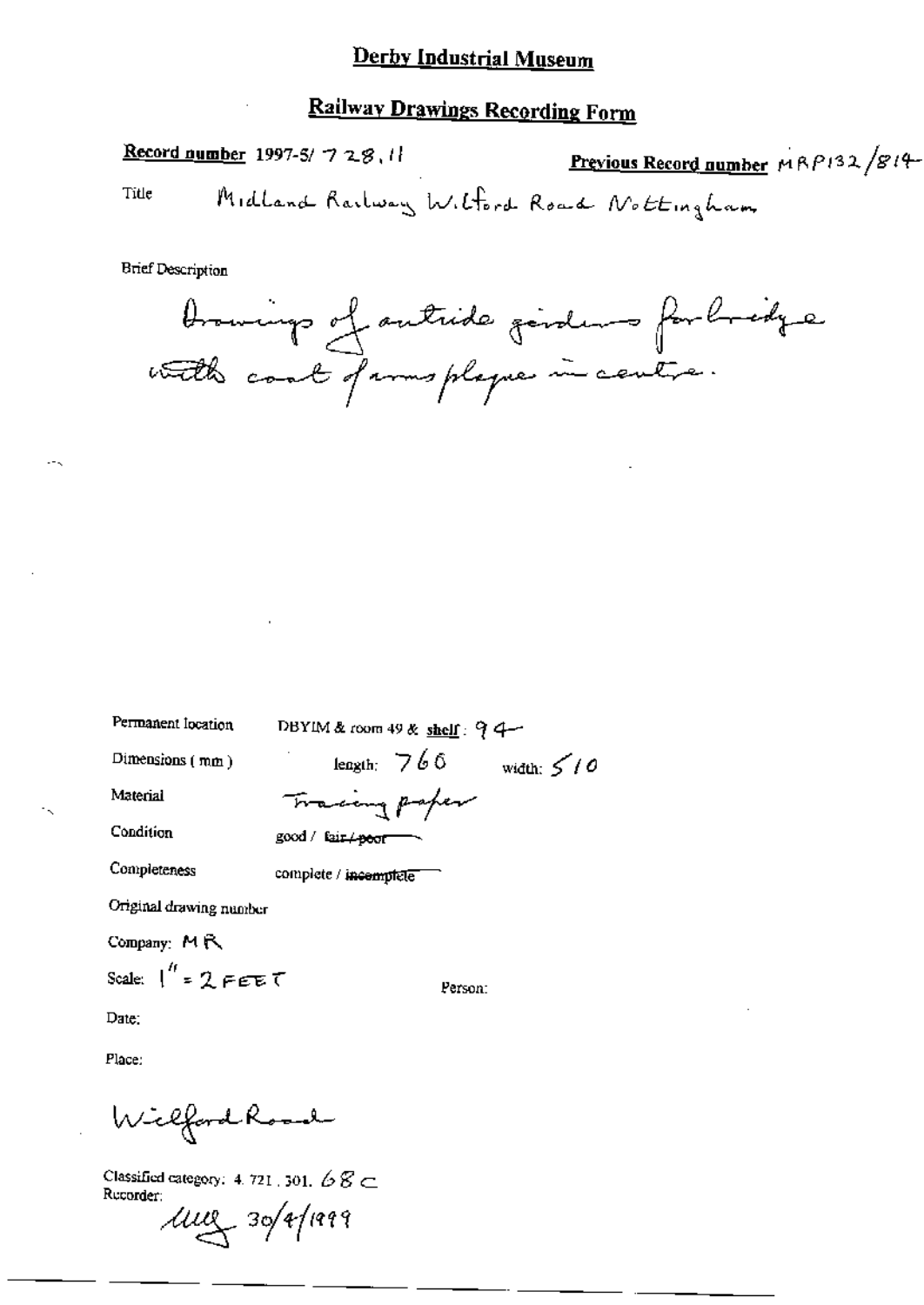## **Railway Drawings Recording Form**

Record number 1997-5/728.12

<u>Previous Record number</u>  $MRP$ 13 =  $/8$ 14

Title

**Brief Description** 

browings showing details of to Mollats Ratent.

width:  $570$ 

Permanent location

DBYIM & room 49 & shelf: 94-

Dimensions (mm)

length:  $760$ 

Material

Tracingpoper good / fair / poor

Condition Completeness

complete / incomplete

Original drawing number

Company: M A

Scale:  $1'' = 1$  Foot

Date:

Place:

Welford Road

Classified category: 4, 721, 301,  $68C$ Recorder:  $\text{MRL}$  30/4/1999

Person: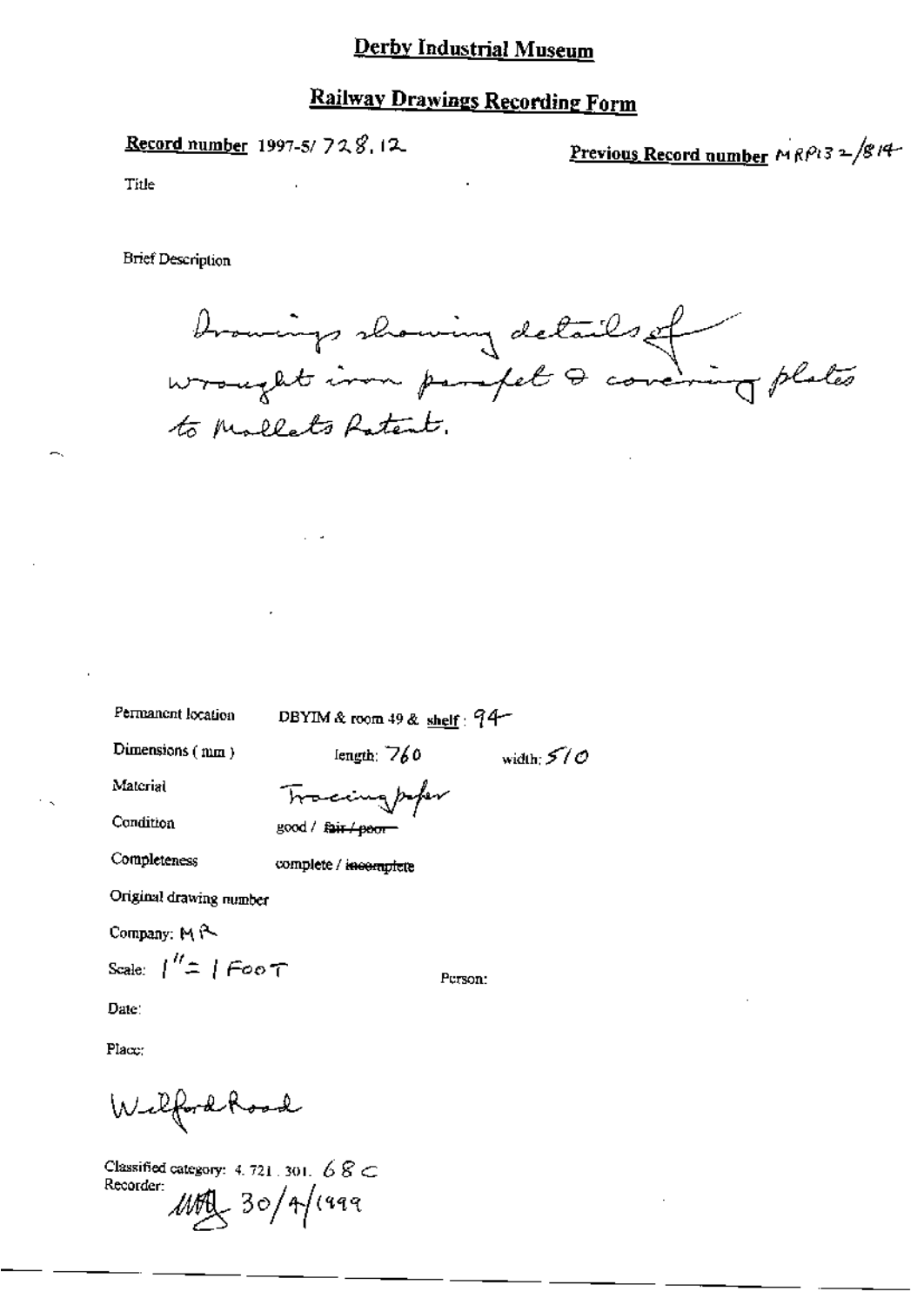# **Railway Drawings Recording Form**

Record number 1997-5/ $728$ 

Previous Record number MRP132/814

Title

**Brief Description** 

Feintpencil plan of Wilford Bridge<br>avec chowing vailury trads, roads,<br>buildings, reation agoods defot.

Permanent location

DBYIM & room 49 & shelf :  $94-$ 

Dimensions (mm)

length;  $1025$  width:  $690$ 

Person:

Material

Condition

Completeness

good / <del>fair / poor</del>

complete / incomplete

Original drawing number

Company: MR

Scale:

Date:

Place:

Wilford Road

Classified category: 4, 721, 301,  $68 \text{C}$ Recorder:  $1006$  30/4/1999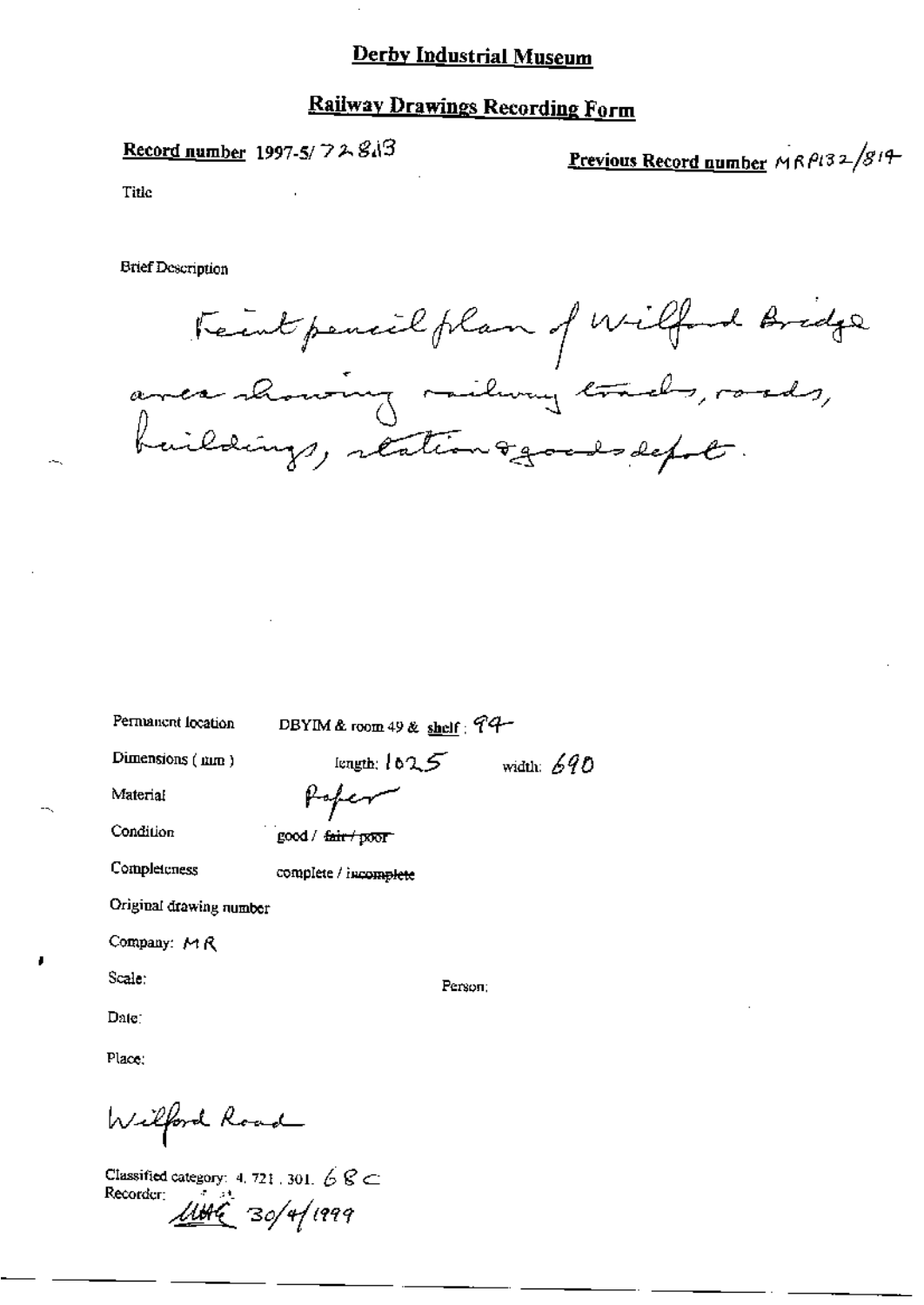# **Railway Drawings Recording Form**

Record number 1997-5/728.14

Previous Record number  $A \wedge B$  (3 2/81 9-

Title

**Brief Description** 



| Permanent location                                                         | DBYIM&room 49 & shelf 金平 0291 Brone SB310 |              |  |  |
|----------------------------------------------------------------------------|-------------------------------------------|--------------|--|--|
| Dimensions $(mn)$                                                          | length: $130$                             | width: $205$ |  |  |
| Material                                                                   | forfer                                    |              |  |  |
| Condition                                                                  | good / <del>fair / poor</del>             |              |  |  |
| Completeness                                                               | complete / incomplete.                    |              |  |  |
| Original drawing number                                                    |                                           |              |  |  |
| Company: $M$ R                                                             |                                           |              |  |  |
| Scale: $-$                                                                 |                                           | Person:      |  |  |
| Date: -                                                                    |                                           |              |  |  |
| Place:                                                                     |                                           |              |  |  |
| Wilford Road                                                               |                                           |              |  |  |
| Classified category: 4, 721, 301, $68 \text{ }$<br>Recorder: USA 30/4/1999 |                                           |              |  |  |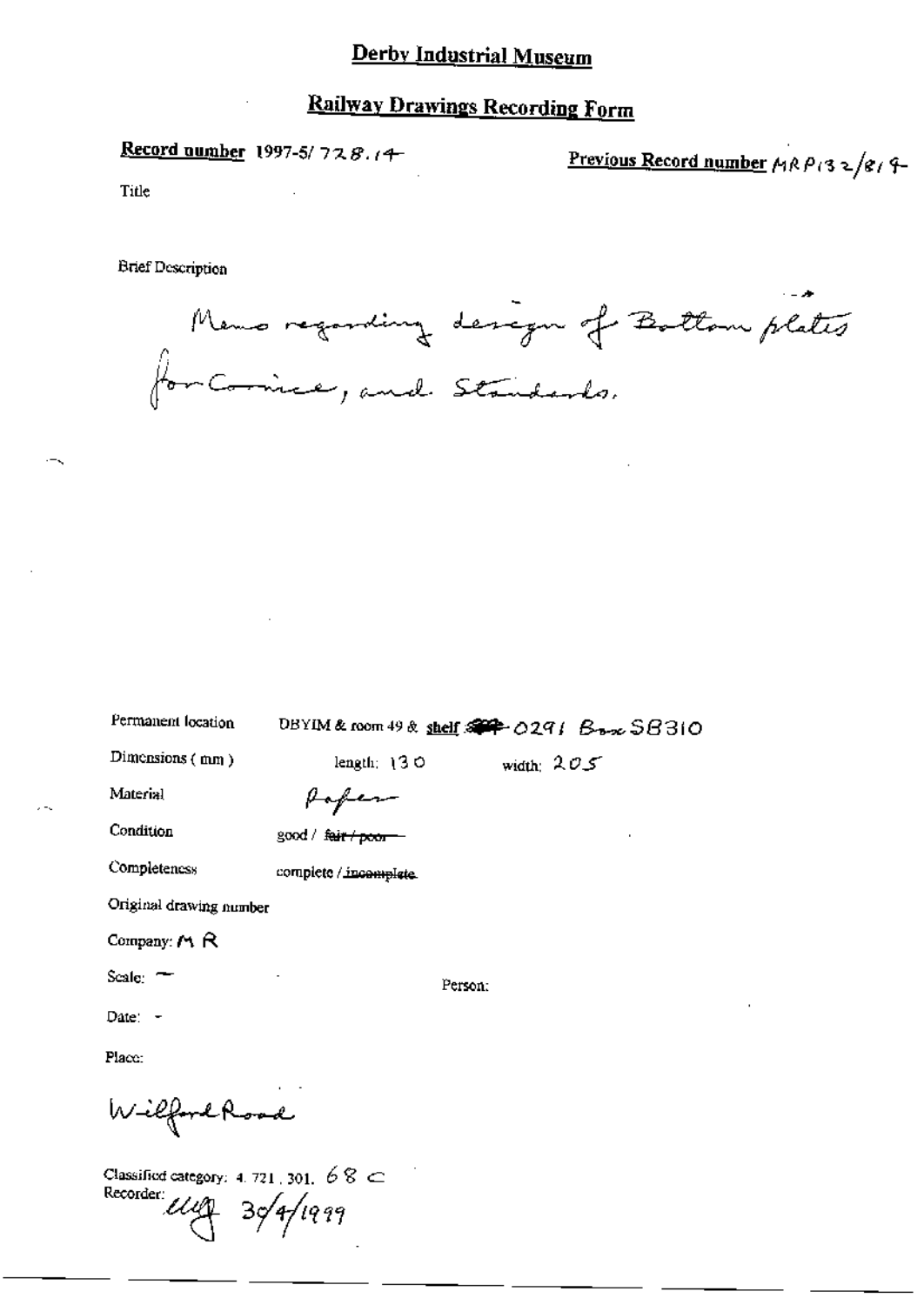# **Railway Drawings Recording Form**

Record number 1997-5/728.15

Previous Record number  $MRP + 32/8/4$ 

Title

**Brief Description** 

Handwritten form of tender for Section for Schedule of prices of each rection. Blue watermorbed paper - E TOWGOOD + Emblem a terri

Permanent location

DBYIM & room 49 & shelf: @ 0291 Box 5B311

Dimensions (mm)

width:  $330$ 

Material

Paper  $200d / -6d$ 

Condition Completeness

complete / incomplete

length:  $410$ 

Original drawing number

Company: MR

Scale:

Person:

Date:

Place:

Wilford Road

Classified category: 4, 721, 301,  $68 \subseteq$ Recorder:  $1000 (30)$  4/1999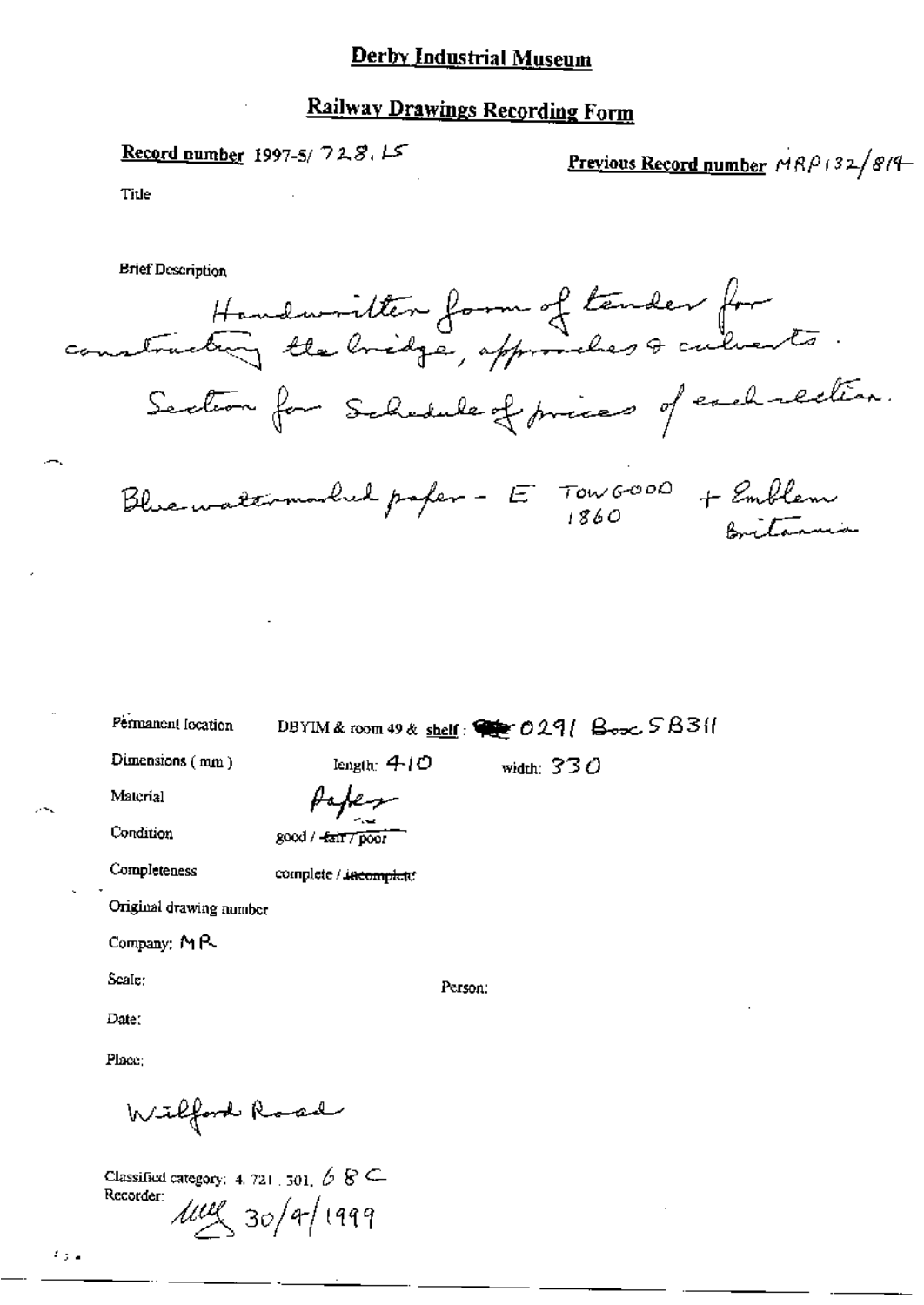# **Railway Drawings Recording Form**

Record number 1997-5/728.16-, 24-

Previous Record number MRP132/814-

Title

**Brief Description** 

Semm wheelts forming specification for constructing bridge, & 9 sheals.

Permanent location

DBYIM & room 49 & shelf:  $\mathcal{L}$  = 0291  $\beta_{\text{exc}}$  5631

Dimensions (mm)

length:  $210$  width:  $340$ Paper, blue waterwarded

Condition

Material

good / fair / poor

Completeness

complete / incomplete

Original drawing number

Company:  $M$  $R$ 

Scale:  $-$ 

Person:

Date: Jan 13, 1862

Place:

Welfard Road

Classified category:  $4$  721, 301,  $6$   $8 \subset$ Recorder: 1114-30/9/1999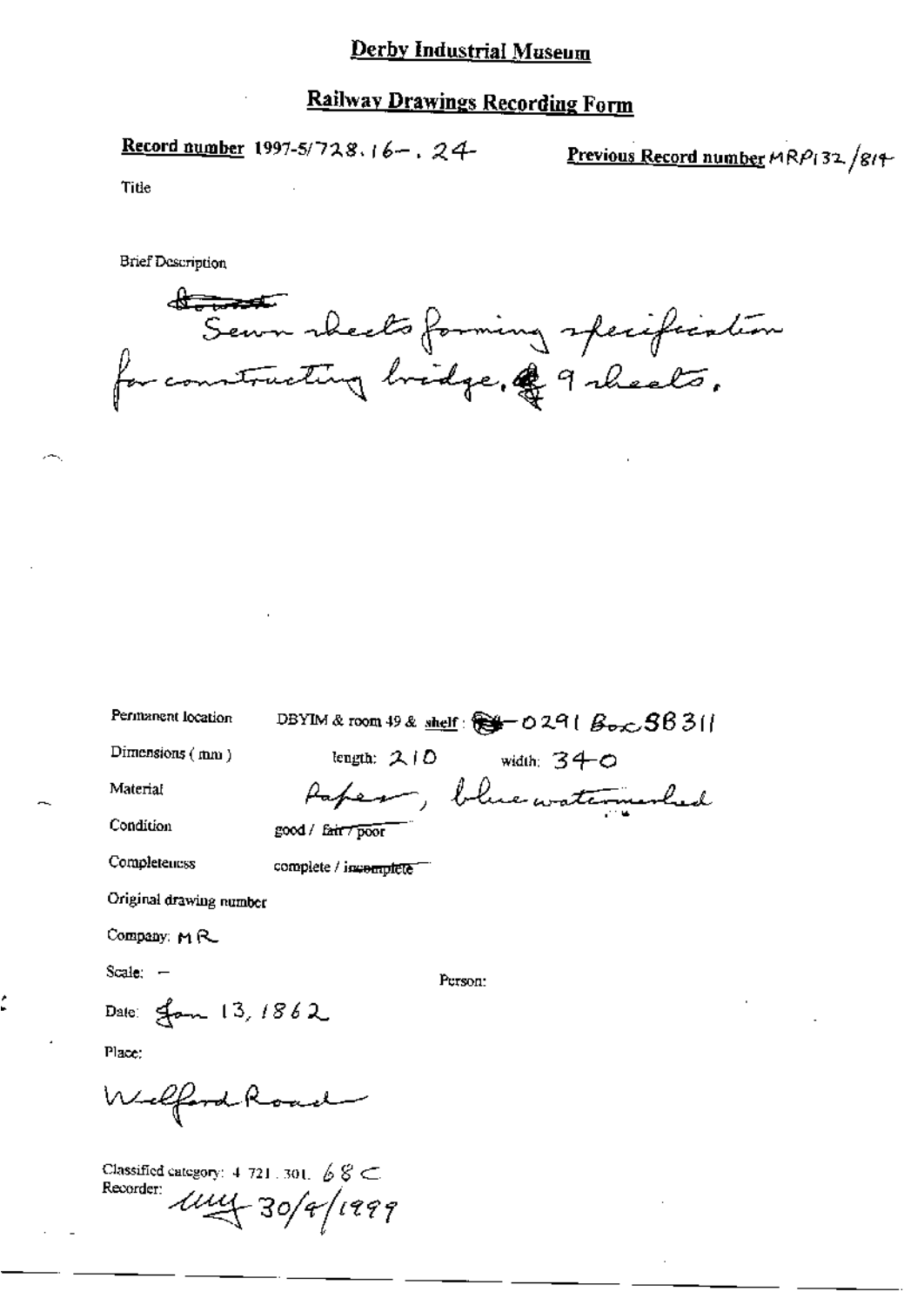# Railway Drawings Recording Form

Previous Record number 
$$
MRP/32/76
$$

Title

**Brief Description** 

Record number 1997-5/678

Condition

Completeness

complete / incompléte

Original drawing number  $4 \times$ 

Company: MR

Scale:  $1'' = 40FET$ Person:  $BwP$ 

Date: May 8, 1875

 $\mathsf{Place}_\mathbb{C}$ 

Nottinghom

Classified category:  $4, 721, 301, 68$  C-Recorder  $\mu$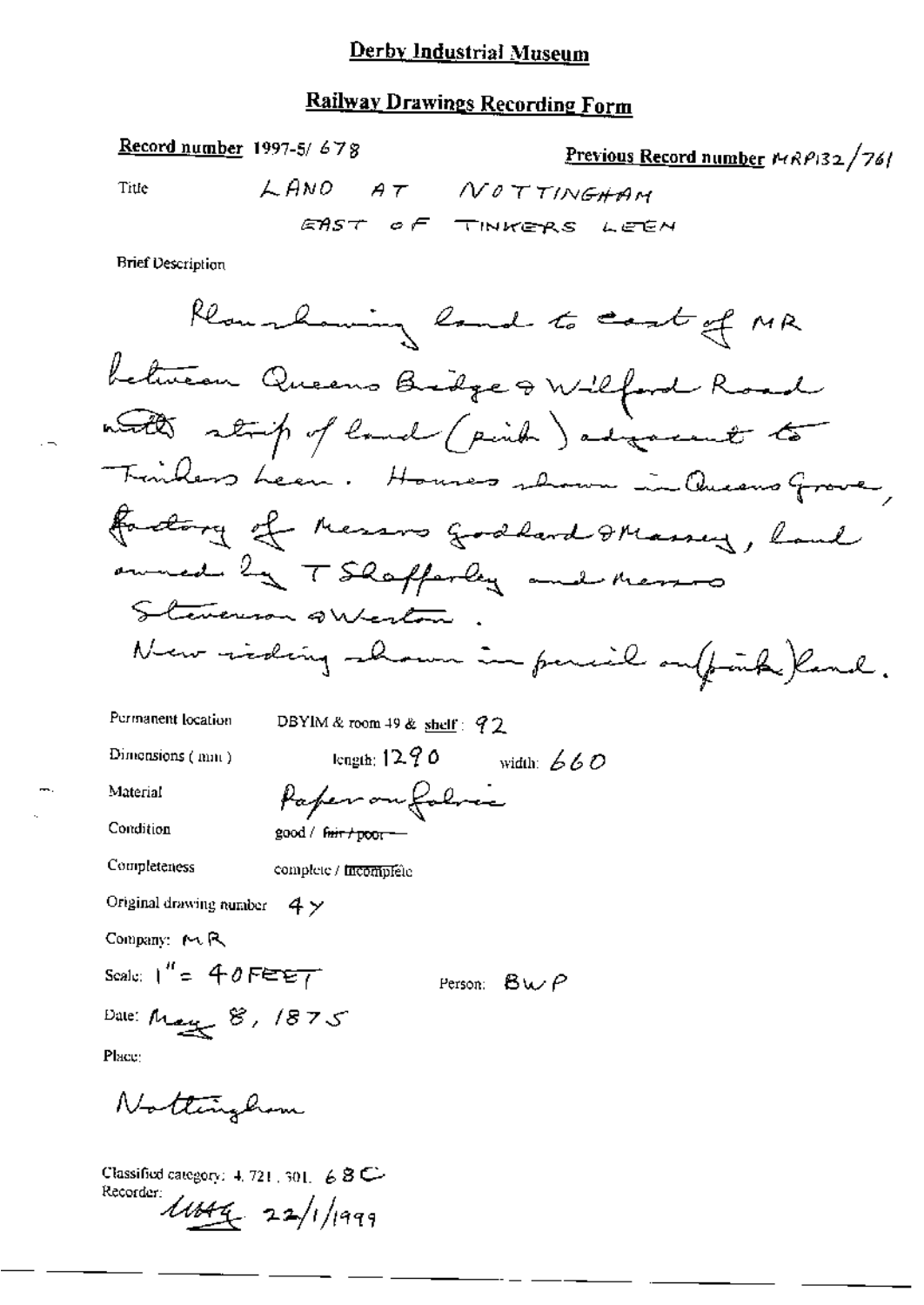# **Railway Drawings Recording Form**

Record number 1997-5/ $252$ 

Previous Record number HRP132/285

Title

NOTTINGHAM

**Brief Description** 

Plan of land showing Carlle Meadow Road with land owners and Finhers Lean waterway, Hodsons Stone Yard, Landowns. A Fomlin  $0$  New Nattingham Composition Duke of Newcastle Mr Bradley<br>Midland Kathway Permanent location DBYIM & room 49 & shelf:  $68$ leagth:  $1680$  width:  $660$ Dimensions (mm) Peper outobric Material Condition 200d / fair Lager Completeness complete / incomplete Original drawing number  $44+$ Company:  $MR$ Scale:  $1'' = 41.66$ FEET Person: Date: Dec  $890$ Place: Nottingham Classified category: 4, 721, 301,  $\bigoplus$   $\mathcal{A}$   $\mathcal{A} \otimes \mathbb{C}$ Recorder:  $11122 - 97$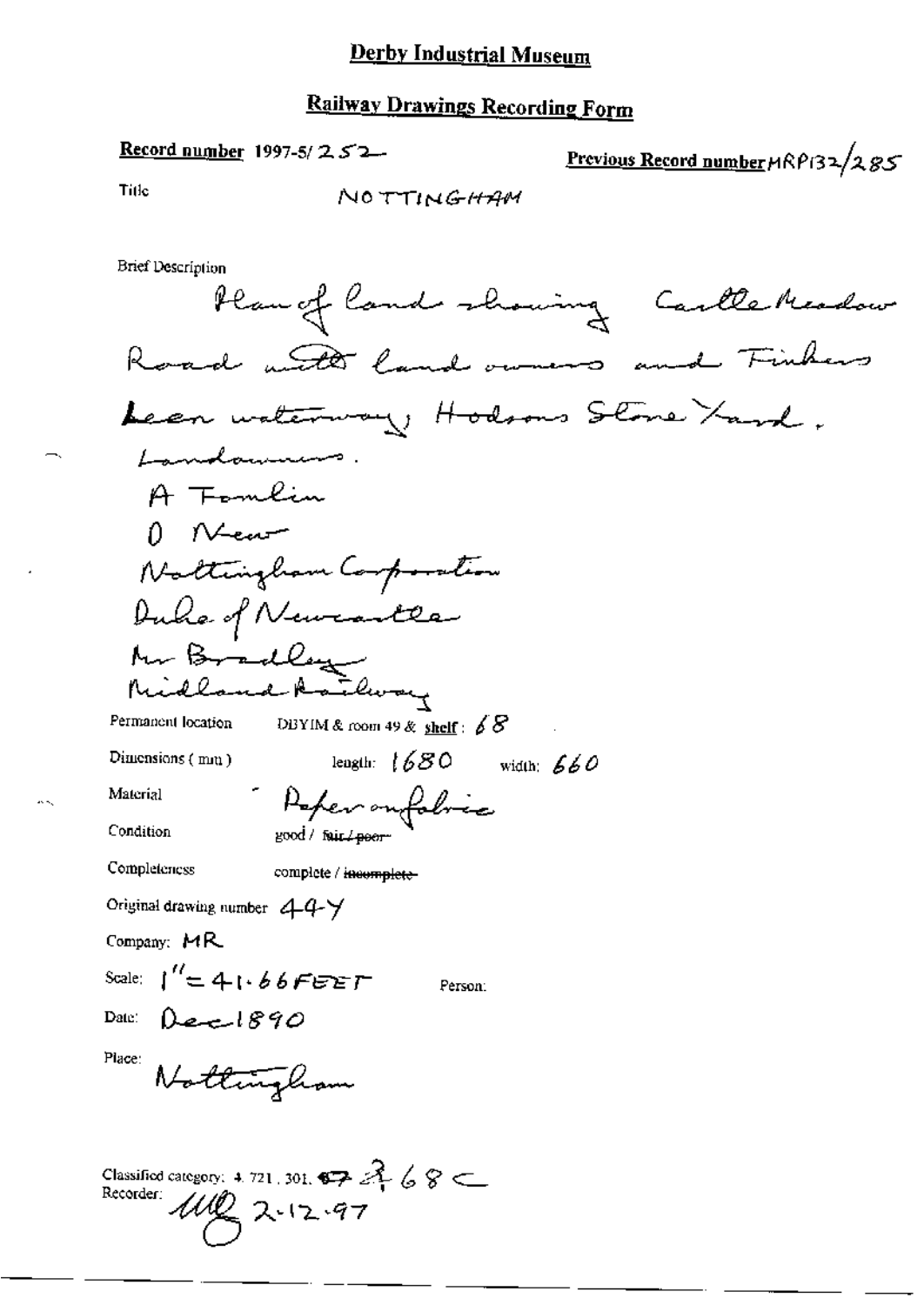Record number  $1971 - 384/254$ 

Previous Record number

CATTELL  $1286$ 

P.TO.

Title

Nottingham Station

**Brief Description** 



Permanent location

DBYIM & room  $49$  & shelf:  $1/22$ 

Dimensions (mm)

length:  $405$  width:  $235$ Paper

Condition

Material

good / fair / poor

complete / incomplete

Original drawing number  $E + o 6$ 

Company: MR

Completeness

Scale:  $I'' = 4$  chairs Date:  $(848)$ 

Place:

Nottengham

Classified category: 4, 721, 301, 68C  $\frac{R}{2000}$   $\frac{1}{4}$ 

Person: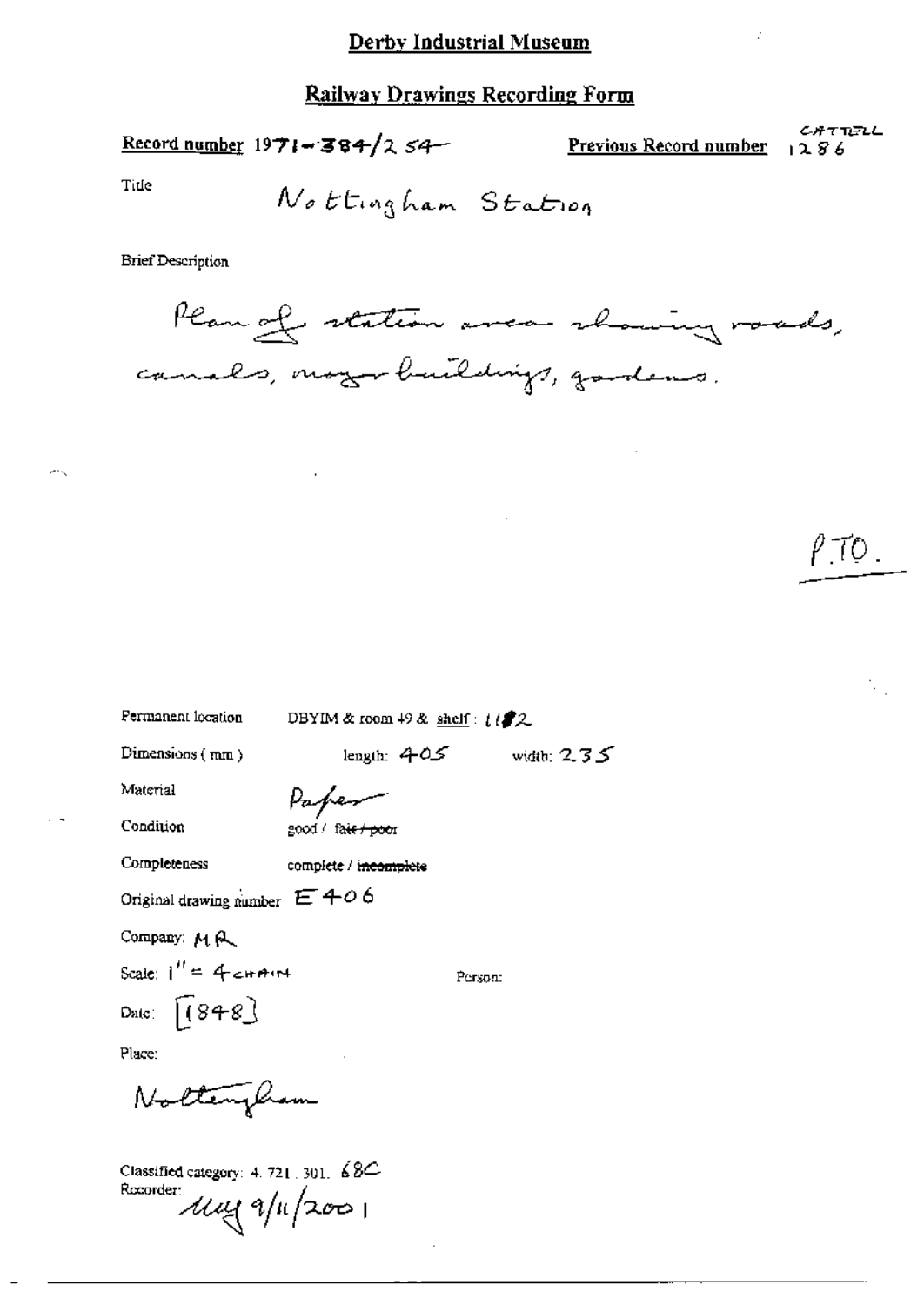### **Railway Drawings Recording Form**

#### Record number 1997-5/4-4-3

Previous Record number MRP132/491

Title

 $-$ .

**Brief Description** 



Permanent location

DBYIM & room 49 & shelf:  $79$ 

Person:

Dimensions (mm)

length:  $1000$  width:  $540$ Paper on folice

good / fairy pror

Condition

Material

Completeness complete / incomplete

Original drawing number 4199/315, 568, 24/68

Company: MR

Scale:  $1^{\prime\prime}$  = 40 FEET Date: April 28, 1868

Place:

Nottinghow

Classified category: 4, 721, 301, 57 6 8 C-Recorder:  $\mu_{4} = 17/3/1998$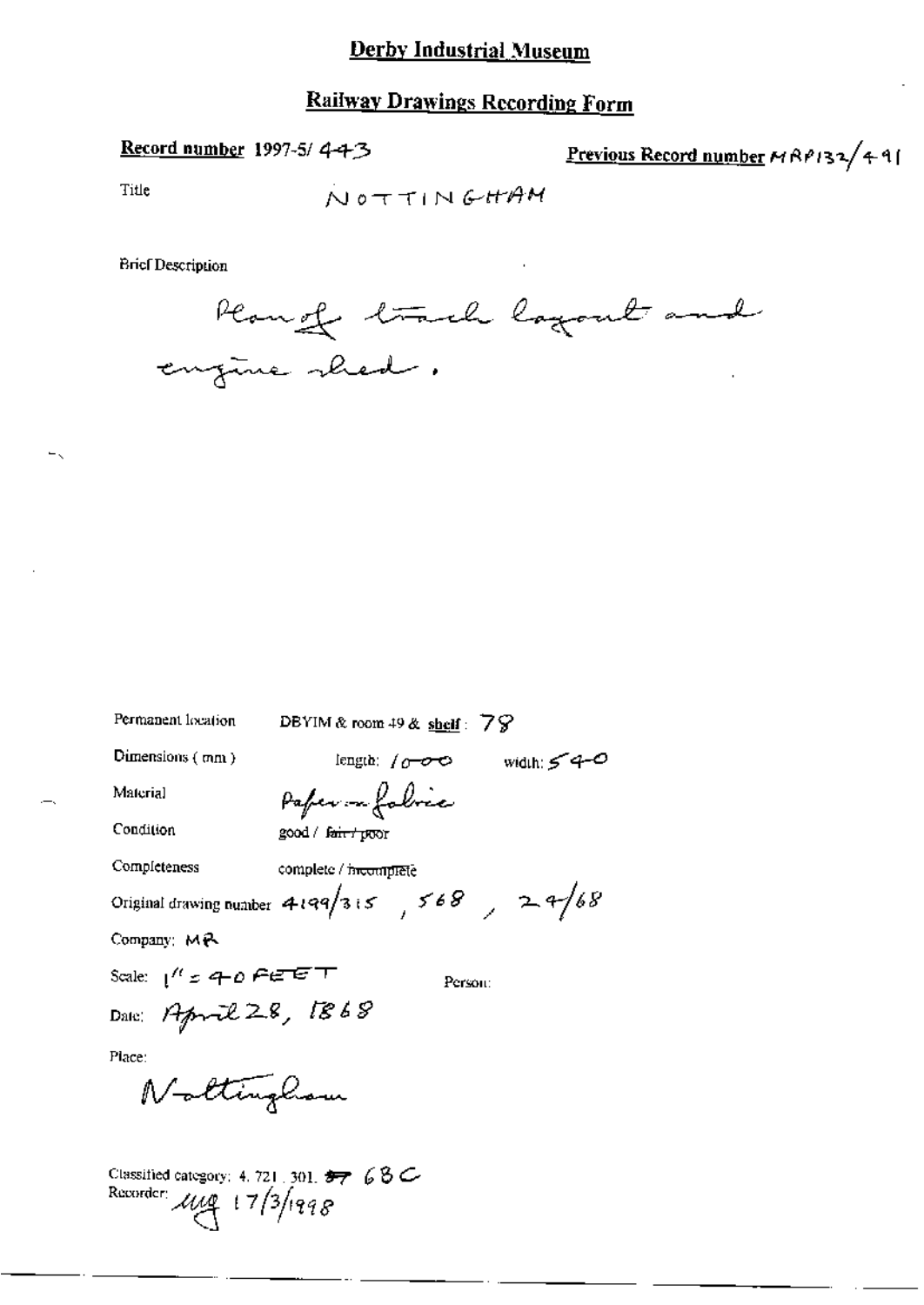# **Railway Drawings Recording Form**

### Record number 1997-5/85 86

Previous Record number MRP 132/85

Title

**Brief Description** 

Permanent location

Tracing showing two tracks through Noltingham Station with adjacent roads and courl. No details.

| Permanent location              | DBYIM & room 49 & shelf: $58$                                          |  |  |
|---------------------------------|------------------------------------------------------------------------|--|--|
| Dimensions $(mn)$               | $length: \begin{pmatrix} 82 & \text{width} \end{pmatrix}$ width: $575$ |  |  |
| Material                        | Tracing folice                                                         |  |  |
| Condition                       | good/fair/poor forced                                                  |  |  |
| Completeness                    | compicte / incomplete                                                  |  |  |
| Original drawing number $E$ 399 |                                                                        |  |  |
| Company: M. R.                  |                                                                        |  |  |
| Scale: $1^4 = 20$               | Person:                                                                |  |  |
| $_{\text{Date}}$                |                                                                        |  |  |
| Place:                          | Nottingham Stateon                                                     |  |  |
|                                 |                                                                        |  |  |
|                                 |                                                                        |  |  |

Classified category: 4, 721, 301, 68 C-Recorder:  $M_{\text{H}} = 10/6/97$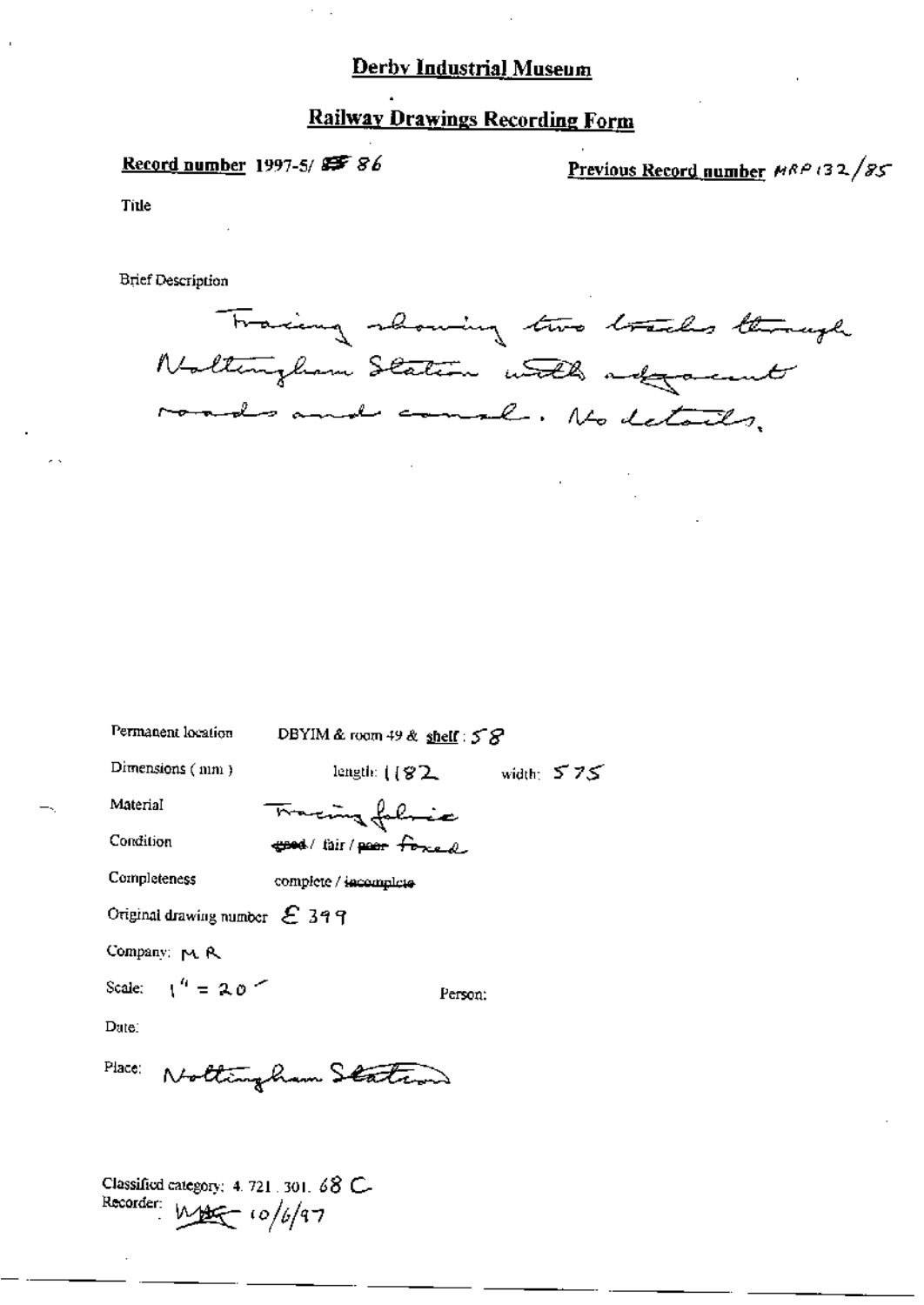### Railway Drawings Recording Form

### Record number 1997-5/99

Previous Record number MRP 132/101

Title

Nottingham

**Brief Description** 

Plan of land with roads and underignated building boundaries. Paltipor route of channel? marked ~ Le 1 blue

| Permanent location                        | DEYIM & room 49 & shelf: $59$                  |
|-------------------------------------------|------------------------------------------------|
| Dimensions (mm)                           | length: $1055$ width: $660$                    |
| Material                                  | Paper ou folice                                |
| Condition                                 | good / fair / poor                             |
| Completeness                              | complete / incomplete-                         |
| Original drawing number $120$             | $\times$ $\alpha$                              |
| Company: MR                               |                                                |
| Scale: $1'' = 2.0$ FERT                   | Person:                                        |
| Date: $D_{\mathbf{e}} = 1896$             |                                                |
| Place:                                    | Nothingham, Wilford Road / Middle Funlong Road |
| Classified category: 4, 721, 301, $68$ C- |                                                |
| Recorder $\mu$                            |                                                |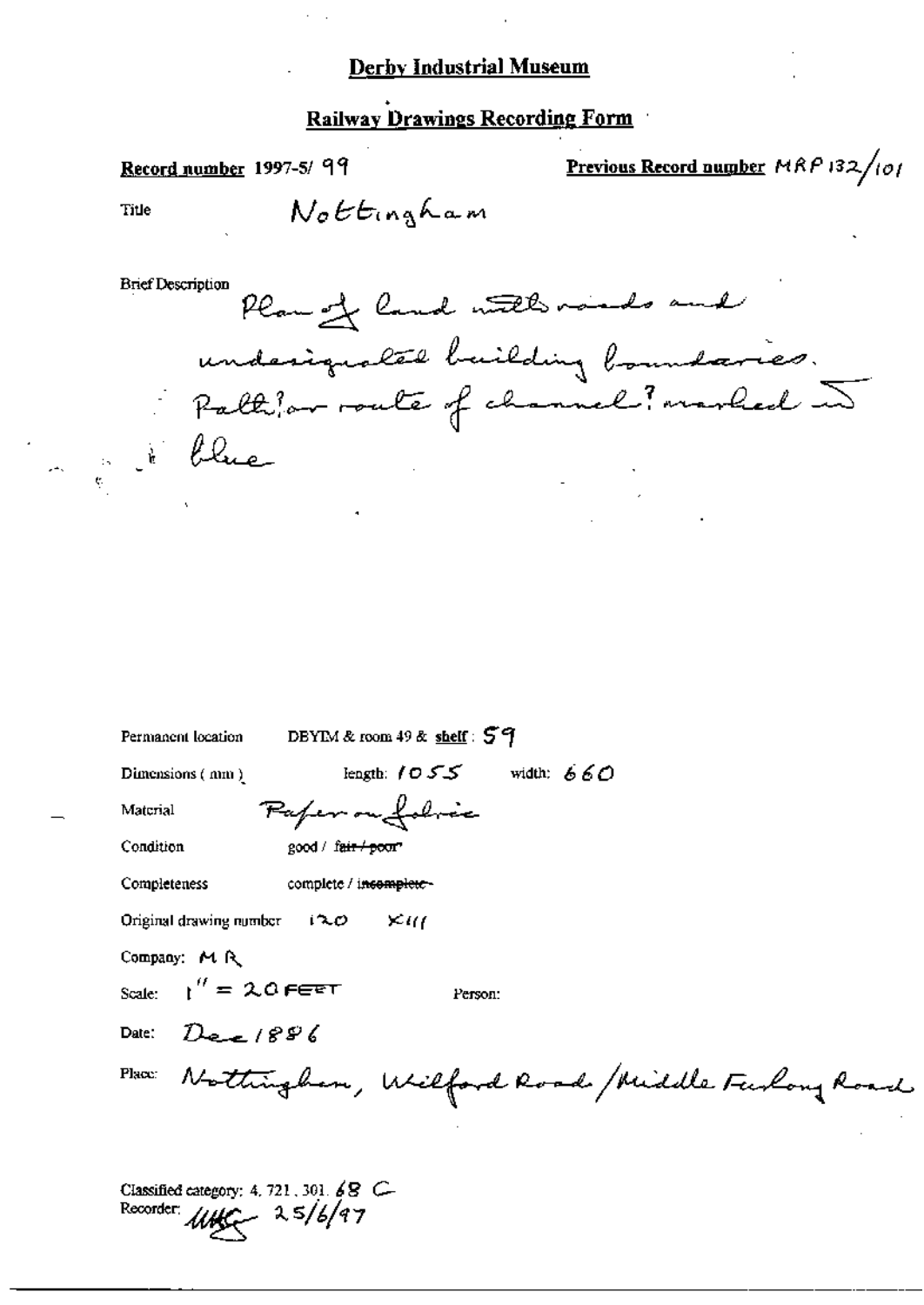# Railway Drawings Recording Form

Record number  $1971 - 384 / 334.19$ CATTELL Previous Record number il 79. Title COUNTY OF NOTTINGHAM

Date:

Place:

 $62MP - 74MP$ Nattingham

Classified category: 4.721 301. 68 C

 $\rho_i$  T.O.